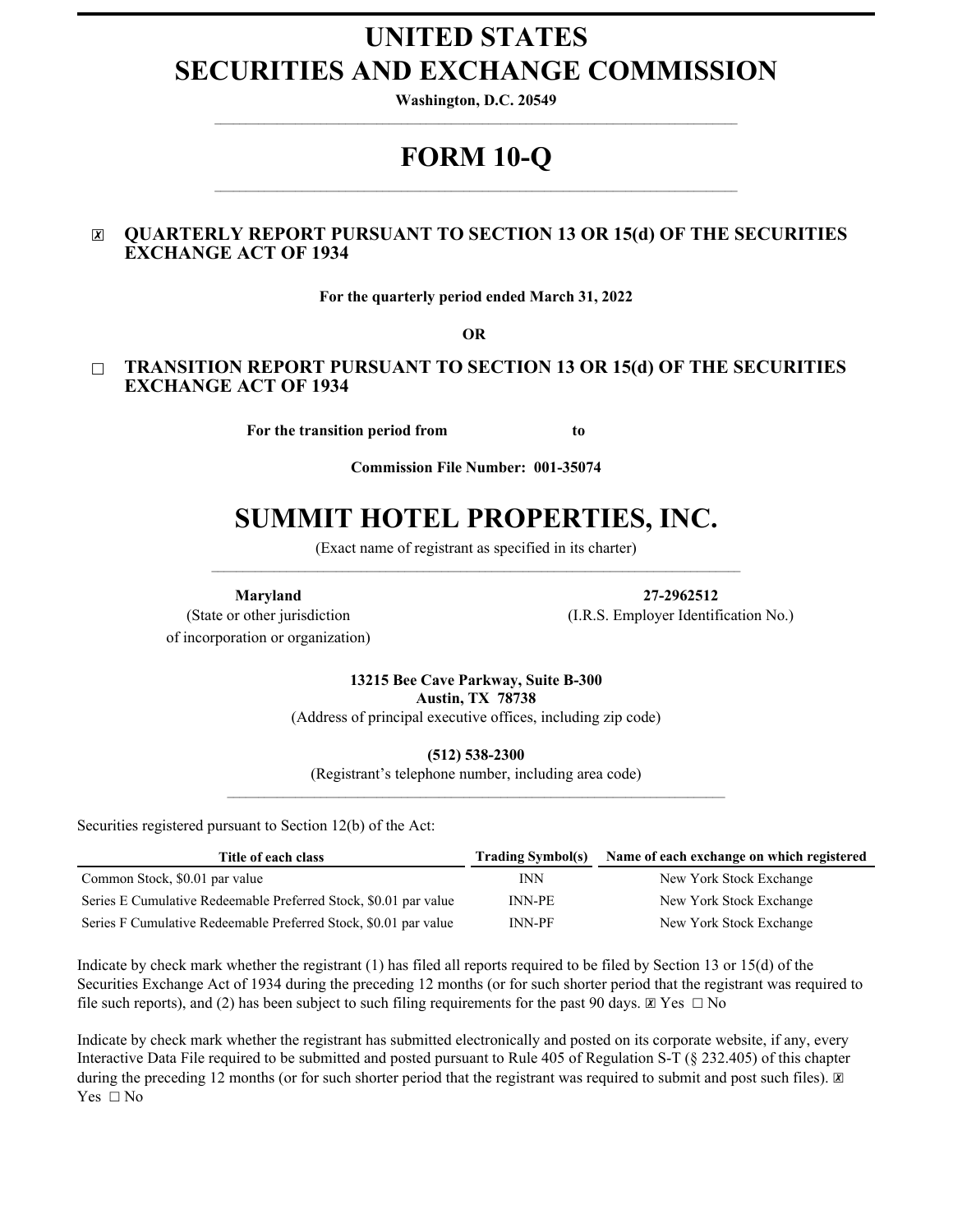Indicate by check mark whether the registrant is a large accelerated filer, an accelerated filer, a non-accelerated filer, smaller reporting company, or an emerging growth company. See the definitions of "large accelerated filer," "accelerated filer," "smaller reporting company," and "emerging growth company" in Rule 12b-2 of the Exchange Act. (Check one):

| Large accelerated filer                                                                                                                                                                                                                                                |  | Accelerated filer         | П. |  |  |  |  |  |
|------------------------------------------------------------------------------------------------------------------------------------------------------------------------------------------------------------------------------------------------------------------------|--|---------------------------|----|--|--|--|--|--|
| Non-accelerated filer                                                                                                                                                                                                                                                  |  | Smaller reporting company | П. |  |  |  |  |  |
|                                                                                                                                                                                                                                                                        |  | Emerging growth company   |    |  |  |  |  |  |
| If an emerging growth company, indicate by check mark if the registrant has elected not to use the extended transition<br>period for complying with any new or revised financial accounting standards provided pursuant to Section 13(a) of<br>the Exchange Act.<br>П. |  |                           |    |  |  |  |  |  |

Indicate by check mark whether the registrant is a shell company (as defined in Rule 12b-2 of the Exchange Act).  $\Box$  Yes  $\Box$  No

As of April 22, 2022, the number of outstanding shares of common stock of Summit Hotel Properties, Inc. was 107,064,768.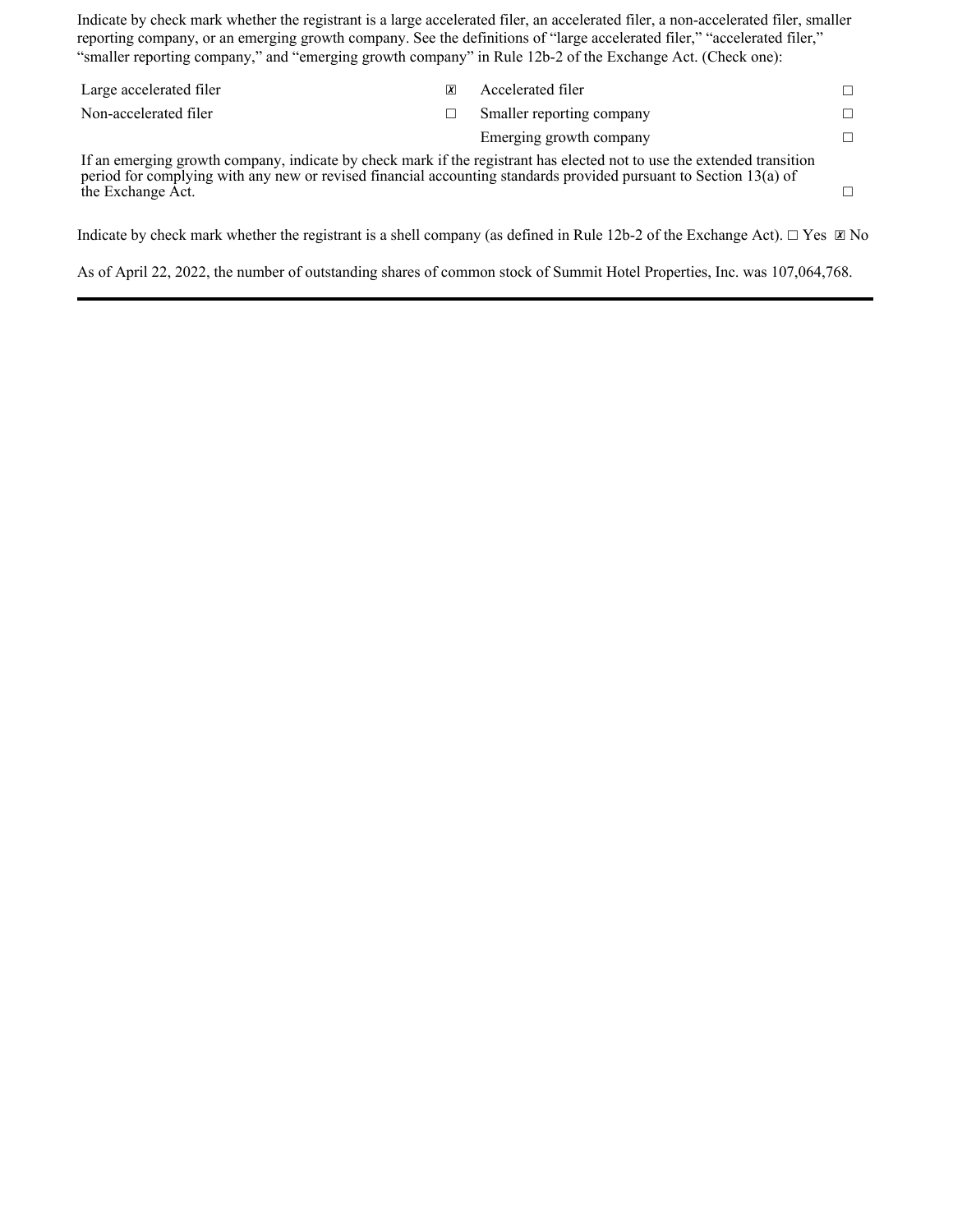# **TABLE OF CONTENTS**

# **[PART I — FINANCIAL INFORMATION](#page-3-0)**

**Page**

| Item 1.  | <b>Financial Statements</b>                                                                                                                                     | $\overline{1}$ |
|----------|-----------------------------------------------------------------------------------------------------------------------------------------------------------------|----------------|
|          | Condensed Consolidated Balance Sheets — March 31, 2022 (Unaudited) and December 31, 2021                                                                        | $\overline{1}$ |
|          | Condensed Consolidated Statements of Operations (Unaudited) — Three Months Ended March 31,<br>2022 and 2021                                                     | $\overline{2}$ |
|          | Condensed Consolidated Statements of Comprehensive Loss (Unaudited) — Three Months Ended<br>March 31, 2022 and 2021                                             | $\overline{3}$ |
|          | Condensed Consolidated Statements of Changes in Equity and Redeemable Non-controlling Interests<br>(Unaudited) — Three Months Ended March $31, 2022$ and $2021$ | $\overline{4}$ |
|          | Condensed Consolidated Statements of Cash Flows (Unaudited) — Three Months Ended March 31,<br>2022 and 2021                                                     | $\overline{5}$ |
|          | Notes to the Condensed Consolidated Financial Statements (Unaudited)                                                                                            | 6              |
| Item 2.  | <b>Management's Discussion and Analysis of Financial Condition and Results of Operations</b>                                                                    | 32             |
| Item 3.  | <b>Quantitative and Qualitative Disclosures about Market Risk</b>                                                                                               | 47             |
| Item 4.  | <b>Controls and Procedures</b>                                                                                                                                  | 47             |
|          | <b>PART II - OTHER INFORMATION</b>                                                                                                                              |                |
| Item 1.  | <b>Legal Proceedings</b>                                                                                                                                        | 49             |
| Item 1A. | <b>Risk Factors</b>                                                                                                                                             | 49             |
| Item 2.  | <b>Unregistered Sales of Equity Securities and Use of Proceeds</b>                                                                                              | 49             |
| Item 3.  | <b>Defaults Upon Senior Securities</b>                                                                                                                          | 49             |
| Item 4.  | <b>Mine Safety Disclosures</b>                                                                                                                                  | 49             |
| Item 5.  | <b>Other Information</b>                                                                                                                                        | 49             |
| Item 6.  | <b>Exhibits</b>                                                                                                                                                 | 50             |

# i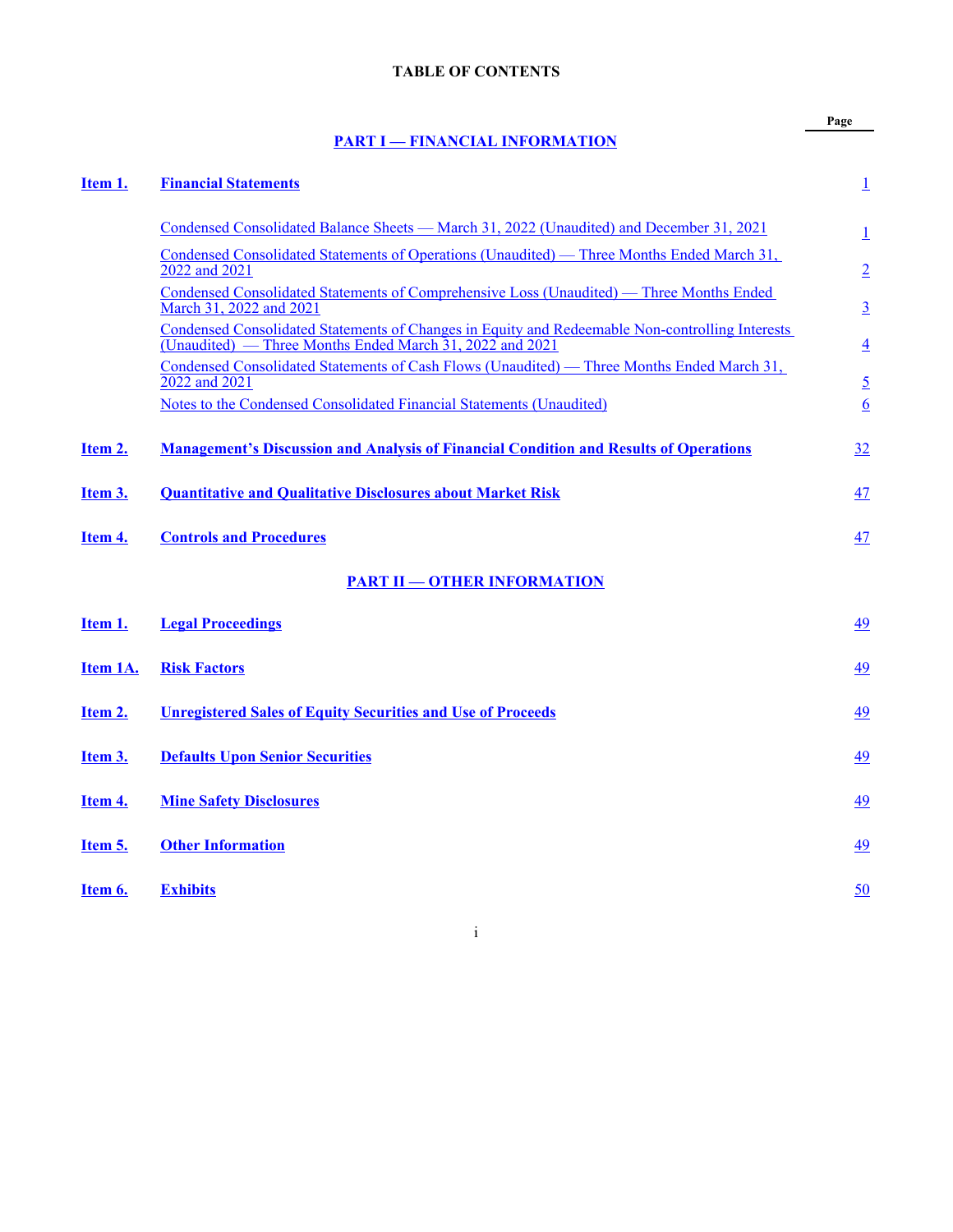# **PART I - FINANCIAL INFORMATION**

#### <span id="page-3-0"></span>**Item 1. Financial Statements**

# **Summit Hotel Properties, Inc. Condensed Consolidated Balance Sheets** *(in thousands, except share amounts)*

|                                                                                                                                                                                                |                           | March 31, 2022 | December 31, 2021         |            |  |
|------------------------------------------------------------------------------------------------------------------------------------------------------------------------------------------------|---------------------------|----------------|---------------------------|------------|--|
|                                                                                                                                                                                                |                           | (Unaudited)    |                           |            |  |
| <b>ASSETS</b>                                                                                                                                                                                  |                           |                |                           |            |  |
| Investment in hotel properties, net                                                                                                                                                            | $\boldsymbol{\mathsf{S}}$ | 2,848,401      | $\mathsf{\$}$             | 2,091,973  |  |
| Undeveloped land                                                                                                                                                                               |                           | 1,500          |                           | 1,500      |  |
| Assets held for sale, net                                                                                                                                                                      |                           | 52,801         |                           | 425        |  |
| Cash and cash equivalents                                                                                                                                                                      |                           | 82,397         |                           | 64,485     |  |
| Restricted cash                                                                                                                                                                                |                           | 32,836         |                           | 32,459     |  |
| Right-of-use assets, net                                                                                                                                                                       |                           | 31,841         |                           | 26,942     |  |
| Trade receivables, net                                                                                                                                                                         |                           | 28,202         |                           | 14,476     |  |
| Prepaid expenses and other                                                                                                                                                                     |                           | 17,000         |                           | 24,496     |  |
| Deferred charges, net                                                                                                                                                                          |                           | 7,832          |                           | 4,347      |  |
| Other assets                                                                                                                                                                                   |                           | 3,789          |                           | 3,799      |  |
| Total assets                                                                                                                                                                                   | $\boldsymbol{\mathsf{S}}$ | 3,106,599      | $\sqrt{3}$                | 2,264,902  |  |
| <b>LIABILITIES, REDEEMABLE NON-CONTROLLING INTERESTS AND EQUITY</b>                                                                                                                            |                           |                |                           |            |  |
| Liabilities:                                                                                                                                                                                   |                           |                |                           |            |  |
| Debt, net of debt issuance costs                                                                                                                                                               | \$                        | 1,481,895      | \$                        | 1,069,797  |  |
| Lease liabilities, net                                                                                                                                                                         |                           | 22,049         |                           | 17,232     |  |
| Accounts payable                                                                                                                                                                               |                           | 5,341          |                           | 4,462      |  |
| Accrued expenses and other                                                                                                                                                                     |                           | 75,699         |                           | 66,219     |  |
| Total liabilities                                                                                                                                                                              |                           | 1,584,984      |                           | 1,157,710  |  |
| Commitments and contingencies (Note 11)                                                                                                                                                        |                           |                |                           |            |  |
| Redeemable non-controlling interests                                                                                                                                                           |                           | 50,220         |                           |            |  |
| Equity:                                                                                                                                                                                        |                           |                |                           |            |  |
| Preferred stock, \$0.01 par value per share, 100,000,000 shares authorized:                                                                                                                    |                           |                |                           |            |  |
| 6.25% Series E - 6,400,000 shares issued and outstanding at March 31, 2022 and<br>December 31, 2021 (aggregate liquidation preference of \$160,861 at March 31,<br>2022 and December 31, 2021) |                           | 64             |                           | 64         |  |
| 5.875% Series F - 4,000,000 shares issued and outstanding at March 31, 2022<br>(aggregate liquidation preference of \$100,506 at March 31, 2022 and December 31,<br>2021)                      |                           | 40             |                           | 40         |  |
| Common stock, \$0.01 par value per share, 500,000,000 shares authorized, 106,960,863<br>and 106,337,724 shares issued and outstanding at March 31, 2022 and December 31                        |                           |                |                           |            |  |
| 2021, respectively                                                                                                                                                                             |                           | 1,069          |                           | 1,063      |  |
| Additional paid-in capital                                                                                                                                                                     |                           | 1,230,094      |                           | 1,225,184  |  |
| Accumulated other comprehensive loss                                                                                                                                                           |                           | (4,903)        |                           | (15,639)   |  |
| Accumulated deficit and distributions in excess of retained earnings                                                                                                                           |                           | (275, 018)     |                           | (262, 639) |  |
| Total stockholders' equity                                                                                                                                                                     |                           | 951,346        |                           | 948,073    |  |
| Non-controlling interests in operating partnership                                                                                                                                             |                           | 158,646        |                           | 793        |  |
| Non-controlling interests in joint venture                                                                                                                                                     |                           | 361,403        |                           | 158,326    |  |
| Total equity                                                                                                                                                                                   |                           | 1,471,395      |                           | 1,107,192  |  |
| Total liabilities, redeemable non-controlling interests and equity                                                                                                                             | \$                        | 3,106,599      | $\boldsymbol{\mathsf{S}}$ | 2,264,902  |  |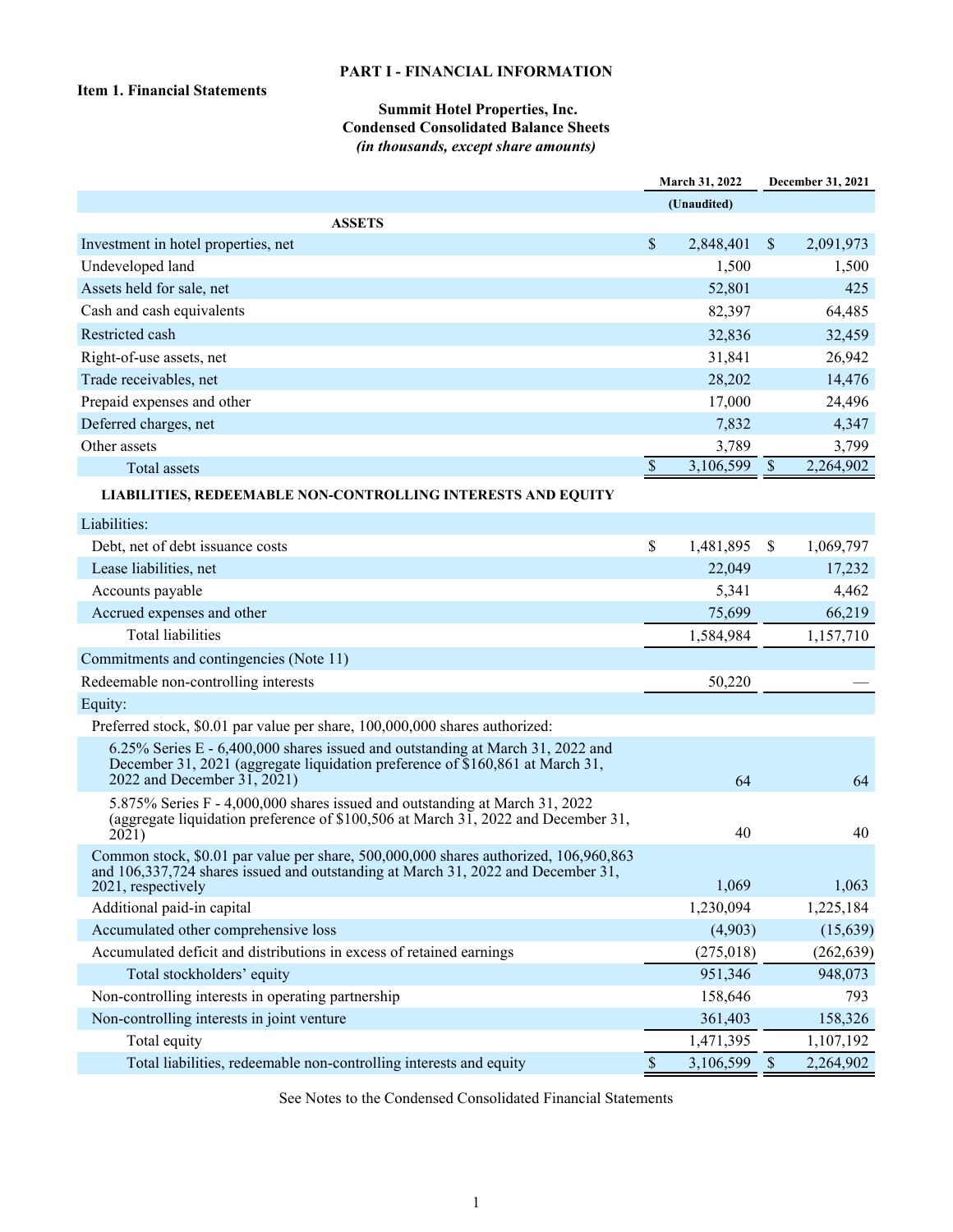# **Summit Hotel Properties, Inc. Condensed Consolidated Statements of Operations** *(Unaudited) (in thousands, except per share amounts)*

<span id="page-4-0"></span>

|                                                        | For the<br><b>Three Months Ended</b><br>March 31, |               |               |           |  |
|--------------------------------------------------------|---------------------------------------------------|---------------|---------------|-----------|--|
|                                                        |                                                   | 2022          |               | 2021      |  |
| <b>Revenues:</b>                                       |                                                   |               |               |           |  |
| Room                                                   | \$                                                | 128,810       | $\mathcal{S}$ | 53,245    |  |
| Food and beverage                                      |                                                   | 5,662         |               | 1,003     |  |
| Other                                                  |                                                   | 7,397         |               | 3,606     |  |
| Total revenues                                         |                                                   | 141,869       |               | 57,854    |  |
| <b>Expenses:</b>                                       |                                                   |               |               |           |  |
| Room                                                   |                                                   | 28,410        |               | 12,550    |  |
| Food and beverage                                      |                                                   | 4,114         |               | 556       |  |
| Other hotel operating expenses                         |                                                   | 46,277        |               | 24,574    |  |
| Property taxes, insurance and other                    |                                                   | 13,138        |               | 10,904    |  |
| Management fees                                        |                                                   | 3,795         |               | 1,555     |  |
| Depreciation and amortization                          |                                                   | 36,274        |               | 27,297    |  |
| Corporate general and administrative                   |                                                   | 9,137         |               | 5,678     |  |
| Total expenses                                         |                                                   | 141,145       |               | 83,114    |  |
| Gain on disposal of assets, net                        |                                                   |               |               | 50        |  |
| Operating income (loss)                                |                                                   | 724           |               | (25,210)  |  |
| Other income (expense):                                |                                                   |               |               |           |  |
| Interest expense                                       |                                                   | (13, 439)     |               | (10, 788) |  |
| Other income, net                                      |                                                   | 1,742         |               | 3,232     |  |
| Total other income (expense)                           |                                                   | (11,697)      |               | (7, 556)  |  |
| Loss from continuing operations before income taxes    |                                                   | (10, 973)     |               | (32,766)  |  |
| Income tax benefit (expense) (Note 13)                 |                                                   | 2,000         |               | (105)     |  |
| Net loss                                               |                                                   | (8,973)       |               | (32, 871) |  |
| Less - Loss attributable to non-controlling interests: |                                                   |               |               |           |  |
| <b>Operating Partnership</b>                           |                                                   | 482           |               | 54        |  |
| Joint venture                                          |                                                   | 82            |               | 1,452     |  |
| Net loss attributable to Summit Hotel Properties, Inc. |                                                   | (8, 409)      |               | (31, 365) |  |
| Preferred stock dividends                              |                                                   | (3,970)       |               | (3,709)   |  |
| Net loss attributable to common stockholders           | $\mathcal{S}$                                     | $(12,379)$ \$ |               | (35,074)  |  |
| Loss per share:                                        |                                                   |               |               |           |  |
| Basic and diluted                                      | $\boldsymbol{\mathsf{S}}$                         | (0.12)        | -\$           | (0.34)    |  |
| Weighted average common shares outstanding:            |                                                   |               |               |           |  |
| Basic and diluted                                      |                                                   | 104,896       |               | 104,278   |  |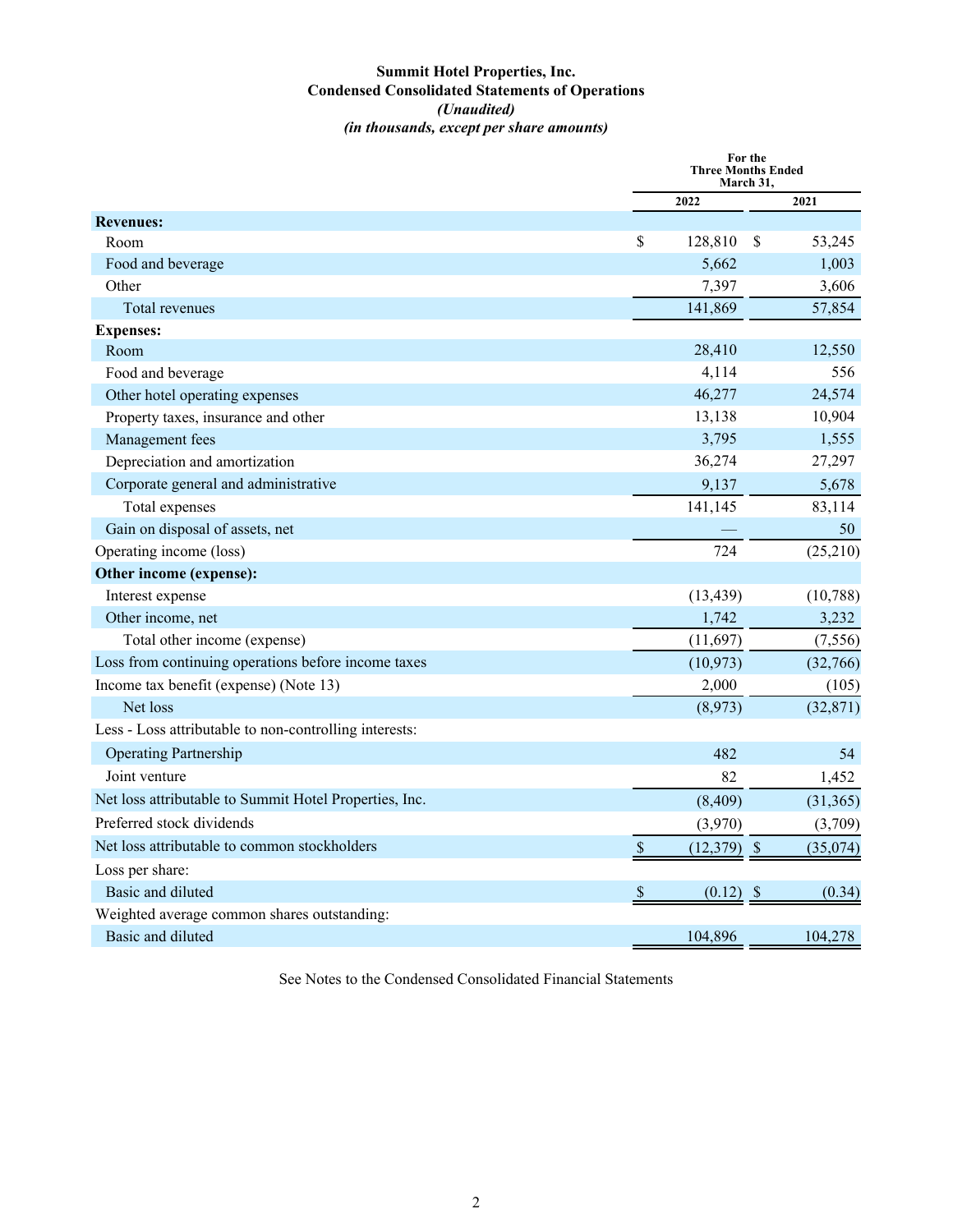# **Summit Hotel Properties, Inc. Condensed Consolidated Statements of Comprehensive Loss** *(Unaudited) (in thousands)*

<span id="page-5-0"></span>

|                                                                               | For the<br><b>Three Months Ended</b><br>March 31, |              |  |           |  |
|-------------------------------------------------------------------------------|---------------------------------------------------|--------------|--|-----------|--|
|                                                                               |                                                   | 2022         |  | 2021      |  |
| Net loss                                                                      | \$                                                | $(8,973)$ \$ |  | (32, 871) |  |
| Other comprehensive income, net of tax:                                       |                                                   |              |  |           |  |
| Changes in fair value of derivative financial instruments                     |                                                   | 12,113       |  | 6,203     |  |
| Comprehensive income (loss)                                                   |                                                   | 3,140        |  | (26, 668) |  |
| Less - Comprehensive income (loss) attributable to non-controlling interests: |                                                   |              |  |           |  |
| <b>Operating Partnership</b>                                                  |                                                   | (340)        |  | 44        |  |
| Joint venture                                                                 |                                                   | 82           |  | 1,452     |  |
| Comprehensive income (loss) attributable to Summit Hotel Properties, Inc.     |                                                   | 2,882        |  | (25, 172) |  |
| Preferred dividends                                                           |                                                   | (3,970)      |  | (3,709)   |  |
| Comprehensive loss attributable to common stockholders                        | S                                                 | (1,088)      |  | (28, 881) |  |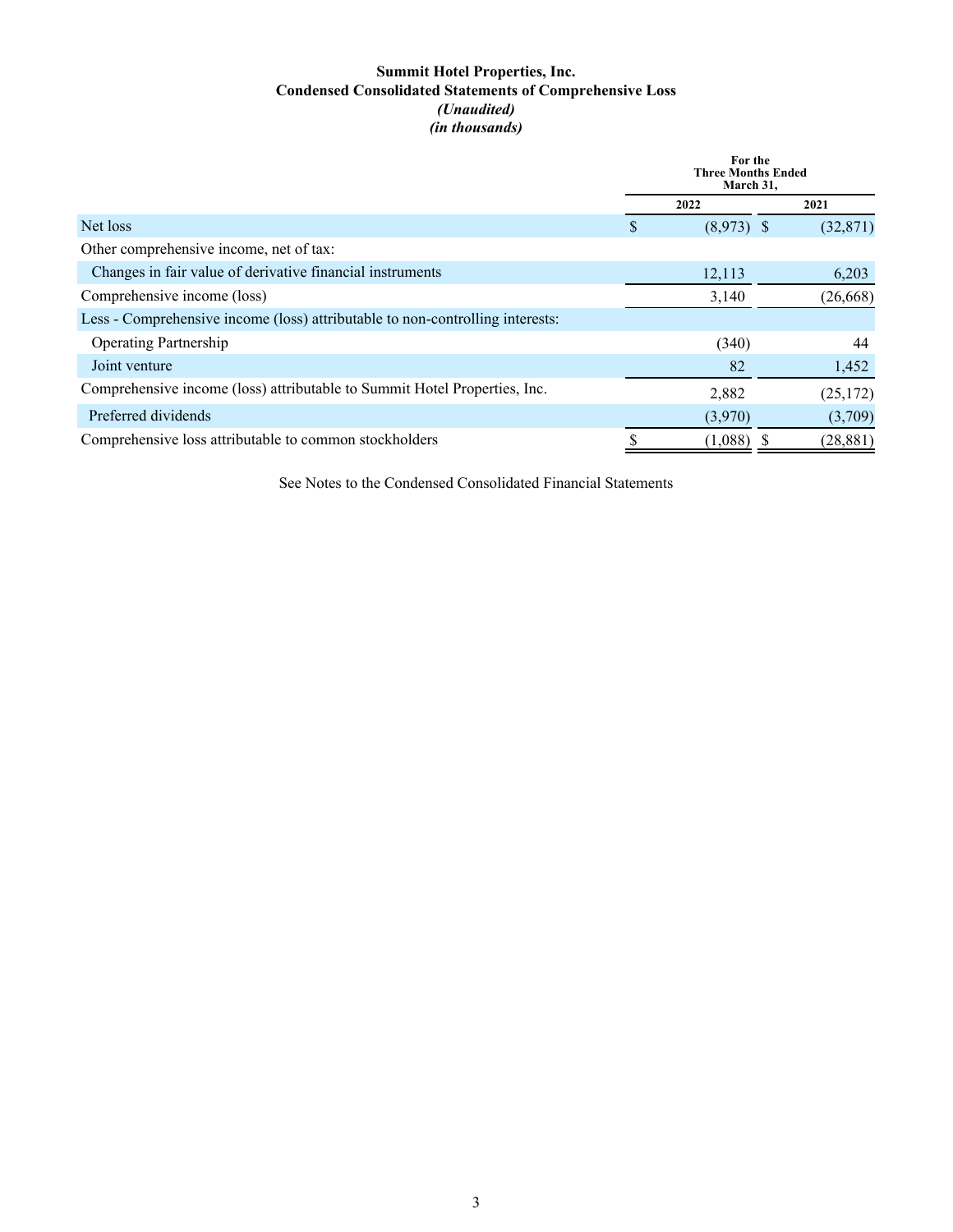# **Summit Hotel Properties, Inc. Condensed Consolidated Statements of Changes in Equity and Redeemable Non-controlling Interests For the Three Months Ended March 31, 2022 and 2021** *(Unaudited)*

# *(in thousands, except share amounts)*

<span id="page-6-0"></span>

|                                                                                                                                      | Redeemable                              |        | <b>Shares</b>                   |              |                           | <b>Shares</b>                |               |                        |                                          | Accumulated   |                                |                    | Accumulated<br>Deficit and<br><b>Distributions</b> |    |                                                |              |         | <b>Non-controlling Interests</b> |                          |             |                          |  |                  |                               |
|--------------------------------------------------------------------------------------------------------------------------------------|-----------------------------------------|--------|---------------------------------|--------------|---------------------------|------------------------------|---------------|------------------------|------------------------------------------|---------------|--------------------------------|--------------------|----------------------------------------------------|----|------------------------------------------------|--------------|---------|----------------------------------|--------------------------|-------------|--------------------------|--|------------------|-------------------------------|
|                                                                                                                                      | Non-<br>controlling<br><b>Interests</b> |        | of<br>Preferred<br><b>Stock</b> |              | Preferred<br><b>Stock</b> | of<br>Common<br><b>Stock</b> |               | Common<br><b>Stock</b> | <b>Additional</b><br>Paid-<br>In Capital |               | Other<br>Comprehensive<br>Loss |                    | in Excess of<br>Retained<br>Earnings               |    | <b>Total</b><br>Stockholders'<br><b>Equity</b> |              |         |                                  |                          |             | Operating<br>Partnership |  | Joint<br>Venture | <b>Total</b><br><b>Equity</b> |
| Balance at December 31, 2021                                                                                                         | $\mathbb{S}$                            |        | 10,400,000                      | $\mathbb{S}$ | 104                       | 106,337,724                  | $\mathbb{S}$  | 1,063                  | \$1,225,184                              | $\mathbb{S}$  | (15,639)                       | $\mathbf{\hat{s}}$ | $(262, 639)$ \$                                    |    | 948,073                                        | $\mathbb{S}$ | 793     | $\mathbb{S}$                     | 158,326                  | \$1,107,192 |                          |  |                  |                               |
| Redeemable non-controlling<br>interests in operating partnership<br>issued for the acquisition of a<br>portfolio of hotel properties |                                         | 50,000 |                                 |              |                           |                              |               |                        |                                          |               |                                |                    |                                                    |    |                                                |              |         |                                  |                          |             |                          |  |                  |                               |
| Adjustment of redeemable non-<br>controlling interest to redemption<br>value                                                         |                                         | 220    |                                 |              |                           |                              |               |                        |                                          |               |                                |                    | (220)                                              |    | (220)                                          |              |         |                                  |                          | (220)       |                          |  |                  |                               |
| Non-controlling interests in<br>operating partnership issued for<br>the acquisition of a portfolio of<br>hotel properties            |                                         |        |                                 |              |                           |                              |               |                        |                                          |               |                                |                    |                                                    |    |                                                |              | 157,513 |                                  |                          | 157,513     |                          |  |                  |                               |
| Sale of non-controlling interests<br>in joint venture                                                                                |                                         |        |                                 |              |                           |                              |               |                        |                                          |               |                                |                    |                                                    |    |                                                |              |         |                                  | 674                      | 674         |                          |  |                  |                               |
| Contributions by non-controlling<br>interest in joint venture                                                                        |                                         |        |                                 |              |                           |                              |               |                        | 1,218                                    |               |                                |                    |                                                    |    | 1,218                                          |              |         |                                  | 202,485                  | 203,703     |                          |  |                  |                               |
| Dividends                                                                                                                            |                                         |        |                                 |              |                           |                              |               |                        |                                          |               |                                |                    | (4,305)                                            |    | (4,305)                                        |              |         |                                  |                          | (4,305)     |                          |  |                  |                               |
| Equity-based compensation                                                                                                            |                                         |        |                                 |              |                           | 623,139                      |               | 6                      | 3,692                                    |               |                                |                    |                                                    |    | 3,698                                          |              |         |                                  |                          | 3,698       |                          |  |                  |                               |
| Other comprehensive income                                                                                                           |                                         |        |                                 |              |                           |                              |               |                        |                                          |               | 10,736                         |                    |                                                    |    | 10,736                                         |              | 1,377   |                                  |                          | 12,113      |                          |  |                  |                               |
| Net loss                                                                                                                             |                                         |        |                                 |              |                           |                              |               |                        |                                          |               | $\overline{\phantom{m}}$       |                    | (7, 854)                                           |    | (7, 854)                                       |              | (1,037) |                                  | (82)                     | (8,973)     |                          |  |                  |                               |
| Balance at March 31, 2022                                                                                                            |                                         | 50,220 | 10,400,000                      | -\$          | 104                       | 106,960,863                  | - \$          | 1,069                  | \$1,230,094                              | -S            | (4,903)                        | S                  | (275,018)                                          | -S | 951,346                                        | -S           | 158,646 | <sup>S</sup>                     | 361,403                  | \$1,471,395 |                          |  |                  |                               |
| Balance at December 31, 2020                                                                                                         | $\mathcal{S}$                           |        | 9,400,000 \$                    |              | 94                        | 105,708,787                  | -\$           | 1,057                  | $$1,197,320$ \ \$                        |               | (30,716)                       | $\mathcal{S}$      | $(179,013)$ \$                                     |    | 988,742 \$                                     |              | 1,111   | $\mathbb{S}$                     | 62,210                   | \$1,052,063 |                          |  |                  |                               |
| Purchases of capped call options                                                                                                     |                                         |        |                                 |              |                           |                              |               |                        | (21, 131)                                |               | -                              |                    | $\hspace{0.1mm}-\hspace{0.1mm}$                    |    | (21, 131)                                      |              |         |                                  |                          | (21, 131)   |                          |  |                  |                               |
| Dividends                                                                                                                            |                                         |        |                                 |              |                           |                              |               |                        |                                          |               |                                |                    | (3,621)                                            |    | (3,621)                                        |              |         |                                  |                          | (3,621)     |                          |  |                  |                               |
| Equity-based compensation                                                                                                            |                                         |        |                                 |              |                           | 565,532                      |               | 6                      | 1,561                                    |               |                                |                    | $\overline{\phantom{0}}$                           |    | 1,567                                          |              | 2       |                                  | $\overline{\phantom{0}}$ | 1,569       |                          |  |                  |                               |
| Shares acquired for employee<br>withholding requirements                                                                             |                                         |        |                                 |              |                           | (155,605)                    |               | (2)                    | (1,600)                                  |               |                                |                    |                                                    |    | (1,602)                                        |              |         |                                  |                          | (1,602)     |                          |  |                  |                               |
| Other comprehensive income                                                                                                           |                                         |        |                                 |              |                           |                              |               |                        |                                          |               | 6,193                          |                    | $\overline{\phantom{0}}$                           |    | 6,193                                          |              | 10      |                                  |                          | 6,203       |                          |  |                  |                               |
| Net loss                                                                                                                             |                                         |        |                                 |              |                           |                              |               |                        |                                          |               |                                |                    | (31, 365)                                          |    | (31, 365)                                      |              | (54)    |                                  | (1, 452)                 | (32, 871)   |                          |  |                  |                               |
| Balance at March 31, 2021                                                                                                            | \$                                      |        | 9,400,000                       | <b>S</b>     | 94                        | 106,118,714                  | <sup>\$</sup> | 1,061                  | \$1,176,150                              | <sup>\$</sup> | (24, 523)                      | <sup>\$</sup>      | (213,999)                                          | -S | 938,783                                        | <sup>S</sup> | 1,069   | $\mathbb{S}$                     | 60,758                   | \$1,000,610 |                          |  |                  |                               |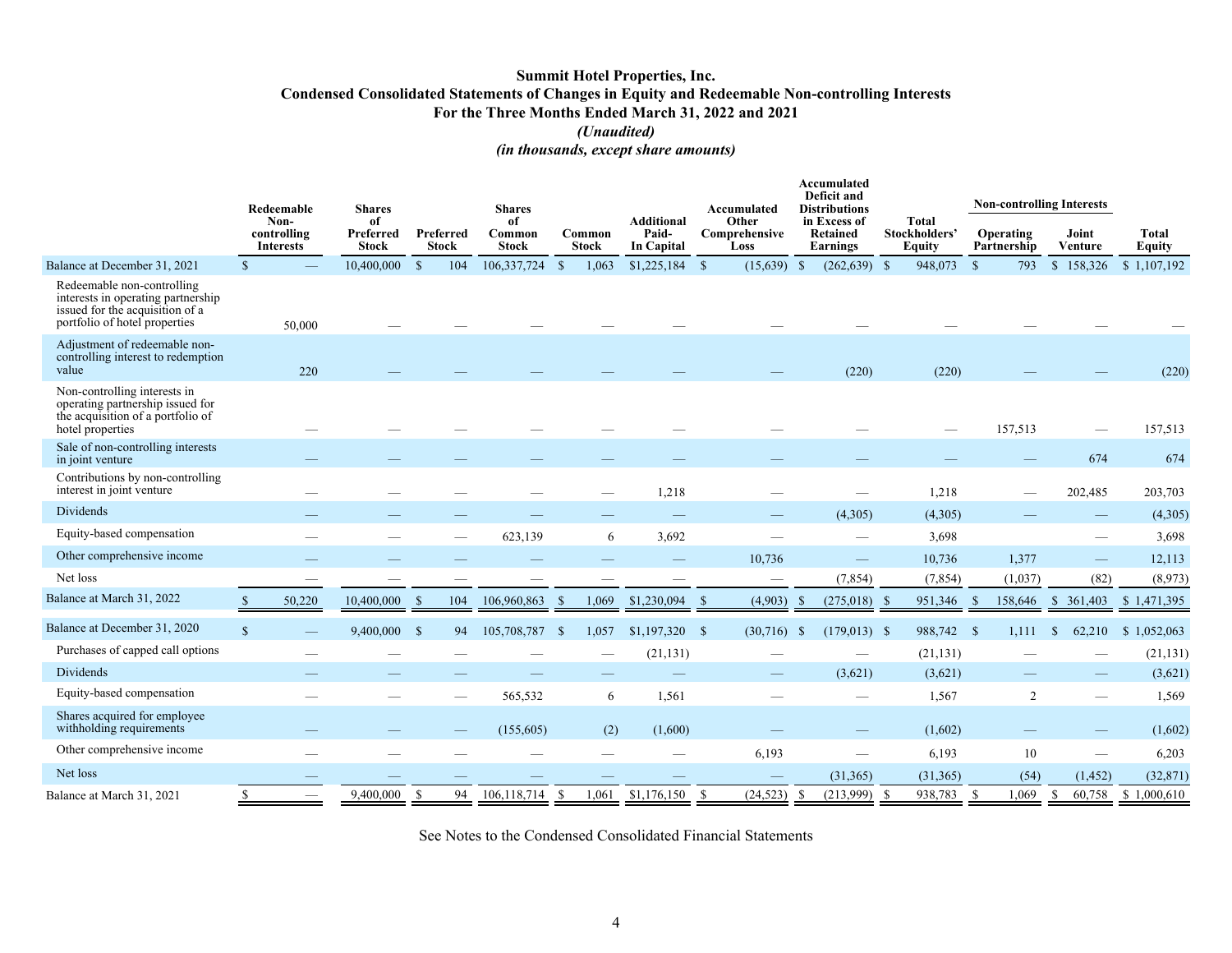#### **Summit Hotel Properties, Inc. Condensed Consolidated Statements of Cash Flows (Unaudited) (in thousands)**

<span id="page-7-0"></span>

|                                                                                                                              |                                                                       | <b>Three Months Ended</b><br>March 31, |                                       |
|------------------------------------------------------------------------------------------------------------------------------|-----------------------------------------------------------------------|----------------------------------------|---------------------------------------|
|                                                                                                                              |                                                                       | 2022                                   | 2021                                  |
| OPERATING ACTIVITIES                                                                                                         |                                                                       |                                        |                                       |
| Net loss                                                                                                                     |                                                                       | (8,973)                                | (32, 871)                             |
| Adjustments to reconcile net income to net cash provided by operating activities:                                            |                                                                       |                                        |                                       |
| Depreciation and amortization                                                                                                |                                                                       | 36,274                                 | 27,297                                |
| Deferred finance cost amortization                                                                                           |                                                                       | 1,412                                  | 1,011                                 |
| Equity-based compensation                                                                                                    |                                                                       | 3,698                                  | 1,569                                 |
| Gain on disposal of assets                                                                                                   |                                                                       |                                        | (50)                                  |
| Non-cash interest income                                                                                                     |                                                                       | (122)                                  | (257)                                 |
| Debt transaction costs                                                                                                       |                                                                       |                                        | 116                                   |
| Other                                                                                                                        |                                                                       | 69                                     | 143                                   |
| Changes in operating assets and liabilities:                                                                                 |                                                                       |                                        |                                       |
| Trade receivables, net                                                                                                       |                                                                       | (13, 726)                              | (2,940)                               |
| Prepaid expenses and other                                                                                                   |                                                                       | (9,054)                                | 1,180                                 |
| Accounts payable                                                                                                             |                                                                       | 900                                    | 1,082                                 |
| Accrued expenses                                                                                                             |                                                                       | 15,027                                 | 553                                   |
| NET CASH PROVIDED BY (USED IN) OPERATING ACTIVITIES                                                                          |                                                                       | 25,505                                 | (3,167)                               |
| <b>INVESTING ACTIVITIES</b>                                                                                                  |                                                                       |                                        |                                       |
| Acquisitions of hotel and other properties                                                                                   |                                                                       | (272, 556)                             |                                       |
| Improvements and additions to hotel properties                                                                               |                                                                       | (10, 347)                              | (3,579)                               |
| Funding of real estate loans                                                                                                 |                                                                       | (1, 915)                               | (2,664)                               |
| NET CASH USED IN INVESTING ACTIVITIES                                                                                        |                                                                       | (284, 818)                             | (6,243)                               |
| <b>FINANCING ACTIVITIES</b>                                                                                                  |                                                                       |                                        |                                       |
| Proceeds from issuance of debt                                                                                               |                                                                       | 410,000                                | 317,500                               |
| Principal payments on debt                                                                                                   |                                                                       | (329, 882)                             | (264, 485)                            |
| Proceeds from the sale of non-controlling interests                                                                          |                                                                       | 674                                    |                                       |
| Purchases of capped calls for convertible senior notes                                                                       |                                                                       |                                        | (21, 131)                             |
| Financing fees on debt and other issuance costs                                                                              |                                                                       | (2,588)                                | (8,671)                               |
| Dividends paid                                                                                                               |                                                                       | (4,305)                                | (3,709)                               |
| Proceeds from contributions by joint venture partner                                                                         |                                                                       | 203,703                                |                                       |
| Repurchase of common shares for withholding requirements                                                                     |                                                                       |                                        | (1,602)                               |
| NET CASH PROVIDED BY FINANCING ACTIVITIES                                                                                    |                                                                       | 277,602                                | 17,902                                |
| Net change in cash, cash equivalents and restricted cash                                                                     |                                                                       | 18,289                                 | 8,492                                 |
| CASH, CASH EQUIVALENTS AND RESTRICTED CASH                                                                                   |                                                                       |                                        |                                       |
| Beginning of period                                                                                                          |                                                                       | 96,944                                 | 38,896                                |
| End of period                                                                                                                | $\overline{\mathcal{S}}$                                              | 115,233                                | $\overline{\mathcal{S}}$<br>47,388    |
| SUPPLEMENTAL DISCLOSURE OF CASH FLOW INFORMATION                                                                             |                                                                       |                                        |                                       |
| Cash payments for interest                                                                                                   | $\boldsymbol{\mathsf{S}}$                                             | (11,213)<br>$\mathcal{S}$              | (8,890)                               |
| Accrued acquisitions and improvements to hotel properties                                                                    | \$                                                                    | (3,749)                                | $\boldsymbol{\mathsf{S}}$<br>(1, 184) |
| Cash payments for income taxes, net of refunds                                                                               | \$                                                                    | 60                                     | $\mathcal{S}$<br>(39)                 |
| Debt assumed to complete acquisition of a portfolio of properties                                                            | \$                                                                    | 335,205                                | $\boldsymbol{\mathsf{S}}$             |
| Assumption of leases and other assets and liabilities in connection with the<br>acquisition of a portfolio of properties     | $\mathbb{S}% _{t}\left( t\right) \equiv\mathbb{S}_{t}\left( t\right)$ | 9,206<br>$\mathcal{S}$                 |                                       |
| Non-controlling interests in operating partnership issued to complete acquisition of a<br>portfolio of properties            | \$                                                                    | 157,513                                | -\$                                   |
| Redeemable non-controlling interests in operating partnership issued to complete<br>acquisition of a portfolio of properties |                                                                       |                                        |                                       |
|                                                                                                                              | \$                                                                    | $\mathcal{S}$<br>50,000                |                                       |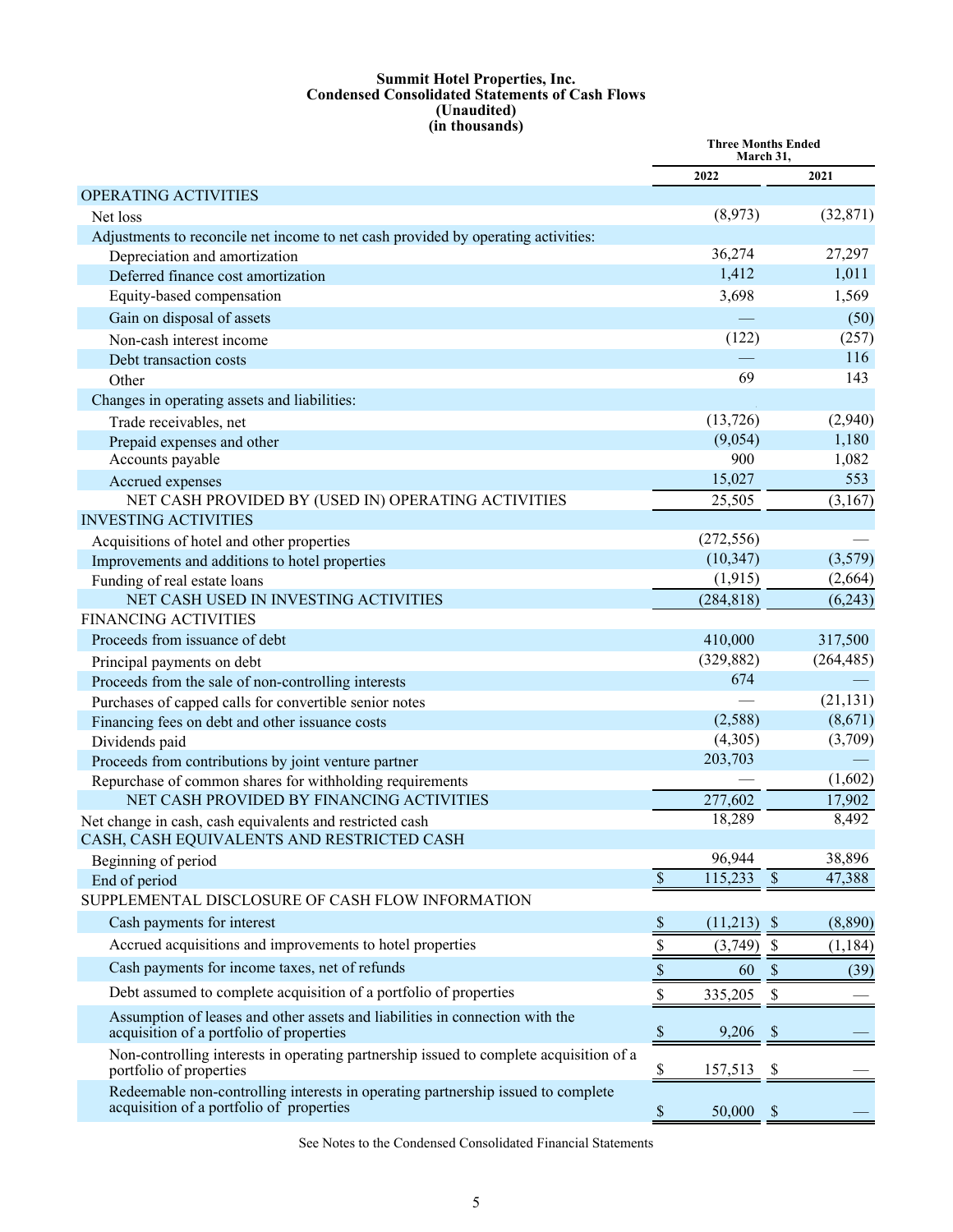#### **SUMMIT HOTEL PROPERTIES, INC.**

## **NOTES TO THE CONDENSED CONSOLIDATED FINANCIAL STATEMENTS (UNAUDITED)**

#### <span id="page-8-0"></span>**NOTE 1 - DESCRIPTION OF BUSINESS**

#### *General*

Summit Hotel Properties, Inc. (the "Company") is a self-managed hotel investment company that was organized on June 30, 2010 as a Maryland corporation. The Company holds both general and limited partnership interests in Summit Hotel OP, LP (the "Operating Partnership"), a Delaware limited partnership also organized on June 30, 2010. Unless the context otherwise requires, "we," "us," and "our" refer to the Company and its consolidated subsidiaries.

We focus on owning premium-branded hotel properties with efficient operating models primarily in the Upscale segment of the lodging industry. At March 31, 2022, our portfolio consisted of 101 hotel properties with a total of 15,228 guestrooms located in 24 states. As of March 31, 2022, we own 100% of the outstanding equity interests in 61 of our 101 hotel properties. We own a 51% controlling interest in 40 hotel properties through a joint venture. Our joint venture was formed in July 2019 with GIC (the "Joint Venture"), Singapore's sovereign wealth fund, to acquire assets that align with our current investment strategy and criteria. We serve as general partner and asset manager of the Joint Venture and we generally invest 51% of the equity capitalization of the limited partnership, with GIC investing the remaining 49%. The Joint Venture typically finances assets with a 50% overall leverage target.

We have elected to be taxed as a real estate investment trust ("REIT") for federal income tax purposes. To qualify as a REIT, we cannot operate or manage our hotel properties. Accordingly, all of our hotel properties are leased to our taxable REIT subsidiaries ("TRS Lessees").

During the quarter ended March 31, 2022, the Operating Partnership and the Joint Venture closed on a transaction with NewcrestImage Holdings, LLC, a Delaware limited liability company, and NewcrestImage Holdings II, LLC, a Delaware limited liability company (together, "NewcrestImage"), to purchase from NewcrestImage a portfolio of 27 hotel properties, containing an aggregate of 3,709 guestrooms, and two parking structures, containing 1,002 spaces (such hotel properties and parking structures, the "Portfolio"), and various financial incentives for an aggregate purchase price of \$822.0 million (the "NCI Transaction"). See "*Note 3 - Investment in Hotel Properties, net - Acquisition of NewcrestImage Portfolio"* for further information.

## *Risks and Uncertainties*

The Company is subject to risks and uncertainties as a result of the effects of the novel coronavirus, designated as COVID-19 ("COVID-19") and its variants, for at least the near future. The pandemic has had a significant negative effect on the U.S. and global economies, including a rapid and sharp decline in all forms of travel, both domestic and international, and a significant decline in hotel demand. These conditions resulted in a substantial decline in our revenues, profitability and cash flows from operations beginning in March, 2020.

Beginning in March 2020, the Company took several actions to reduce costs and increase liquidity to mitigate the effects of the COVID-19 pandemic on the Company. We continue to engage in certain steps to reduce costs while taking appropriate actions to maintain guest safety and satisfaction. For additional information concerning such actions taken in response to the effects of the COVID-19 pandemic on our business, please see our Annual Report on Form 10-K for the year ended December 31, 2021.

During the three months ended March 31, 2022, we continued to experience significant improvement in our business compared to earlier in the Pandemic, driven primarily by leisure travel and to a lesser extent modest improvement in other demand segments, including corporate and group. The improvement was the result of a significant increase in the availability and administration of vaccines globally as well as the easing of government restrictions and guidance in most jurisdictions. We anticipate that continued improvement in operating trends will be dependent on continued strength in leisure travel and a recovery of business travel. More broadly, a return to normalized levels of operations is dependent upon a continuation in the recovery of our business, further dissipation of concerns related to the Pandemic, geopolitical stability, moderating inflation and maintaining a high-quality portfolio aligned with evolving guest preferences.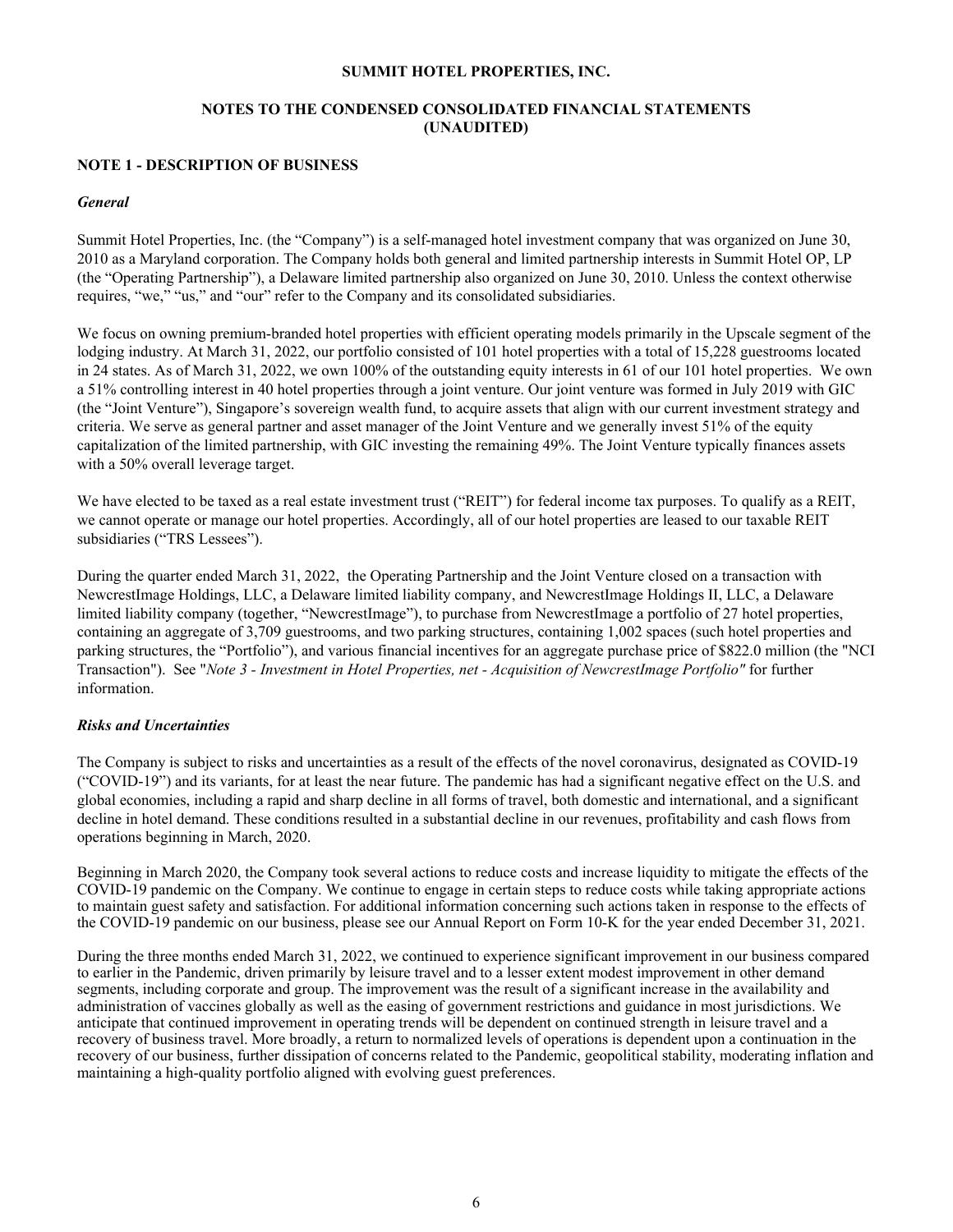## **NOTE 2 - BASIS OF PRESENTATION AND SIGNIFICANT ACCOUNTING POLICIES**

#### *Basis of Presentation*

We prepare our Condensed Consolidated Financial Statements in conformity with U.S. Generally Accepted Accounting Principles ("GAAP") for interim financial information and with the instructions to Form 10-Q and Article 10 of Regulation S-X under the Securities Exchange Act of 1934, as amended (the "Exchange Act") which requires us to make estimates and assumptions that affect the reported amounts of assets and liabilities at the date of the Consolidated Financial Statements and reported amounts of revenues and expenses in the reporting period. Actual results could differ from those estimates. As interim statements, the Condensed Consolidated Financial Statements do not include all of the information and footnotes required by GAAP for complete financial statements. In the opinion of management, all adjustments (consisting of normal recurring items) considered necessary for a fair presentation in accordance with GAAP have been included. Results for the three months ended March 31, 2022 may not be indicative of the results that may be expected for the full year of 2022. For further information, please read the Consolidated Financial Statements included in our Annual Report on Form 10-K for the year ended December 31, 2021.

The accompanying Condensed Consolidated Financial Statements consolidate the accounts of all entities in which we have a controlling financial interest, as well as variable interest entities for which the Company is the primary beneficiary. All significant intercompany balances and transactions have been eliminated in the Condensed Consolidated Financial Statements.

We evaluate joint venture partnerships to determine if they should be consolidated based on whether the partners exercise joint control. For a joint venture where we exercise primary control and we also own a majority of the equity interests, we consolidate the joint venture partnership. We have consolidated the accounts of our Joint Venture partnership with GIC in our accompanying Condensed Consolidated Financial Statements. See *"Note 9 - Non-controlling Interests and Redeemable Noncontrolling Interests"* for further information.

#### *Investment in Hotel Properties*

The Company allocates the purchase price of acquired hotel properties based on the fair value of the acquired land, land improvements, building, furniture, fixtures and equipment, identifiable intangible assets or liabilities, other assets and assumed liabilities. Intangible assets may include certain value associated with the on-going operations of the hotel business being acquired as part of the hotel property acquisition. Acquired intangible assets that derive their values from real property or an interest in real property, are inseparable from that real property or interest in real property, and do not produce or contribute to the production of income other than consideration for the use or occupancy of space, are recorded as a component of the related real estate asset in our Condensed Consolidated Financial Statements. We allocate the purchase price of acquired hotel properties to land, building and furniture, fixtures and equipment based on independent third-party determinations of fair value.

If substantially all of the fair value of the gross assets acquired are concentrated in a single identifiable asset or group of similar identifiable assets, the asset or asset group is not considered a business. When we conclude that an acquisition meets this threshold, acquisition costs will be capitalized as part of our allocation of the purchase price of the acquired hotel properties.

Our hotel properties and related assets are recorded at cost, less accumulated depreciation. We capitalize hotel property development costs and the costs of significant additions and improvements that materially upgrade, increase the value or extend the useful life of the property. These costs may include hotel property development, refurbishment, renovation, and remodeling expenditures, as well as certain indirect internal costs related to construction projects. If an asset requires a period of time in which to carry out the activities necessary to bring it to the condition necessary for its intended use, the interest cost incurred during that period as a result of expenditures for the asset is capitalized as part of the cost of the asset. We expense the cost of repairs and maintenance as incurred.

On a limited basis, we provide financing to developers of hotel properties for development projects. We evaluate these arrangements to determine if we participate in residual profits of the hotel property through the loan provisions or other agreements. Where we conclude that these arrangements are more appropriately treated as an investment in the hotel property, we reflect the loan as Investment in hotel properties, net in our Condensed Consolidated Balance Sheets.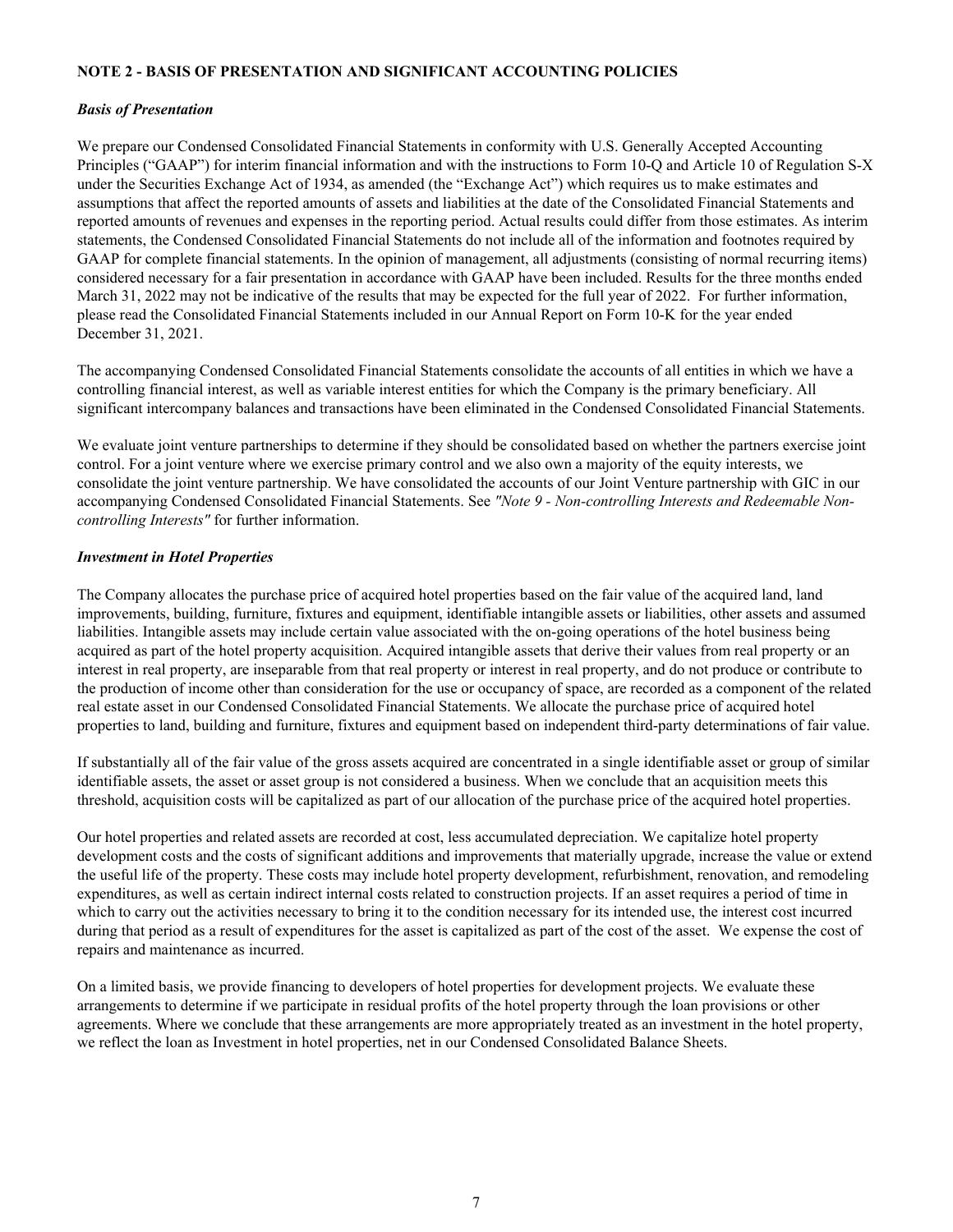We monitor events and changes in circumstances for indicators that the carrying value of a hotel property or undeveloped land may be impaired. Additionally, we perform at least annual reviews to monitor the factors that could trigger an impairment. Factors that we consider for an impairment analysis include, among others: i) significant underperformance relative to historical or anticipated operating results, ii) significant changes in the manner of use of a property or the strategy of our overall business, including changes in the estimated holding periods for hotel properties and land parcels, iii) a significant increase in competition, iv) a significant adverse change in legal factors or regulations, v) changes in values of comparable land or hotel property sales, and vi) significant negative industry or economic trends. When such factors are identified, we prepare an estimate of the undiscounted future cash flows of the specific property and determine if the carrying amount of the asset is recoverable. If an impairment is identified, we estimate the fair value of the property based on discounted cash flows or sales price if the property is under contract and an adjustment is made to reduce the carrying value of the property to its estimated fair value.

#### *Intangible Assets*

We amortize intangible assets with determined finite useful lives using the straight-line method. We do not amortize intangible assets with indefinite useful lives, but we evaluate these assets for impairment annually or at interim periods if events or circumstances indicate that the asset may be impaired.

#### *Trade Receivables and Credit Policies*

We grant credit to qualified customers, generally without collateral, in the form of trade accounts receivable. Trade receivables result from the rental of hotel guestrooms and the sales of food, beverage, and banquet services and are payable under normal trade terms. Trade receivables also include credit and debit card transactions that are in the process of being settled. Trade receivables are stated at the amount billed to the customer and do not accrue interest. We regularly review the collectability of our trade receivables. A provision for losses is determined on the basis of previous loss experience and current economic conditions. Our allowance for doubtful accounts was \$0.1 million at March 31, 2022 and \$0.2 million at December 31, 2021. Bad debt expense was \$0.0 million and \$0.1 million for the three months ended March 31, 2022 and 2021, respectively.

#### *Leases*

In accordance with ASU No. 2016-02, *Leases (Topic 842)*, we record the financial liability and right-of-use assets that are inherent to leasing an asset on the balance sheet for all leases with a term of greater than 12 months regardless of their classification.

Several of our hotel properties lease retail or restaurant space to third-party tenants. The majority of our third-party tenants requested rent deferrals in prior years to ease the negative financial effects of the COVID-19 pandemic on their businesses. We primarily negotiated rent deferrals with these tenants that defer rent for a specified number of months and require repayment of the deferred rent over a negotiated period of time. We have adopted a policy that the deferrals are not a change in the provisions of the lease. As such, we are accounting for the concessions using the rights and obligations of the existing lease and recognizing a short-term lease receivable in the period that the cash payment is owed.

## *Notes Receivables*

We selectively provide mezzanine financing to developers where we also have the opportunity to acquire the hotel property at or after the completion of the development project, and we also may provide seller financing under limited circumstances. We classify notes receivable as held-to-maturity and carry the notes receivable at cost less the unamortized discount, if any. In accordance with ASU No. 2016-13, *Financial Instruments - Credit Losses (Topic 326)*, we measure financial assets (or a group of financial assets) at amortized cost and present them at the net amount expected to be collected. The allowance for credit losses is a valuation account that is deducted from the amortized cost basis of the financial asset(s) to present the net carrying value at the amount expected to be collected on the financial asset. The measurement of expected credit losses is based on relevant information about past events, including historical experience, current conditions, and reasonable and supportable forecasts that affect the collectability of the reported amount. We routinely evaluate our notes receivable and interest receivables for collectability. Probable losses on notes receivable are recognized in a valuation account that is deducted from the amortized cost basis of the notes receivable and recorded as Provision for credit losses in our Condensed Consolidated Statements of Operations. When we place notes receivable on non-accrual status, we suspend the recognition of interest income until cash interest payments are received. Generally, we return notes receivable to accrual status when all delinquent interest becomes current and collectability of interest is reasonably assured. We do not measure an allowance for credit losses for accrued interest receivable. Accrued interest receivable is written-off to bad debt expense when collection is not reasonably assured.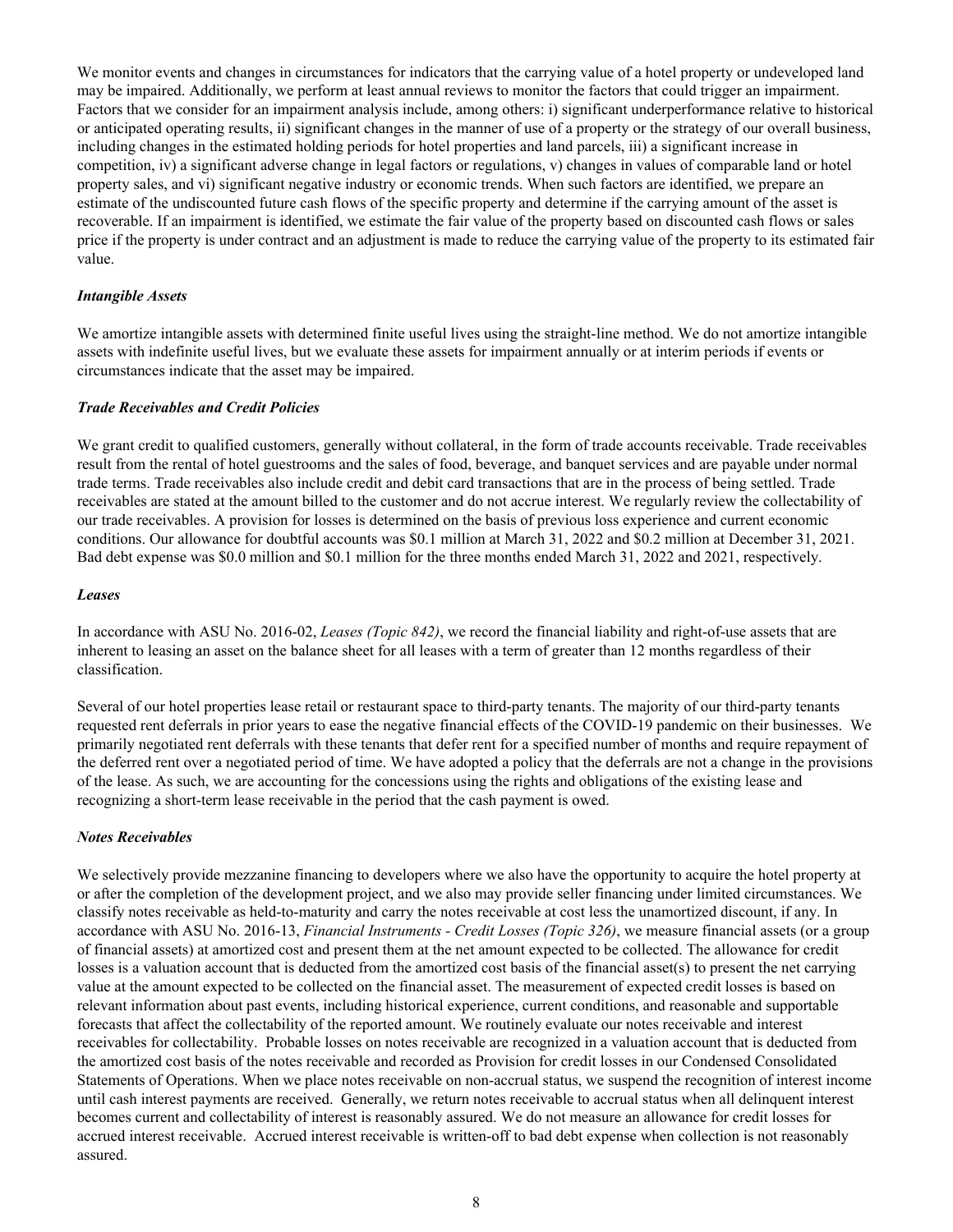## *Cash and Cash Equivalents*

We consider all highly liquid investments purchased with an original maturity of three months or less to be cash equivalents. At times, cash on deposit may exceed the federally insured limit. We maintain our cash with high credit quality financial institutions.

#### *Restricted Cash*

Restricted cash consists of certain funds maintained in escrow for property taxes, insurance, and certain capital expenditures. Funds may be disbursed from the account upon proof of expenditures and approval from the lender or other party requiring the restricted cash reserves.

#### *Redeemable Non-controlling Interests*

Redeemable non-controlling interests represent redeemable preferred units issued by our Operating Partnership ("Redeemable Preferred Units") in connection with the NCI Transaction. Redeemable non-controlling interests are recorded as temporary equity in a mezzanine presentation outside of Equity on our Condensed Consolidated Balance Sheets. We record Redeemable non-controlling interests at fair value on the issuance date of the securities. When the carrying value (the acquisition date fair value adjusted for the non-controlling interest's share of net income (loss) and dividends) is less than the redemption value, we adjust the redeemable non-controlling interest to equal the redemption value with changes recognized as an adjustment to Accumulated deficit and distributions in excess of retained earnings. Any such adjustment, when necessary, is recorded as of the applicable balance sheet date.

#### *Non-controlling Interests*

Non-controlling interests represent the portion of equity in a consolidated entity held by owners other than the consolidating parent. Non-controlling interests are reported in the Condensed Consolidated Balance Sheets within equity, separately from stockholders' equity. Revenue, expenses and net income attributable to both the Company and the non-controlling interests are reported in the Condensed Consolidated Statements of Operations.

Our Condensed Consolidated Financial Statements include non-controlling interests related to common units of limited partnership interests ("Common Units") in the Operating Partnership held by unaffiliated third parties and third-party ownership of a 49% interest in the Joint Venture. Also, our Condensed Consolidated Financial Statements include Redeemable Preferred Units in the Operating Partnership issued to complete the NCI Transaction and held by unaffiliated third parties. These Redeemable Preferred Units are presented as temporary equity related to our Operating Partnership in a mezzanine position between liabilities and stockholders' equity on our Condensed Consolidated Balance Sheet as Redeemable Noncontrolling Interests. See *"Note 9 - Non-controlling Interests and Redeemable Non-controlling Interests"* for further information.

## *Revenue Recognition*

In accordance with ASU No. 2014-09, revenues from the operation of our hotel properties are recognized when guestrooms are occupied, services have been rendered or fees have been earned. Revenues are recorded net of any discounts and sales and other taxes collected from customers. Revenues consist of room sales, food and beverage sales, and other hotel property revenues and are presented on a disaggregated basis on our Condensed Consolidated Statements of Operations.

Room revenue is generated through short-term contracts with customers whereby customers agree to pay a daily rate for the right to occupy hotel rooms for one or more nights. Our performance obligations are fulfilled at the end of each night that the customers have the right to occupy the rooms. Room revenues are recognized daily at the contracted room rate in effect for each room night.

Food and beverage revenues are generated when customers purchase food and beverage at a hotel property's restaurant, bar or other facilities. Our performance obligations are fulfilled at the time that food and beverage is purchased and provided to our customers.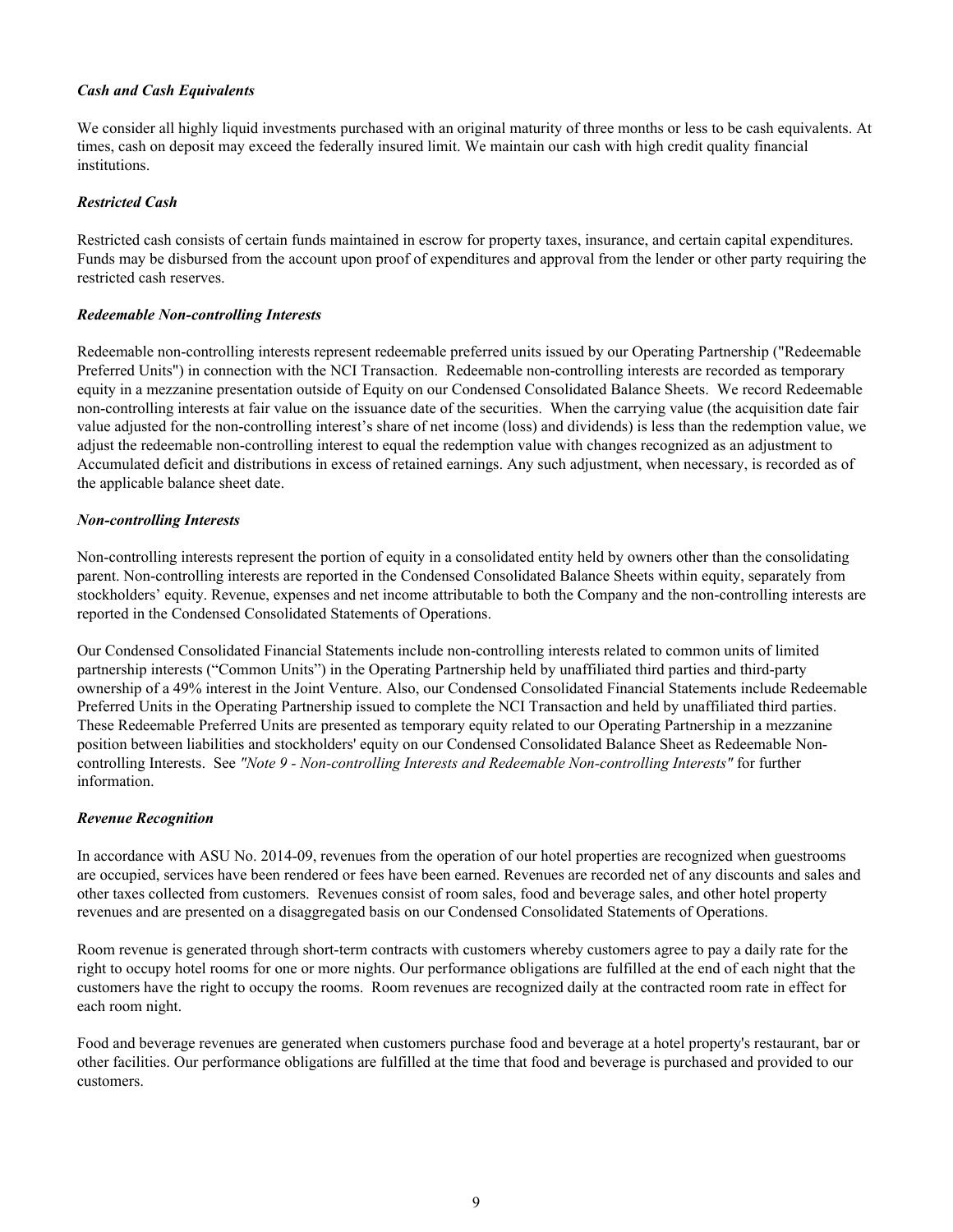Other revenues such as fees for parking, meeting space or communication services are recognized at the point in time or over the time period that the associated good or service is provided. Ancillary services such as parking at certain hotel properties are provided by third parties and we assess whether we are the principal or agent in such arrangements. If we are determined to be the agent, revenue is recognized based upon the commission paid to us by the third party for the services rendered to our customers. If we are determined to be the principal, revenues are recognized based upon the gross contract price of the service provided. Certain of our hotel properties have retail spaces, restaurants or other spaces that we lease to third parties. Lease revenues are recognized on a straight-line basis over the respective lease terms and are included in Other income on our Condensed Consolidated Statements of Operations.

Cash received prior to customer arrival is recorded as an advance deposit from the customer and is recognized as revenue at the time of occupancy.

## *Equity-Based Compensation*

Our 2011 Equity Incentive Plan, which was amended and restated effective May 13, 2021 (as amended, the "Equity Plan"), provides for the grant of stock options, stock appreciation rights, restricted stock, restricted stock units, dividend equivalent rights, and other stock-based awards. We account for time-based and performance-based stock awards using the grant date fair value of those equity awards. Restricted stock awards with performance-based vesting conditions are market-based awards tied to total stockholder return and are valued using a Monte Carlo simulation model in accordance with ASC Topic 718, *Compensation — Stock Compensation*. We expense the fair value of awards under the Equity Plan ratably over the vesting period and market-based awards are not adjusted for performance. The amount of stock-based compensation expense may be subject to adjustment in future periods due to a change in forfeiture assumptions or modification of previously granted awards.

## *Derivative Financial Instruments and Hedging*

We use interest rate derivatives to hedge our risks on variable-rate debt. Interest rate derivatives could include swaps, caps, collars, and floors. We assess the effectiveness of each hedging relationship by comparing changes in fair value or cash flows of the derivative financial instrument with the changes in fair value or cash flows of the designated hedged item or transaction. All derivative financial instruments are recorded at fair value as a net asset or liability in our Condensed Consolidated Balance Sheets.

The change in the fair value of the hedging instruments is recorded in Other comprehensive income. Amounts deferred in Other comprehensive income will be reclassified to Interest expense in our Condensed Consolidated Statements of Operations in the period in which the hedged item affects earnings.

#### *Income Taxes*

We have elected to be taxed as a REIT under certain provisions of the Internal Revenue Code. To qualify as a REIT, we must meet certain organizational and operational requirements, including a requirement to distribute annually to our stockholders at least 90% of our REIT taxable income, subject to certain adjustments and excluding any capital gain. As a REIT, we generally will not be subject to federal income tax (other than taxes paid by our TRSs at regular corporate income tax rates) to the extent we distribute 100% of our REIT taxable income to our stockholders. If we fail to qualify as a REIT in any taxable year, we will be subject to federal income tax on our taxable income at regular corporate income tax rates and generally will be unable to reelect REIT status until the fifth calendar year after the year in which we failed to qualify as a REIT, unless we satisfy certain relief provisions.

Substantially all of our assets are held by and all of our operations are conducted through our Operating Partnership or our subsidiary REITs. Partnerships are not subject to U.S. federal income taxes as revenues and expenses pass through to and are taxed on the owners. Generally, the states and cities where our partnerships operate follow the U.S. federal income tax treatment. However, there are a limited number of local and state jurisdictions that tax the taxable income of the Operating Partnership. Accordingly, we provide for income taxes in these jurisdictions for the Operating Partnership.

Taxable income related to our TRSs are subject to federal, state and local income taxes at applicable tax rates. Our consolidated income tax provision includes the income tax provision related to the operations of the TRSs as well as state and local income taxes related to the Operating Partnership.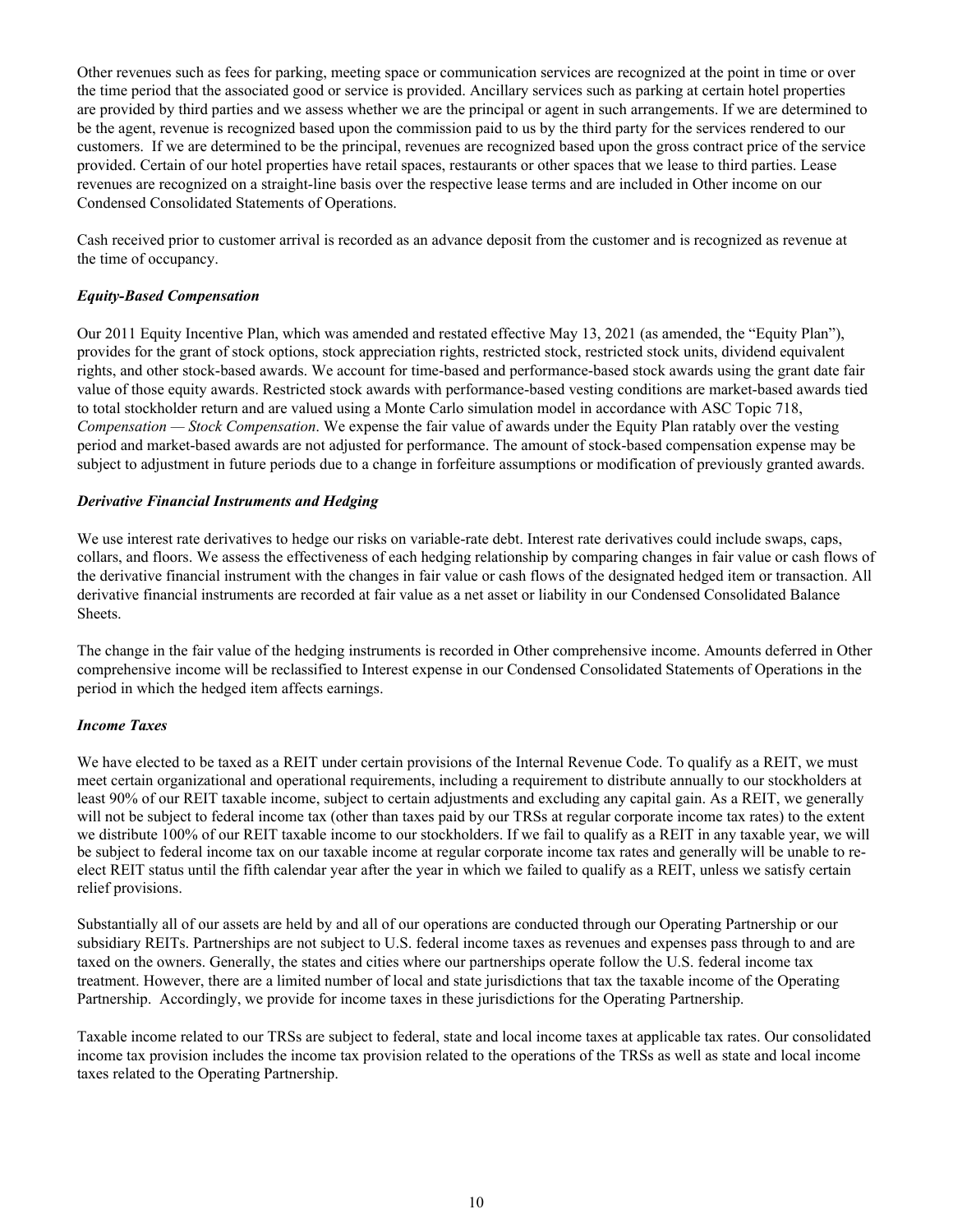Where required, we account for federal and state income taxes using the asset and liability method. Deferred tax assets and liabilities are recognized for: i) the future tax consequences attributable to differences between carrying amounts of existing assets and liabilities based on GAAP and the respective carrying amounts for tax purposes, and ii) operating losses and taxcredit carryforwards. Deferred tax assets and liabilities are measured using enacted tax rates expected to apply to taxable income in the years in which temporary differences are expected to be recovered or settled. The effect on deferred tax assets and liabilities of a change in tax rates is recognized in income in the period that includes the enactment date of the change in tax rates. However, deferred tax assets are recognized only to the extent that it is more likely than not they will be realized based on consideration of available evidence. Valuation allowances are provided if, based upon the weight of the available evidence, it is more likely than not that some or all of the deferred tax assets will not be realized.

We consider all available evidence, both positive and negative, to determine whether, based on the weight of that evidence, a valuation allowance for deferred tax assets is needed. Due to the effects of the COVID-19 pandemic, certain of our TRSs have incurred operating losses in the past and are expected to be in a cumulative loss for the foreseeable future. As such, the realizability of our deferred tax assets at March 31, 2022 is not reasonably assured. Therefore, we have recorded a valuation allowance against substantially all of our deferred tax assets at March 31, 2022.

We perform a quarterly review for any uncertain tax positions. The Company had no accruals for uncertain tax positions as of March 31, 2022 and December 31, 2021.

## *Fair Value Measurement*

Fair value measures are classified into a three-tiered fair value hierarchy, which prioritizes the inputs used in measuring fair value as follows:

| Level 1: | Observable inputs such as quoted prices in active markets.                                                                                 |
|----------|--------------------------------------------------------------------------------------------------------------------------------------------|
| Level 2: | Directly or indirectly observable inputs, other than quoted prices in active markets.                                                      |
| Level 3: | Unobservable inputs in which there is little or no market information, which require a reporting<br>entity to develop its own assumptions. |

Assets and liabilities measured at fair value are based on one or more of the following valuation techniques:

| Market approach: | Prices and other relevant information generated by market transactions involving identical or<br>comparable assets or liabilities.                                  |
|------------------|---------------------------------------------------------------------------------------------------------------------------------------------------------------------|
| Cost approach:   | Amount required to replace the service capacity of an asset (replacement cost).                                                                                     |
| Income approach: | Techniques used to convert future amounts to a single amount based on market expectations<br>(including present-value, option-pricing, and excess-earnings models). |

Our estimates of fair value were determined using available market information and appropriate valuation methods. Considerable judgment is necessary to interpret market data and develop estimated fair value. The use of different market assumptions or estimation methods may have a material effect on the estimated fair value amounts. We classify assets and liabilities in the fair value hierarchy based on the lowest level of input that is significant to the fair value measurement.

We have elected a measurement alternative for equity investments, such as our purchase option, that do not have readily determinable fair values. Under the alternative, our purchase option is measured at cost, less any impairment, plus or minus changes resulting from observable price changes in orderly transactions for an identical or similar investment of the same issuer, if any.

## *Use of Estimates*

Our Condensed Consolidated Financial Statements are prepared in conformity with GAAP, which requires us to make estimates based on assumptions about current and, for some estimates, future economic and market conditions that affect reported amounts and related disclosures in our Condensed Consolidated Financial Statements. Although our current estimates contemplate current and expected future conditions, as applicable, it is reasonably possible that actual conditions could materially differ from our expectations, which could materially affect our expectations for our consolidated financial position and results of operations. In particular, a number of estimates have been and will continue to be affected by the ongoing COVID-19 pandemic.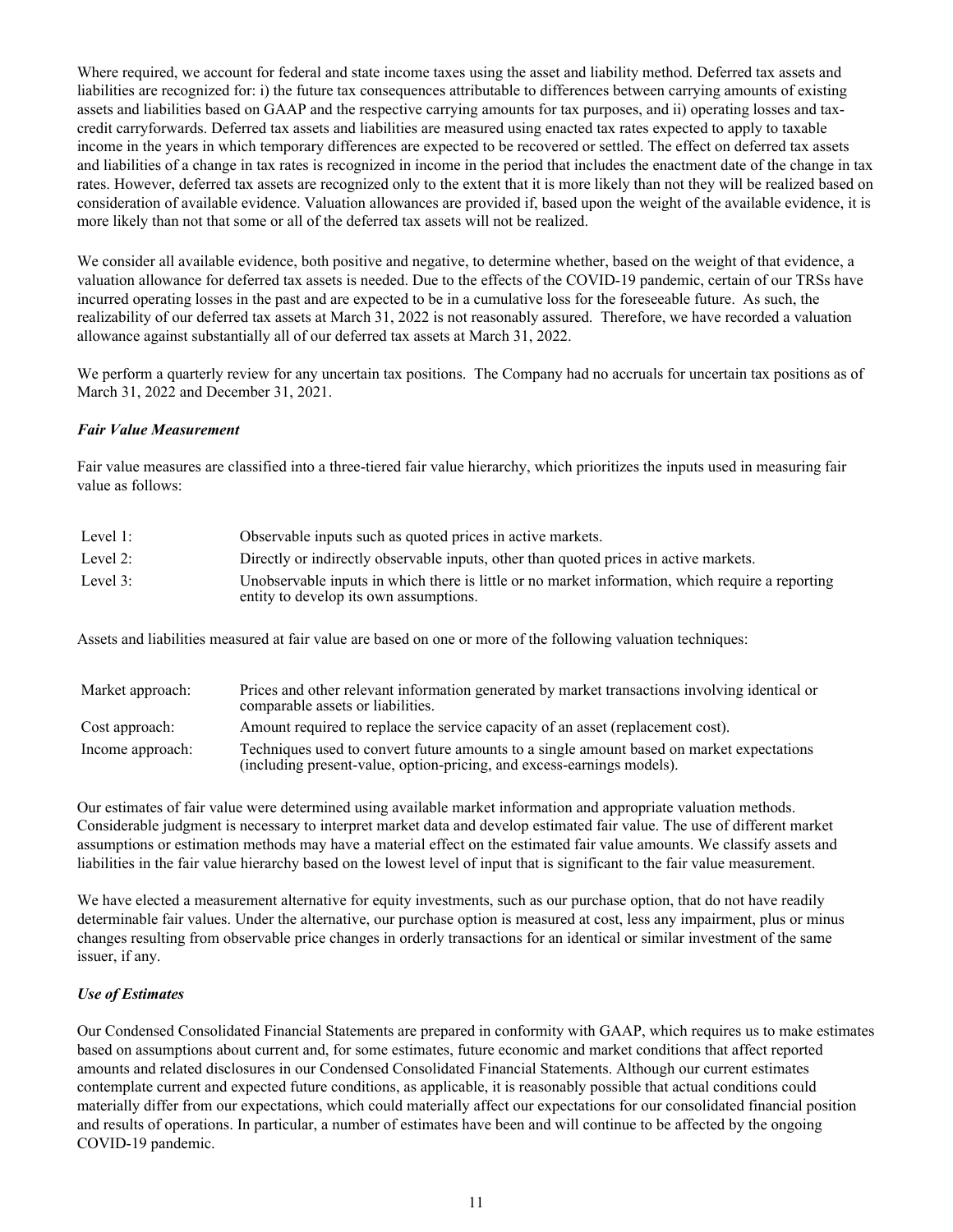# *Reclassifications*

Certain amounts related to intangible assets totaling approximately \$3.5 million and accumulated amortization of approximately \$1.0 million have been reclassified within Investments in Hotel Properties, net to conform to the current period presentation.

#### *New Accounting Standards*

In March 2020, the FASB issued ASU No. 2020-04, *Reference Rate Reform (Topic 848)*. ASU No. 2020-04 contains practical expedients for reference rate reform related activities that affect debt, leases, derivatives and other contracts. The guidance in ASU No. 2020-04 is optional and may be elected over time as reference rate reform activities occur. During the year ended December 31, 2020, the Company elected to apply the hedge accounting expedients related to probability and the assessments of effectiveness for future LIBOR-indexed cash flows to assume that the index upon which future hedged transactions will be based matches the index on the corresponding derivatives. Application of these expedients preserves the presentation of derivatives consistent with past presentation. The Company continues to evaluate the effect of the guidance and may apply other elections as applicable as additional changes in the market occur.

In August 2020, the FASB issued ASU No. 2020-06, *Debt – Debt with Conversion and Other Options (Subtopic 470-20) and Derivatives and Hedging – Contracts in Entity's Own Equity (Subtopic 815-40) – Accounting for Convertible Instruments and Contracts in an Entity's Own Equity*. The objective of ASU No. 2020-06 is to address issues identified as a result of the complexity associated with applying generally accepted accounting principles for certain financial instruments with characteristics of liabilities and equity.

The amendments in ASU No. 2020-06 reduce the number of accounting models for convertible debt instruments and convertible preferred stock. For convertible instruments with conversion features that are not required to be accounted for as derivatives under Topic 815, *Derivatives and Hedging*, or that do not result in substantial premiums accounted for as paid-in capital, the embedded conversion features no longer are separated from the host contract. The amendments in ASU No. 2020-06 remove certain conditions that otherwise should be considered in the derivatives scope exception evaluation under Subtopic 815-40, *Derivatives and Hedging—Contracts in Entity's Own Equity*, and clarify the scope and certain requirements under Subtopic 815-40. The amendments also improve the guidance related to the disclosures and earnings-per-share (EPS) for convertible instruments and contracts in an entity's own equity.

ASU No. 2020-06 is effective for fiscal years beginning after December 15, 2021. Early adoption is permitted, but no earlier than fiscal years beginning after December 15, 2020. We elected to adopt ASU No. 2020-06 effective January 1, 2021 in connection with our Convertible Notes Offering closed on January 12, 2021 as described in "*Note 5 – Debt*." In accordance with the provisions of ASU No. 2020-06, we will account for the convertible notes issued in 2021 entirely as a liability and we will use the if-converted method for diluted share calculations.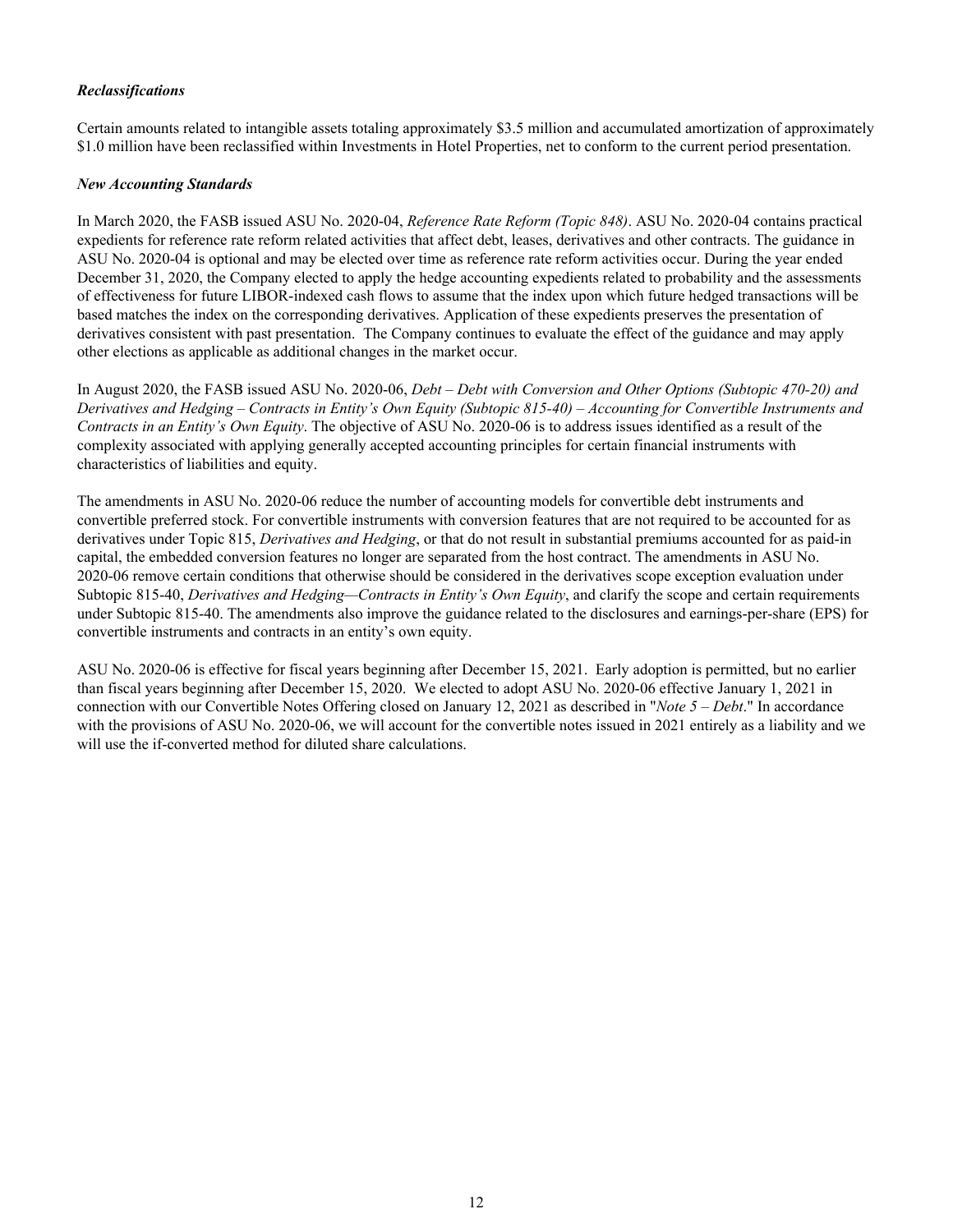## **NOTE 3 - INVESTMENT IN HOTEL PROPERTIES, NET**

#### *Investment in Hotel Properties, net*

Investment in hotel properties, net is as follows (in thousands):

|                                                  |   | March 31, 2022 |              | December 31, 2021 |
|--------------------------------------------------|---|----------------|--------------|-------------------|
| Hotel buildings and improvements                 | S | 2,762,269      | <sup>S</sup> | 2,127,782         |
| Land                                             |   | 363,727        |              | 323,276           |
| Furniture, fixtures and equipment                |   | 242,165        |              | 167,245           |
| Construction in progress                         |   | 26,669         |              | 18,321            |
| Intangible assets                                |   | 37,981         |              | 10,834            |
| Real estate development loan                     |   | 29,632         |              | 27,595            |
|                                                  |   | 3,462,443      |              | 2,675,053         |
| Less - accumulated depreciation and amortization |   | (614, 042)     |              | (583,080)         |
|                                                  |   | 2,848,401      |              | 2,091,973         |

We provided a mezzanine loan to fund up to \$28.9 million for a mixed-use development project that includes a hotel property, retail space, and parking. The hotel property is a 264 guestroom dual-branded AC Hotel by Marriott and Element Miami Brickell Hotel in Miami, FL. In December 2021, we modified the loan agreement to increase our funding commitment by \$1.0 million. As of March 31, 2022, we funded \$29.6 million of our total \$29.9 million commitment under the mezzanine loan. The mezzanine loan was classified as Investment in hotel properties, net in our Condensed Consolidated Balance Sheets at March 31, 2022 and December 31, 2021. See *"Note 4 - Investment in Real Estate Loans"* for further information.

## *Acquisition of NewcrestImage Portfolio*

On November 2, 2021, the Operating Partnership and the Joint Venture entered into a Contribution and Purchase Agreement (the "Contribution and Purchase Agreement") with NewcrestImage Holdings, LLC, a Delaware limited liability company, and NewcrestImage Holdings II, LLC, a Delaware limited liability company (together, "NewcrestImage"), to purchase from NewcrestImage a 100% interest in a portfolio of 27 hotel properties, containing an aggregate of 3,709 guestrooms, and two parking structures, containing 1,002 spaces (such hotel properties and parking structures, the "Portfolio"), and various financial and tax incentives for certain of the acquired properties, for an aggregate purchase price of \$822.0 million.

On January 13, 2022, the Joint Venture completed the acquisition of the Portfolio except for one hotel property, the 176 guestroom Canopy New Orleans which was still under construction, for an aggregate purchase price of \$766.0 million, paid in the form of 15,314,494 Common Units (deemed value of \$10.0853 per unit), 1,958,429 preferred units of limited partnership of the Operating Partnership newly designated as 5.25% Series Z Cumulative Perpetual Preferred Units (Liquidation Preference \$25 Per Unit) (the "Series Z Preferred Units"), \$382.0 million cash draw from a term loan entered into by subsidiaries of the Joint Venture, the assumption by a subsidiary of the Joint Venture of approximately \$6.5 million in PACE loan debt and \$5.9 million of cash contributed to escrow in the prior year by GIC, as a limited partner in the Joint Venture, and approximately \$171.4 million cash contributed by GIC at closing. GIC also contributed to the Joint Venture an additional \$18.5 million in cash for estimated pre-acquisition costs related to the NCI Transaction, a portion of which will be distributed to the Operating Partnership as reimbursement for transaction costs paid by the Operating Partnership.

The Joint Venture acquired the Canopy New Orleans on March 23, 2022 upon completion of its construction, for a purchase price of \$56.0 million, which was paid in the form of 550,180 Common Units, 41,571 Series Z Preferred Units, \$13.8 million cash contributed by GIC, as a limited partner in the Joint Venture, and \$28.0 million cash proceeds from a draw on the term loan entered into by subsidiaries of the Joint Venture.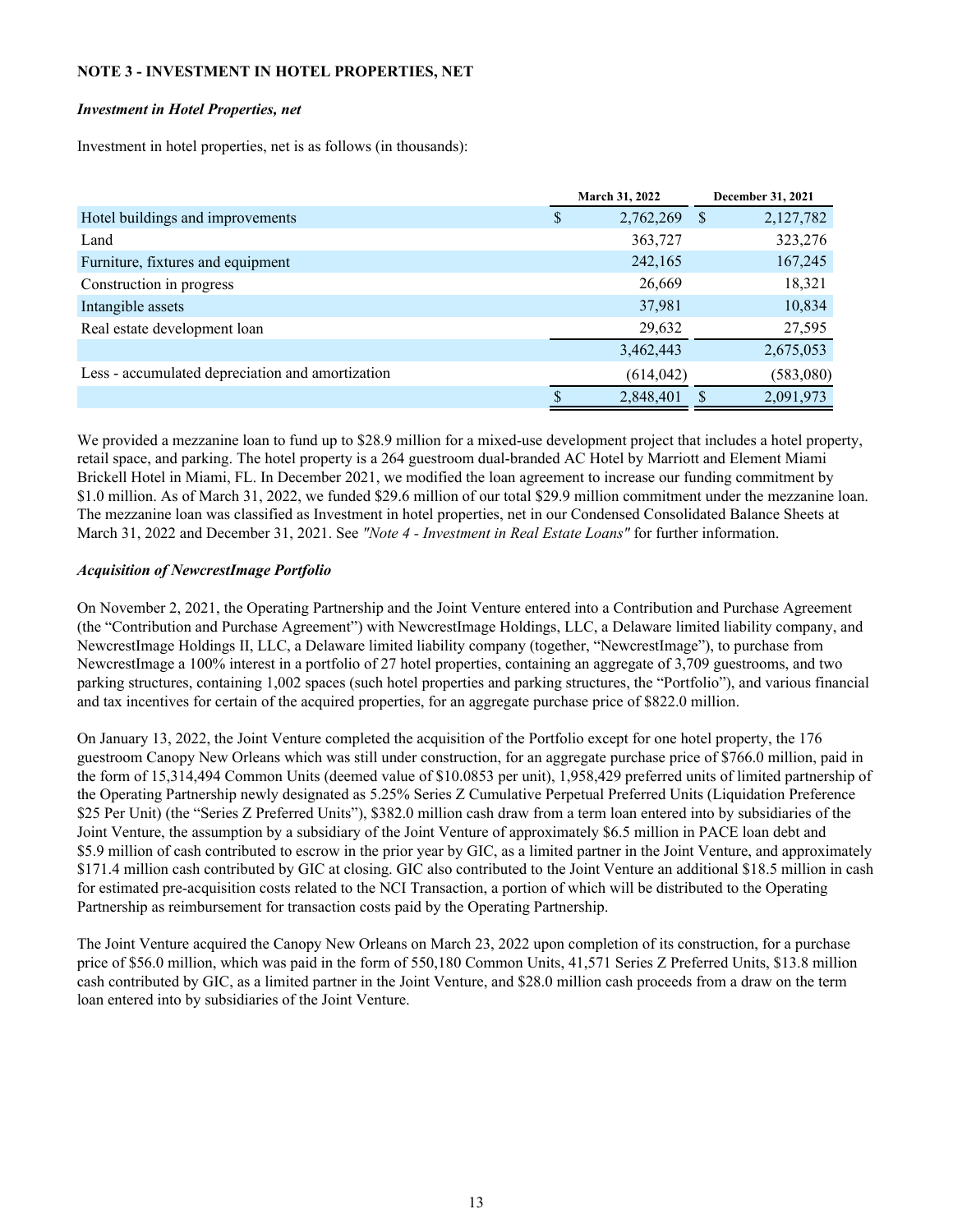We valued the Common Units and Series Z Preferred Units at fair market value on the closing dates of the NCI Transaction, which resulted in us recording the issued Common Units and Series Z Preferred Units at \$157.5 million and \$50.0 million, respectively. The Common Units were recorded at the closing prices of our Common Stock on the closing dates since the Common Units are redeemable for shares of our Common Stock on a 1:1 basis. We estimated the fair value of the Series Z Preferred Units based on the features and stated dividend coupon of the Series Z Preferred Units relative to similar securities with more readily determinable market values. We recorded the Series Z Preferred Units at their redemption value of \$50.0 million which approximates fair value on the closing dates.

Our Joint Venture assumed \$335.2 million of debt in connection with the NCI Transaction and immediately repaid \$328.7 million of the assumed debt on the closing date using proceeds from borrowings on the Joint Venture Term Loan (as defined below). We recorded debt assumed in connection with the NCI Transaction at its face amount, which approximated fair market value on the closing date.

Our Joint Venture recorded the NCI Transaction as an asset acquisition and allocated the aggregate purchase price paid for the NCI Transaction to the net assets acquired based on their relative estimated fair values. The allocation of the aggregate purchase price to the fair value of the assets and liabilities acquired for the NCI Transaction is as follows (in thousands):

| <b>Assets and Liabilities Acquired</b> |              | <b>Net Cash Disbursed</b>             |               |
|----------------------------------------|--------------|---------------------------------------|---------------|
| Land                                   | \$<br>52,797 | Purchase price (1)                    | \$<br>823,056 |
| Hotel buildings and improvements       | 676,607      | Acquisition costs                     | 3,027         |
| Furniture, fixtures and equipment      | 76,729       | Deferred financing fees               | 4,625         |
| Incentives and other intangibles       | 23,670       |                                       | 830,708       |
| Other assets $(2)$                     | 5,318        |                                       |               |
| Total assets acquired                  | 835,121      | Cash                                  | \$<br>208,819 |
| Debt assumed                           | (335, 205)   | Preferred Operating Partnership Units | 50,000        |
| Other liabilities (3)                  | (9,361)      | Common Units (1)                      | 157,513       |
| Net assets acquired                    | 490,555      | Debt                                  | 414,376       |
|                                        |              |                                       | 830,708       |

(1) The contractual purchase price for the NCI Transaction was \$822.0 million based on the issuance of Common OP Units totaling \$160.0 million on the contract date. However, the fair value of the Common OP Units on the closing dates totaled \$157.5 million based on the closing prices of our Common Stock on January 13, 2022 and March 23, 2022 of \$9.94 and \$9.61 per share, respectively. As such, the purchase price has been adjusted to reflect the fair value of the Common Units issued on the closing dates of the NCI Transaction plus additional costs incurred to close the transaction.

(2) Amount includes right-of-use assets related to assumed leases totaling approximately \$5.3 million.

(3) Amount includes assumed key money liabilities of approximately \$3.9 million, lease liabilities of approximately \$5.1 million, and other liabilities of approximately \$0.4 million.

Incentives and other intangibles include tax incentives totaling approximately \$19.8 million associated with certain of the acquired hotel properties in the NCI Transaction and are being amortized over a weighted average amortization period of approximately 9.1 years, which is the period in which we expect to meet the requirements to receive payment of the tax incentives. Other intangible assets totaling approximately \$3.9 million are related to key money associated with certain of the hotel properties acquired in the NCI Transaction and are being amortized over a weighted average amortization period of approximately 19.7 years, which is the remaining the key money contract period with the franchisor.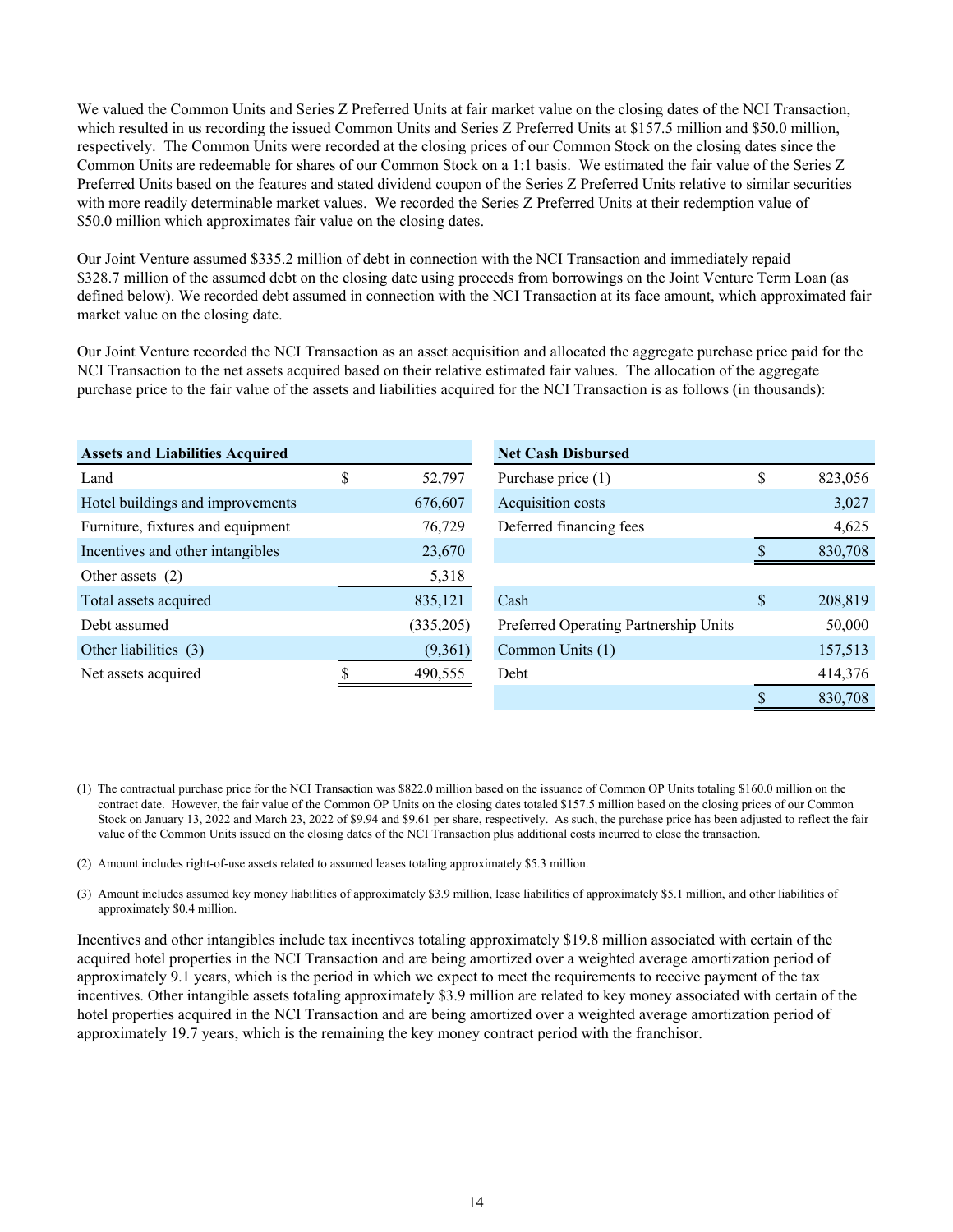Intangible assets, net is as follows (in thousands):

|                                     |    | March 31, 2022 | <b>December 31, 2021</b> |        |  |  |
|-------------------------------------|----|----------------|--------------------------|--------|--|--|
| Indefinite-lived intangible assets: |    |                |                          |        |  |  |
| Air rights                          | S  | 10,754         | \$                       | 10,754 |  |  |
| Other                               |    | 80             |                          | 80     |  |  |
|                                     |    | 10,834         |                          | 10,834 |  |  |
| Finite-lived intangible assets:     |    |                |                          |        |  |  |
| Tax incentives                      |    | 19,750         |                          |        |  |  |
| Key money                           |    | 7,397          |                          |        |  |  |
|                                     |    | 27,147         |                          |        |  |  |
|                                     |    | 37,981         |                          | 10,834 |  |  |
| Less - accumulated amortization     |    | (2,015)        |                          |        |  |  |
| Intangible assets, net              | \$ | 35,966         | S                        | 10,834 |  |  |

We recorded amortization expense related to intangible assets of approximately \$1.0 million and \$0.05 million for the three months ended March 31, 2022 and 2021, respectively. Future amortization expense related to intangible assets is as follows (in thousands):

| 2022       | \$<br>4,290 |
|------------|-------------|
| 2023       | 4,252       |
| 2024       | 3,541       |
| 2025       | 1,546       |
| 2025       | 1,546       |
| Thereafter | 9,957       |
|            | 25,132      |

We also acquired in the NCI Transaction a limited liability corporation with an historical tax credit (the "HTC Entity"). The third-party member in the HTC Entity (the "HTC Partner") that owns the majority interest in the HTC Entity is entitled to the value of the historical tax credit. The recapture period related to the historical tax credit expires in October 2022. We have a call option to purchase the HTC Partner's entire interest in the HTC Entity (the "HTC Call Option") commencing on the last day of the recapture period and continuing for 180 days thereafter for \$2.6 million plus certain additional costs, estimated to be approximately \$0.1 million. If we do not exercise the HTC Call Option, the HTC Partner has a put option to require us to purchase its interest in the HTC Entity upon expiration of the HTC Call Option and continuing for six months thereafter for the same amount as the Call Option exercise price. We have a note receivable from NewcrestImage for \$2.7 million that is payable upon our exercise of the HTC Call Option. We have entered into an agreement with NewcrestImage to timely exercise the HTC Call Option. As a result, we have recorded a note receivable of \$2.7 million from NewcrestImage and a liability at March 31, 2022 of \$2.7 million related to our obligation to exercise the HTC Call Option.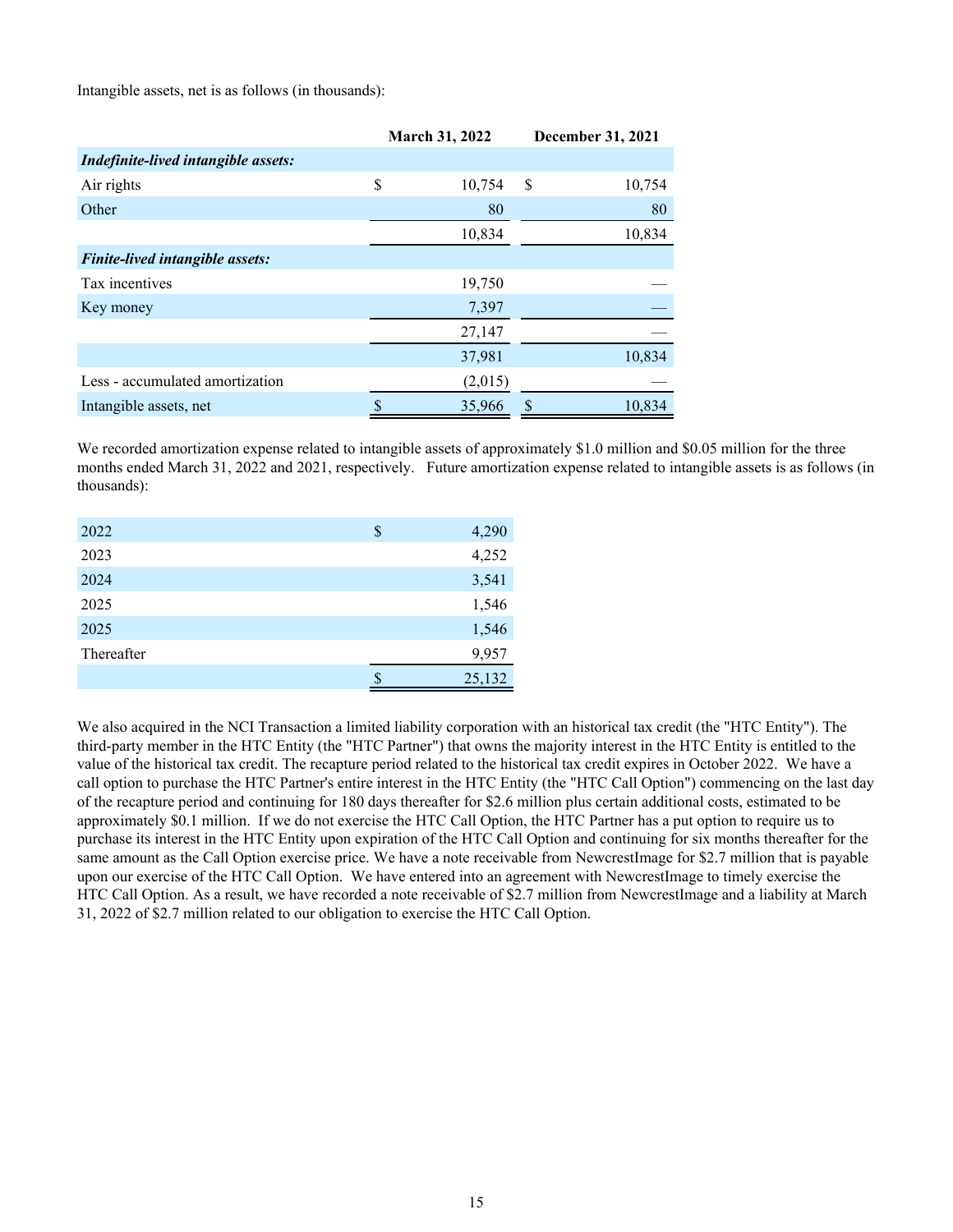#### *Assets Held for Sale*

Assets held for sale at March 31, 2022 include a land parcel in Flagstaff, AZ and the 169 guestroom Hilton Garden Inn San Francisco Airport North in San Francisco, CA which is expected to close in the second quarter of 2022 for a gross selling price of \$75.0 million. Assets Held for Sale at December 31, 2021 include a land parcel in Flagstaff, AZ.

Assets held for sale were as follows (in thousands):

|                                                  |   | March 31,<br>2022 | December 31,<br>2021 |     |  |  |
|--------------------------------------------------|---|-------------------|----------------------|-----|--|--|
| Hotel buildings and improvements                 | S | 43,078            | S                    |     |  |  |
| Land                                             |   | 12,771            |                      | 425 |  |  |
| Furniture, fixtures and equipment                |   | 3,199             |                      |     |  |  |
|                                                  |   | 59,048            |                      | 425 |  |  |
| Less - accumulated depreciation and amortization |   | (6,247)           |                      |     |  |  |
|                                                  |   | 52,801            |                      | 425 |  |  |

## **NOTE 4 — INVESTMENT IN REAL ESTATE LOANS**

Investment in real estate loans, net is as follows (in thousands):

|                                      | <b>March 31, 2022</b> |         | <b>December 31, 2021</b> |         |
|--------------------------------------|-----------------------|---------|--------------------------|---------|
| Real estate loans                    |                       | 2.350   |                          | 2,350   |
| Allowance for credit losses          |                       | (2,350) |                          | (2.350) |
| Investment in real estate loans, net |                       |         |                          |         |

The amortized cost bases of our Investment in real estate loans, net approximate their fair values.

#### *Real Estate Development Loans*

During the year ended December 31, 2019, we provided a mezzanine loan to fund up to \$28.9 million for a mixed-use development project that includes the AC Hotel by Marriott and Element Miami Brickell Hotel in Miami, FL, retail space, and parking. The loan closed in the third quarter of 2019 and has a stated interest rate of 9%. In November 2020, we extended the maturity date of the loan from February 15, 2022 to May 15, 2022. In December 2021, we modified the loan agreement to increase the Company's funding commitment by \$1.0 million. The loan is secured by a second mortgage on the development project and a pledge of the equity in the project owner. As of March 31, 2022, we funded \$29.6 million of our total \$29.9 million commitment.

We have an option to purchase a 90% interest in the AC Hotel by Marriott and Element Miami Brickell Hotel in Miami, FL (the "Initial Purchase Option"). We also have the right to purchase the remaining interest in the hotel property five years after the completion of construction. In December 2021, construction of the hotel property was completed. We have issued a \$10.0 million letter of credit under our senior revolving credit facility to secure the exercise of the Initial Purchase Option. As such, we have classified the loan as Investment in hotel properties, net on our Consolidated Balance Sheets at March 31, 2022 and December 31, 2021. Interest income on the mezzanine loan is recorded in our Consolidated Statement of Operations as it is earned. We have recorded the aggregate estimated fair value of the Initial Purchase Option totaling \$2.8 million in Other assets and as a contra-asset to Investment in hotel properties, net. The contra-asset will be amortized as a component of non-cash interest income over the term of the real estate development loan using the straight-line method, which approximates the interest method. During each of the three months ended March 31, 2022 and 2021, we amortized \$0.1 million and \$0.3 million, respectively, as non-cash interest income. Including the amortization of the contra-asset, the current effective interest rate on this loan is approximately 11.4%.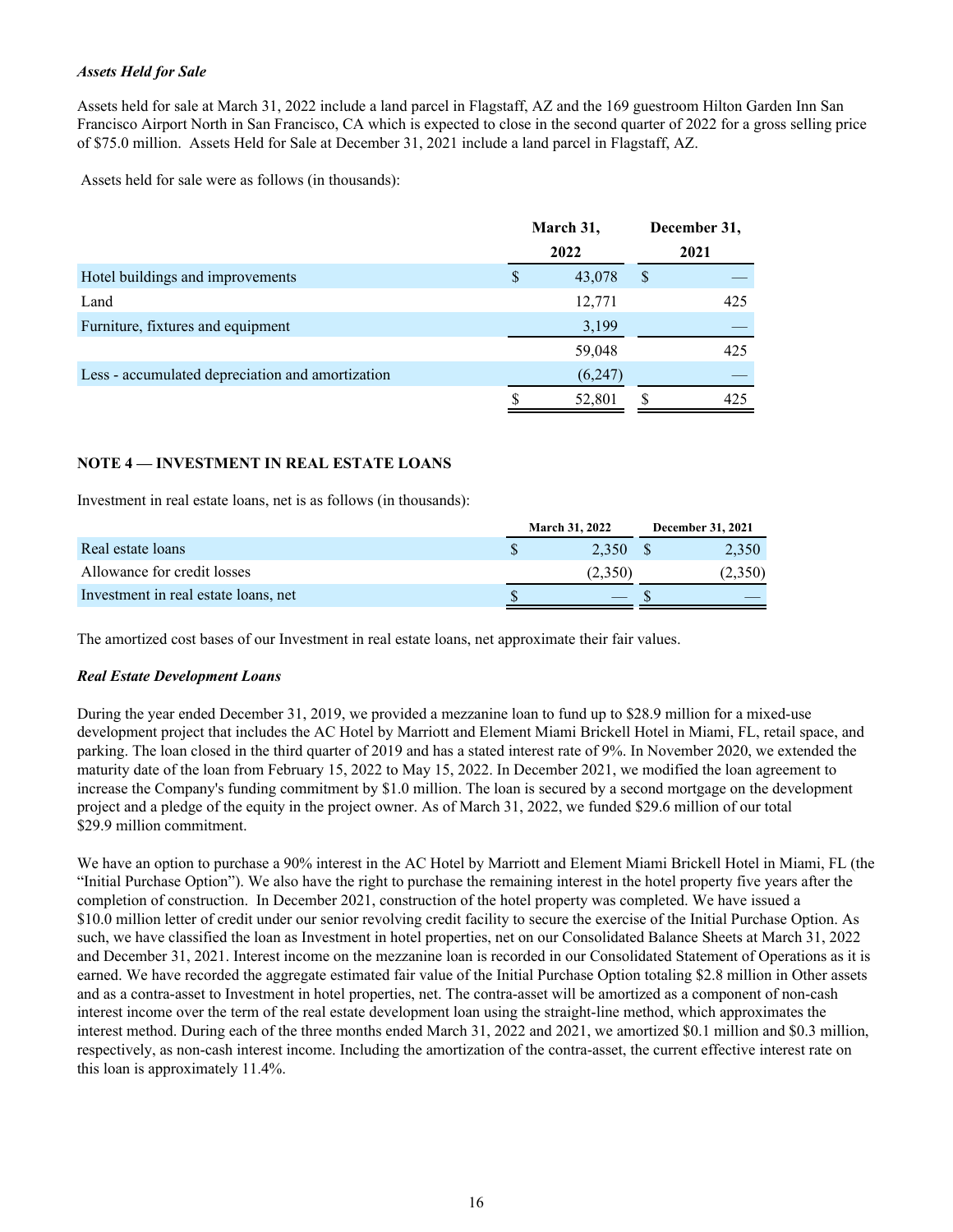In April 2022, we exercised the Initial Purchase Option to acquire a 90% equity interest in the AC Hotel by Marriott and Element Miami Brickell Hotel in Miami, FL containing an aggregate 264 guestrooms. The option price was based on a gross hotel valuation of \$89.0 million determined prior to commencement of the development project. We expect to fund our estimated equity requirement with the proceeds from the payment in full of our outstanding mezzanine loan to the developer of the project, which is expected to be \$29.9 million at closing, the assumption of senior debt on the development project of approximately \$47.0 million, and \$7.9 million in cash. We expect to close the transaction in June 2022.

For additional information regarding our real estate development loans, please see our Annual Report on Form 10-K filed on February 23, 2022.

## *Seller-Financing Loans*

On June 29, 2018, we sold the Holiday Inn in Duluth, GA and the Hilton Garden Inn in Duluth, GA for an aggregate selling price of \$24.9 million. We provided seller financing totaling \$3.6 million on the sale of these properties under two, 3.5 year second mortgage notes with a blended interest rate of 7.38% that are further collateralized by a personal guarantee from the principal of the borrower. As of March 31, 2022, there was \$2.4 million outstanding on the seller-financing loans. During the year ended December 31, 2020, we recorded an allowance for credit losses in an amount equal to the outstanding balance of the loans due to a borrower default caused by the negative effects of the pandemic.

On June 1, 2021, we amended the terms of the seller-financing loans and extended the maturity date of each loan to December 31, 2022. Interest is accruing at a rate of 9.00% monthly, including 5.00% payable in cash and 4.00% paid-in-kind. Semiannual principal payments of \$0.3 million began on April 15, 2022.

# **NOTE 5 - DEBT**

At March 31, 2022, our indebtedness was comprised of borrowings under our 2018 Senior Credit Facility (as defined below), the 2018 Term Loan (as defined below), the 2017 Term Loan (as defined below), the Joint Venture Credit Facility (as defined below), the Joint Venture Term Loan (as defined below), the PACE Loan (as defined below), the Convertible Notes (as defined below), and indebtedness secured by first priority mortgage liens on various hotel properties. The weighted average interest rate, after giving effect to our interest rate derivatives, for all borrowings was 3.34% at March 31, 2022 and 3.35% at December 31, 2021.

Debt, net of debt issuance costs, is as follows (in thousands):

|                                  |    | March 31, 2022 |              | December 31, 2021 |
|----------------------------------|----|----------------|--------------|-------------------|
| Revolving debt                   | \$ | 68,500         | <sup>S</sup> | 68,500            |
| Term loans                       |    | 972,000        |              | 562,000           |
| Convertible notes                |    | 287,500        |              | 287,500           |
| Mortgage loans                   |    | 168,640        |              | 163,315           |
|                                  |    | 1,496,640      |              | 1,081,315         |
| Unamortized debt issuance costs  |    | (14, 745)      |              | (11,518)          |
| Debt, net of debt issuance costs | S  | 1,481,895      |              | 1,069,797         |

We have entered into interest rate swaps to partially fix the interest rates on a portion of our variable interest rate indebtedness. See *"Note 7 - Derivative Financial Instruments and Hedging"* to the Condensed Consolidated Financial Statements for additional information. Our total fixed-rate and variable-rate debt, after considering our interest rate derivative agreements that are currently effective, is as follows (in thousands):

|                    | <b>March 31, 2022</b> |           | Percentage | <b>December 31, 2021</b> | Percentage |
|--------------------|-----------------------|-----------|------------|--------------------------|------------|
| Fixed-rate debt    |                       | 848.249   | 57%        | 842,858                  | 78%        |
| Variable-rate debt |                       | 648.391   | 43%        | 238,457                  | 22%        |
|                    |                       | 1,496,640 |            | .081.315                 |            |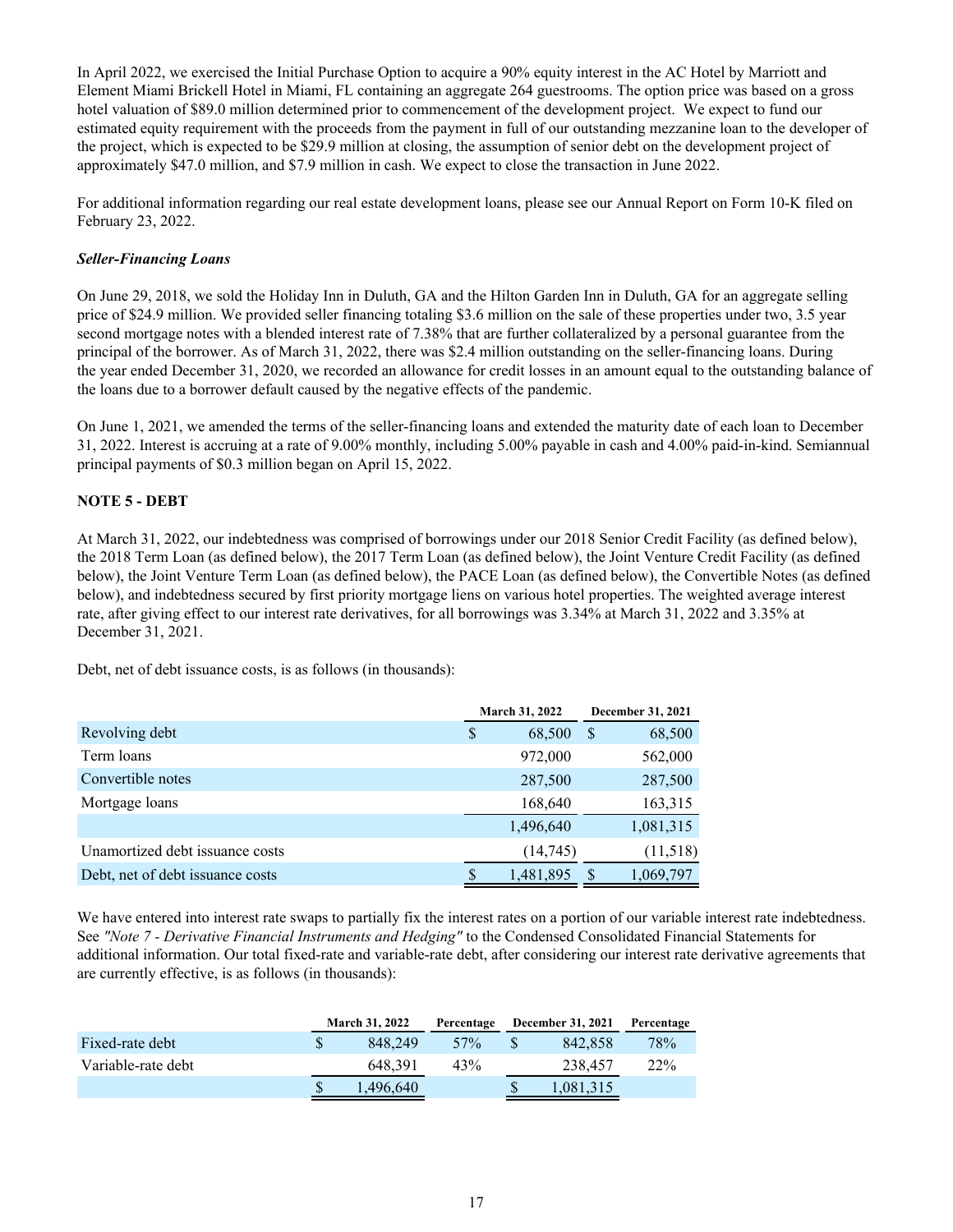Information about the fair value of our fixed-rate debt that is not recorded at fair value is as follows (in thousands):

|                           |                   | <b>March 31, 2022</b> |                   |         | December 31, 2021                      |         |                            |         |                           |
|---------------------------|-------------------|-----------------------|-------------------|---------|----------------------------------------|---------|----------------------------|---------|---------------------------|
|                           | Carrying<br>Value |                       | <b>Fair Value</b> |         | Carrying<br><b>Fair Value</b><br>Value |         | <b>Valuation Technique</b> |         |                           |
| Convertible notes         |                   | 287.500               |                   | 303,003 |                                        | 287,500 |                            | 300.384 | Level 1 - Market approach |
| Fixed-rate mortgage loans |                   | 160.749               |                   | 154.852 |                                        | 155.358 |                            | 155.765 | Level 2 - Market approach |
|                           |                   | 448.249               |                   | 457.855 |                                        | 442,858 |                            | 456,149 |                           |

At March 31, 2022 and December 31, 2021, we had \$400.0 million of debt with variable interest rates that had been converted to fixed interest rates through derivative financial instruments which are carried at fair value. Differences between carrying value and fair value of our fixed-rate debt are primarily due to changes in interest rates. Inherently, fixed-rate debt is subject to fluctuations in fair value as a result of changes in the current market rate of interest on the valuation date. For additional information on our use of derivatives as interest rate hedges, refer to *"Note 7 - Derivative Financial Instruments and Hedging."*

## *\$600 Million Senior Credit and Term Loan Facility*

On December 6, 2018, the Operating Partnership, as borrower, the Company, as parent guarantor, and each party executing the loan documentation as a subsidiary guarantor, entered into a \$600.0 million senior credit facility (the "2018 Senior Credit Facility") with Deutsche Bank AG New York Branch, as administrative agent, and a syndicate of lenders. The 2018 Senior Credit Facility is comprised of a \$400.0 million revolver (the "\$400 Million Revolver") and a \$200.0 million term loan facility (the "\$200 Million Term Loan"). At March 31, 2022, we had \$200.0 million borrowed, an outstanding letter of credit of \$10.0 million securing the exercise of the Initial Purchase Option, and \$340.0 million available to borrow plus an additional \$50.0 million available to borrow subject to certain security requirements to be provided to the lender. At March 31, 2022, we had no borrowings outstanding on the \$400 Million Revolver.

# *Amendments to \$600.0 Million Senior Credit Facility*

Between May 2020 and November 2021, the Company entered into several amendments to the Credit Agreement of the 2018 Senior Credit Facility (the "Credit Facility Amendments").

As of March 31, 2022, the cumulative effect of the Credit Facility Amendments resulted in the waiver or adjustment of certain financial and other covenants under the 2018 Senior Credit Facility, for the periods described below:

- Waivers of key financial and certain other covenants in the 2018 Senior Credit Facility for the period April 1, 2020 through March 31, 2022; and
	- Beginning on April 1, 2022, adjustments to certain of the key financial covenants have gone into effect as follows:
		- Reduction of the Minimum Consolidated Fixed Charge Coverage Ratio;
		- Increase of the Maximum Unsecured Leverage Ratio;
		- Reduction of the Minimum Unsecured Interest Coverage Ratio; and
		- Increases to the Maximum Leverage Ratio, that adjusts down through calendar year 2023.

The interest rate on the 2018 Senior Credit Facility is based on a pricing grid ranging from 140 basis points to 240 basis points plus the the London Interbank Offered Rate ("LIBOR") for the \$400 Million Revolver and 135 basis points to 235 basis points plus LIBOR for the \$200 Million Term Loan, depending upon the Company's leverage ratio. The pricing grid was modified under the Credit Facility Amendments such that during the period ending December 31, 2021, or earlier at the Company's election subject to certain requirements (the "Amendment Period"), the applicable margin was at Pricing Level VII, as defined in the 2018 Senior Credit Facility documents. The applicable margin is currently set at Pricing Level VIII. The interest rate at March 31, 2022 for the \$200 Million Term Loan was 2.80%. The 2018 Senior Credit Facility has been amended to accommodate the transition from LIBOR to the Secured Overnight Financing Rate ("SOFR"), when LIBOR is no longer available.

The Credit Facility Amendments require the borrower and certain subsidiaries to pledge to the secured parties all of the equity interests in the entities that own all properties included in the unencumbered asset pool supporting the facility ("Unencumbered Properties"), as well as the equity interests in the TRS lessees related to such Unencumbered Properties until the borrower meets certain conditions for their release. The Credit Facility Amendments also permitted the Company to complete the Convertible Notes Offering (defined below), the Series F preferred shares offering (defined below), and close on the NCI Transaction and enter into equity transactions and indebtedness related thereto.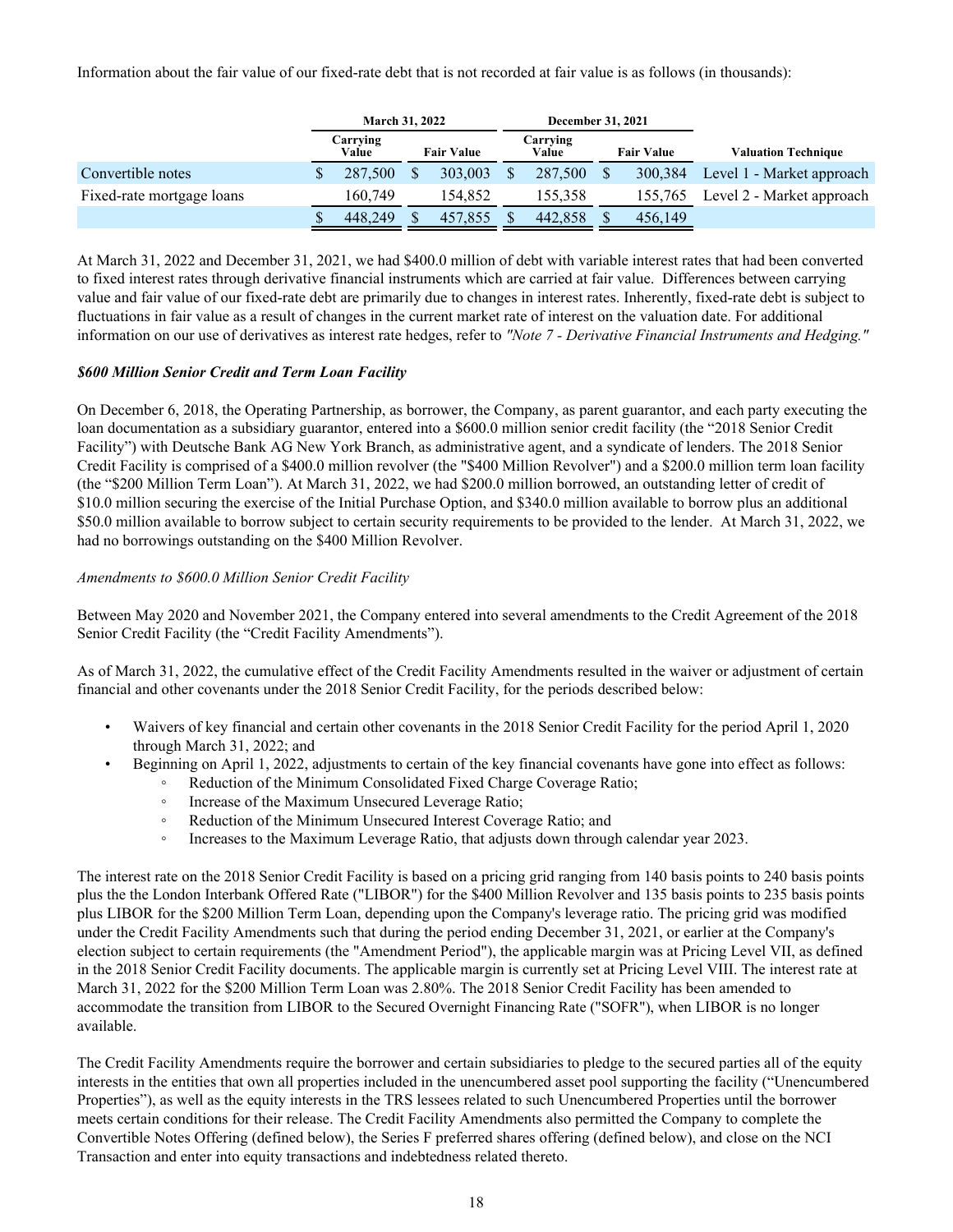The Credit Facility Amendments allow the borrower to advance up to \$350 million on the \$400 Million Revolver. Furthermore, the Credit Facility Amendments permit the borrower to advance an additional \$50 million, in addition to the \$350 million advance described in the preceding sentence, upon filing mortgages and related security agreements on all Unencumbered Properties, with such security documents to be released upon the borrower meeting certain conditions for their release.

The Credit Facility Amendments revise the restrictions that were previously placed on certain investments in assets, equity offerings and securing of permitted indebtedness to permit the borrower and Company to take such actions, provided that (i) portions of the proceeds from such events will be used to pay down the balance of the 2018 Senior Credit Facility, the 2018 Term Loan (defined below) and 2017 Term Loan (defined below) in accordance with the terms of the Credit Facility Amendments, and (ii) the borrower and Company comply with the other conditions to taking such actions, including maintaining a minimum of \$150 million in liquidity.

Certain other typical limitations and conditions for credit facilities of this nature include, among other provisions, limitations on the use of revolving facility advances, certain restrictions on payments of dividends and establishment of a minimum liquidity requirement as indicated above. At March 31, 2022, we were in compliance with all financial covenants.

The 2018 Senior Credit Facility has an accordion feature which will allow the Company to increase the total commitments by an aggregate of up to \$300.0 million. The \$400 Million Revolver will mature on March 31, 2023 and can be extended to March 31, 2024 at the Company's option, subject to certain conditions. The \$200 Million Term Loan will mature on April 1, 2024.

# *Term Loans*

# **2018 Term Loan**

On February 15, 2018, our Operating Partnership, as borrower, the Company, as parent guarantor, and each party executing the term loan documentation as a subsidiary guarantor, entered into a new \$225.0 million term loan (the "2018 Term Loan") with KeyBank National Association, as administrative agent, and a syndicate of lenders listed in the loan documentation, which is fully drawn as of March 31, 2022. The 2018 Term Loan has an accordion feature that allows us to increase the total commitments by \$150.0 million prior to the maturity date of February 14, 2025, subject to certain conditions.

## *Amendments to \$225.0 Million 2018 Term Loan*

Between May 2020 and November 2021, the Company entered into several amendments to the First Amended and Restated Credit Agreement (the "2018 Term Loan Amendments"). As of March 31, 2022, the cumulative effect of the changes to the 2018 Term Loan effected by the 2018 Term Loan Amendments are substantially similar to the changes described above effected by the Credit Facility Amendments.

We pay interest on advances at varying rates, based upon, at our option, either (i) 1-, 2-, 3-, or 6-month LIBOR, plus a LIBOR margin between 1.35% and 1.95%, depending upon our leverage ratio (as defined in the loan documents). The pricing grid was modified under the 2018 Term Loan Amendments such that during the Amendment Period the applicable margin was set at Pricing Level VII, as defined in the 2018 Term Loan documents. We are required to pay other fees, including customary arrangement and administrative fees. The interest rate at March 31, 2022 was 2.60%. The 2018 Term Loan has been amended to accommodate the transition from LIBOR to SOFR, when LIBOR is no longer available.

*Financial and Other Covenants*. We are required to comply with various financial and other covenants to draw and maintain borrowings under the 2018 Term Loan. The 2018 Term Loan Amendments provide that certain financial and other covenants under the 2018 Term Loan were waived or adjusted, which waivers and adjustments are the same as under the amendments to the Company's 2018 Senior Credit Facility. At March 31, 2022, we were in compliance with all financial covenants.

*Unencumbered Assets*. The 2018 Term Loan Amendments require the borrower and certain subsidiaries to pledge to the secured parties all of the equity interests in the entities that own the Unencumbered Properties, as well as the equity interests in the TRS lessees related to such Unencumbered Properties until the borrower meets certain conditions for the release of such pledges. During the period that the pledges are in place, as well as at all other times during the term of the facility, borrowings under the 2018 Term Loan are limited by the value of the Unencumbered Assets.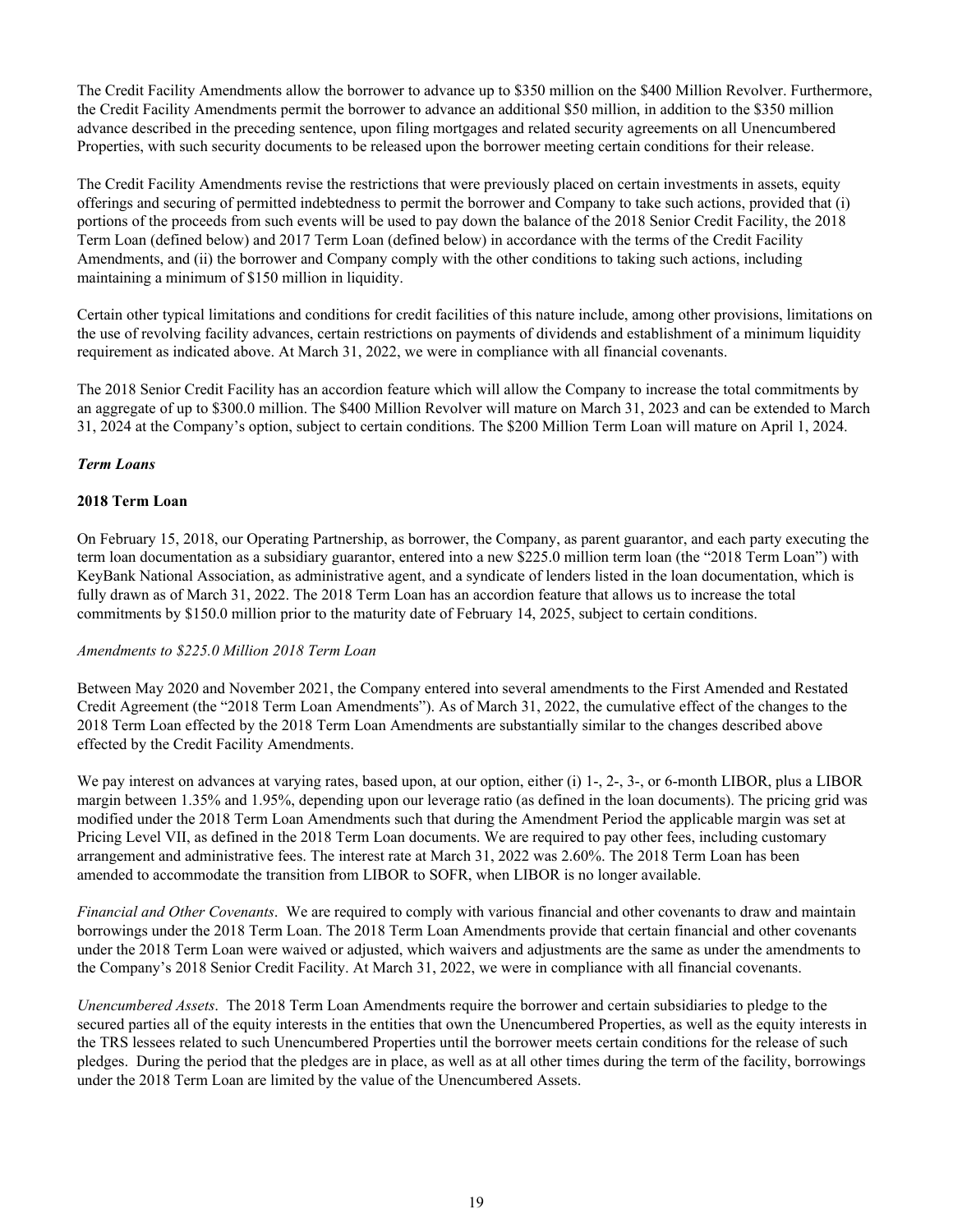#### **2017 Term Loan**

On September 26, 2017, our Operating Partnership, as borrower, the Company, as parent guarantor, and each party executing the term loan documentation as a subsidiary guarantor, entered into a \$225.0 million term loan (the "2017 Term Loan") with KeyBank National Association, as administrative agent, and a syndicate of lenders listed in the loan documentation, which 2017 Term Loan has a principal balance of \$62.0 million as of March 31, 2022.

#### *Amendments to \$225.0 Million 2017 Term Loan*

Between May 2020 and November 2021, the Company entered into various amendments to the 2017 Term Loan (the "2017 Term Loan Amendments"). As of March 31, 2022, the cumulative effect of the changes to the 2017 Term Loan effected by the 2017 Term Loan Amendments are substantially similar to the changes described above effected by the Credit Facility Amendments.

The 2017 Term Loan has an accordion feature which allows us to increase the total commitments by an aggregate of \$175.0 million prior to the maturity date, subject to certain conditions. The 2017 Term Loan matures on November 25, 2022.

We pay interest on advances at varying rates, based upon, at our option, either (i) 1-, 2-, 3-, or 6-month LIBOR, plus a LIBOR margin between 1.45% and 2.25%, depending upon our leverage ratio (as defined in the loan documents). The pricing grid was modified under the 2017 Term Loan Amendments such that during the Amendment Period the applicable margin was set at Pricing Level VI, as defined in the 2017 Term Loan documents. We are required to pay other fees, including customary arrangement and administrative fees. The interest rate at March 31, 2022 was 2.90%. The 2017 Term Loan has been amended to accommodate the transition from LIBOR to SOFR, when LIBOR is no longer available.

*Financial and Other Covenants*. We are required to comply with a series of financial and other covenants to draw and maintain borrowings under the 2017 Term Loan. The 2017 Term Loan Amendments provide that certain financial and other covenants under the 2017 Term Loan were waived or adjusted, which waivers and adjustments are the same as under the Credit Facility Amendments. At March 31, 2022, we were in compliance with all financial covenants.

*Unencumbered Assets*. The 2017 Term Loan Amendments require the borrower and certain subsidiaries to pledge to the secured parties all of the equity interests in the entities that own the Unencumbered Properties, as well as the equity interests in the TRS lessees related to such Unencumbered Properties until the borrower meets certain conditions for the release of such pledges. During the period that the pledges are in place, as well as at all other times during the term of the facility, borrowings under the 2017 Term Loan are limited by the value of the Unencumbered Assets.

## *Convertible Senior Notes and Capped Call Options*

On January 7, 2021, we entered into an underwriting agreement (the "Convertible Notes Offering") pursuant to which the Company agreed to offer and sell \$287.5 million aggregate principal amount of the Company's 1.50% convertible senior notes due 2026 (the "Convertible Notes"). The net proceeds from the Convertible Notes Offering, after deducting underwriting discounts and commissions and offering expenses payable by the Company (including net proceeds from the full exercise by the underwriters of their over-allotment option to purchase additional Convertible Notes), were approximately \$280.0 million before consideration of the Capped Call Transactions (as defined below). These proceeds were used to pay the cost of the Capped Call Transactions and to partially repay outstanding obligations under the 2018 Senior Credit Facility and 2017 Term Loan.

The Convertible Notes bear interest at a rate of 1.50% per year, payable semi-annually in arrears on February 15 and August 15 of each year, beginning on August 15, 2021. The Convertible Notes will mature on February 15, 2026 (the "Maturity Date"), unless earlier converted, purchased or redeemed. Prior to August 15, 2025, the Convertible Notes will be convertible only upon certain circumstances and during certain periods. On or after August 15, 2025 and through the Maturity Date, holders may convert any of their Convertible Notes into shares of the Company's common stock, at the applicable conversion rate at any time prior to the close of business on the second scheduled trading day prior to the Maturity Date, unless the Convertible Notes have been previously purchased or redeemed by the Company. During the three months ended March 31, 2022 and 2021, the Company recorded coupon interest expense of \$1.0 million and \$0.9 million, respectively, and amortized \$0.4 million and \$0.4 million, respectively, of the \$7.6 million debt issuance costs related to the Convertible Notes Offering. Including the amortization of the debt issuance costs, the current effective interest rate on the Convertible Notes is approximately 2.00%.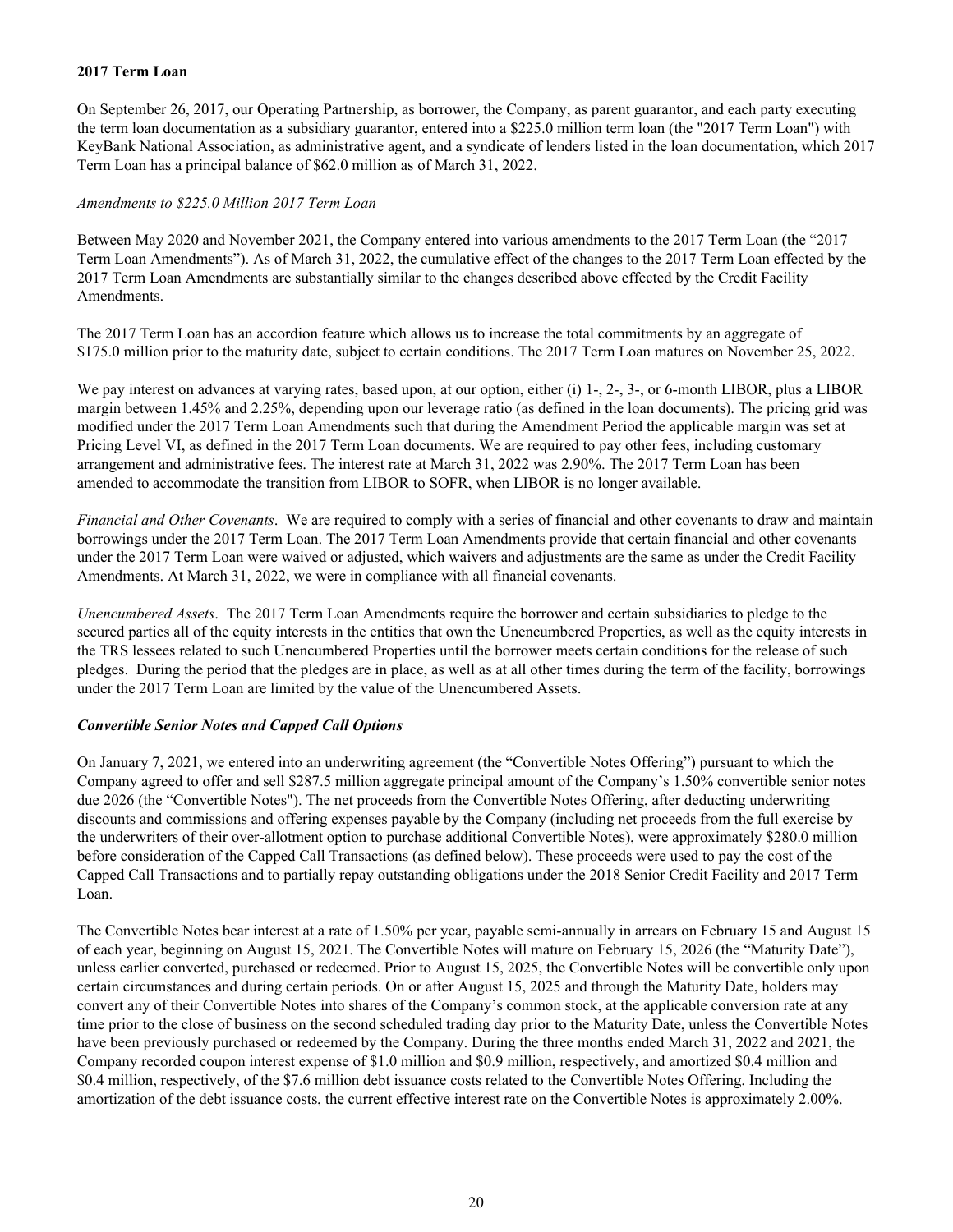The initial conversion rate of the Convertible Notes is 83.4028 shares of common stock per \$1,000 principal amount of Convertible Notes, which is equivalent to an initial conversion price of \$11.99 per share of common stock based on the 37.5% base conversion premium on the reference price of \$8.72 per share. In no event will the conversion rate exceed 114.6788 shares of common stock per \$1,000 principal amount of Convertible Notes, subject to certain adjustments defined in the Convertible Notes Offering.

On January 7, 2021, in connection with the pricing of the Convertible Notes, and on January 8, 2021, in connection with the full exercise by the Underwriters of their option to purchase additional Convertible Notes pursuant to the Underwriting Agreement, the Company entered into privately negotiated capped call transactions (the "Capped Call Transactions") with certain of the underwriters or their respective affiliates and another financial institution (the "Capped Call Counterparties"). The Capped Call Transactions initially cover, subject to anti-dilution adjustments substantially similar to those applicable to the Convertible Notes, the number of shares of common stock underlying the Convertible Notes. The Capped Call Transactions are generally expected to reduce the potential dilution to holders of shares of common stock upon conversion of the Convertible Notes or offset the potential cash payments that the Company could be required to make in excess of the principal amount of any converted Convertible Notes upon conversion thereof, with such reduction or offset subject to a cap.

The effective strike price of the Capped Call Transactions is initially \$15.26, which represents a premium of 75.0% over the last reported sale price of the common stock on the New York Stock Exchange on January 7, 2021, and is subject to certain adjustments under the terms of the Capped Call transactions.

# *MetaBank Loan*

On June 30, 2017, we entered into a \$47.6 million secured, non-recourse loan with MetaBank (the "MetaBank Loan"). The MetaBank Loan provides for a fixed interest rate of 4.44%, amortizes over 25 years, and matures on July 1, 2027. The MetaBank Loan is secured by three hotel properties and is subject to a prepayment penalty if prepaid prior to April 1, 2027. On May 1, 2020, MetaBank waived the annual minimum debt service covenant ratio for the year ended December 31, 2020, and on April 12, 2021, MetaBank extended such waiver for the year ended December 31, 2021. The next covenant measurement date is December 31, 2022.

## *Mortgage Loans*

At March 31, 2022 and December 31, 2021, we had mortgage loans totaling \$162.2 million and \$163.3 million, respectively, that are secured primarily by first mortgage liens on 17 and 16 hotel properties, respectively.

## *Joint Venture Credit Facility*

On October 8, 2019, Summit JV MR 1, LLC (the "Borrower"), as borrower, Summit Hospitality JV, LP (the "Parent"), as parent, and each party executing the credit facility documentation as a subsidiary guarantor, entered into a \$200.0 million credit facility (the "Joint Venture Credit Facility") with Bank of America, N.A., as administrative agent and sole initial lender, and BofA Securities, Inc., as sole lead arranger and sole bookrunner.

The Parent is the joint venture between the Operating Partnership and an affiliate of GIC, Singapore's sovereign wealth fund. See "*Note 9 – Non-controlling Interests and Redeemable Non-controlling interests*" for additional information. The Operating Partnership and the Company are not borrowers or guarantors of the Joint Venture Credit Facility. The Joint Venture Credit Facility is guaranteed by all of the Borrower's existing and future subsidiaries, subject to certain exceptions.

The Joint Venture Credit Facility is comprised of a \$125.0 million revolving credit facility (the "\$125 Million Revolver") and a \$75.0 million term loan (the "\$75 Million Term Loan"). The Joint Venture Credit Facility has an accordion feature which will allow us to increase the total commitments by up to \$300.0 million, for aggregate potential borrowings of up to \$500.0 million on the Joint Venture Credit Facility. At March 31, 2022, we had \$68.5 million outstanding under the \$125 Million Revolver.

The \$125 Million Revolver and the \$75 Million Term Loan will mature on October 8, 2023. Each can be extended for a single consecutive twelve-month period at the Borrower's option, subject to certain conditions.

Interest is paid on revolving credit advances at varying rates based upon, at the Borrower's option, either (i) 1-, 2-, 3-, or 6 month LIBOR, plus a margin of 2.15% for Eurodollar rate advances, or (ii) LIBOR, plus a margin of 2.15% for LIBOR floating rate advances. The interest rate at March 31, 2022 was 2.75%. The applicable margin for a term loan advance shall be five basis points less than revolving credit advances referenced above. The Joint Venture Credit Facility has been amended to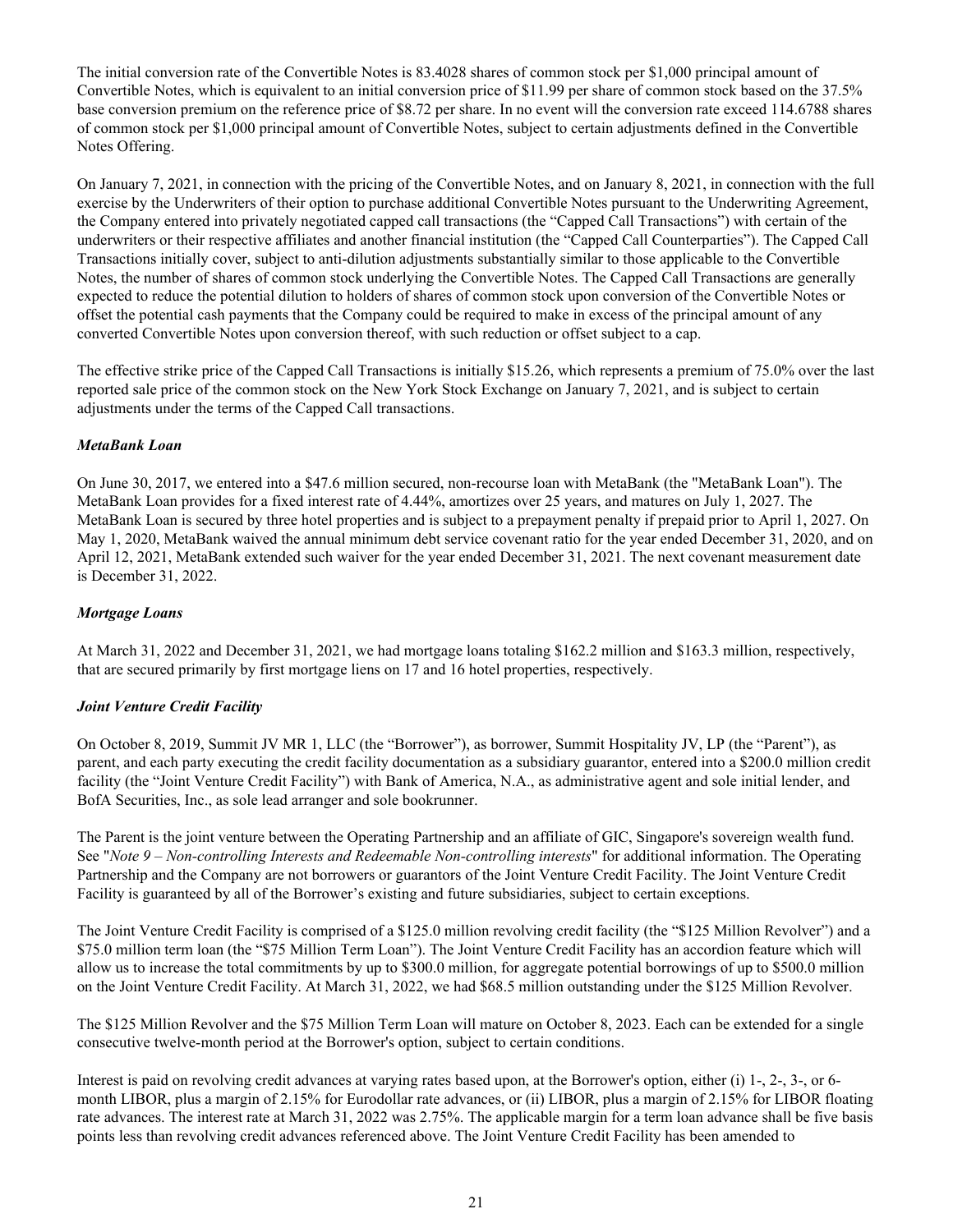accommodate the transition from LIBOR to SOFR, when LIBOR is no longer available. At March 31, 2022, we were in compliance with all financial covenants.

## *Amendments to \$200 Million Joint Venture Credit Facility*

On June 18, 2020, the Company entered into a Second Amendment to Credit Agreement concerning the Joint Venture Credit Facility ("Second Amendment"). The Second Amendment resulted in waivers or adjustments to certain financial and other covenants under the Joint Venture Credit Facility, which are described in the Current Report on Form 8-K filed by the Company on June 24, 2020.

On April 29, 2021, the Borrower, Parent, and each party executing the credit facility documentation as a subsidiary guarantor, entered into a Third Amendment to Credit Agreement concerning the Joint Venture Credit Facility (the "Joint Venture Amendment").

Certain financial and other covenants under the Joint Venture Credit Facility were waived or adjusted as follows:

- Increase of the Maximum Leverage Ratio through the initial maturity date;
- Reduction of the Fixed Charge Coverage Ratio through March 31, 2022;
- Increase of the Borrowing Base Leverage through the initial maturity date;
- Reduction of the Minimum Borrowing Base Interest Coverage Ratio through March 1, 2022

During the covenant waiver period, the applicable margin was increased to 230 basis points and 225 basis points for the \$125 million Revolver and \$75 million Term Loan, respectively. After the covenant waiver period, the applicable margin will revert to 215 basis points and 210 basis points for the \$125 million Revolver and \$75 million Term Loan, respectively.

The Joint Venture Amendment provides that the Borrower may make additional advances on the \$125 Million Revolver, subject to certain financial covenant limitations. Certain other typical limitations and conditions for credit facilities of this nature were included among the provisions in the amendments including, among other provisions, limitations on the use of revolving facility advances, certain restrictions on payments of dividends and limitations on investments and dispositions. We retain the right to opt out of certain additional restrictive covenants upon demonstration of compliance with the required financial covenants.

*Borrowing Base Assets*. The Joint Venture Credit Facility is secured primarily by a first priority pledge of the Borrower's equity interests in the subsidiaries that hold the initial five borrowing base assets financed by the facility, and the related TRS entities, which wholly own the TRS Lessees that lease each of the borrowing base assets. There are currently five hotel properties deemed borrowing base assets and an additional seven hotel properties that may be contributed to the borrowing base to increase borrowing availability.

#### *Joint Venture Term Loan*

In connection with the NCI Transaction, on January 13, 2022, Summit JV MR 2, LLC, Summit JV MR 3, LLC and Summit NCI NOLA BR 184, LLC (collectively, the "Borrowers"), the Joint Venture, as parent guarantor, and each party executing the credit facility documentation as a subsidiary guarantor, entered into a \$410.0 million senior secured term loan facility (the "Joint Venture Term loan") with Bank of America, N.A., as administrative agent and initial lender, Wells Fargo Bank, National Association, as syndication agent and an initial lender, and BofA Securities, Inc. and Wells Fargo Securities, LLC, as joint lead arrangers and joint bookrunners.

Neither the Operating Partnership nor the Company are borrowers or guarantors of the Joint Venture Term Loan. The Joint Venture Term Loan is guaranteed by the Joint Venture and all of the Borrowers' existing and future subsidiaries, subject to certain exceptions.

The Joint Venture Term Loan provides for a \$410.0 million term loan. The Joint Venture Term Loan has an accordion feature which will permit an increase in the total commitments by up to \$190.0 million, for aggregate potential borrowings of up to \$600.0 million. The Joint Venture Term Loan will mature on January 13, 2026 and can be extended for one 12-month period at the Company's option, subject to certain conditions.

As of March 31, 2022, we had \$410.0 million outstanding on the Joint Venture Term Loan bearing interest at a floating rate of SOFR plus 2.86%. The interest rate at March 31, 2022 was 3.15%.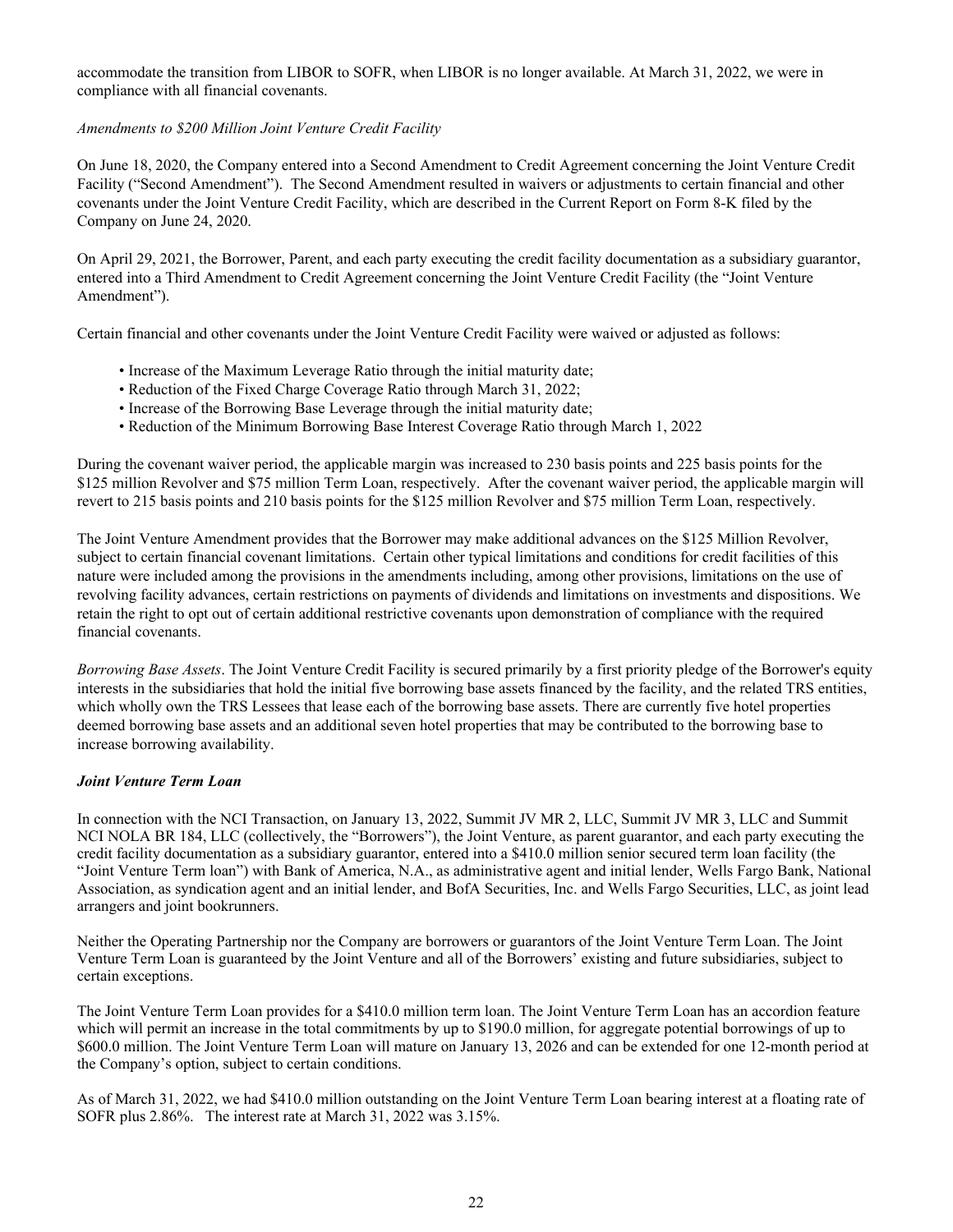#### *Borrowing Base Assets*

The Joint Venture Term Loan is secured primarily by a first priority pledge of the Borrowers' equity interests in the subsidiaries that hold a direct or indirect interest in the 27 hotel properties and two parking facilities purchased in the NCI Transaction that constitute borrowing base assets. The Joint Venture Term Loan contains terms, conditions and covenants for typical for similar credit facilities.

For additional information concerning the Joint Venture Term Loan, please see our Current Report on Form 8-K filed on January 14, 2022.

## *PACE Loan*

As part of the NCI Transaction, a subsidiary of the Joint Venture assumed a PACE loan of approximately \$6.4 million. The loan bears fixed interest at 6.10%, has amortization period of 20 years, and matures on July 31, 2040. The PACE loan is secured by assessment lien imposed by the County of Tarrant, Texas for the benefit of the lender.

## **NOTE 6 - LEASES**

The Company has operating leases related to the land under certain hotel properties, conference centers, parking spaces, automobiles, our corporate office and other miscellaneous office equipment. These leases have remaining terms of 1 year to 77 years, some of which include options to extend the leases for additional years. The exercise of lease renewal options is at our sole discretion. Certain leases also include options to purchase the leased property. Leases with an initial term of 12 months or less are not recorded on the balance sheet; we recognize lease expense for these leases on a straight-line basis over the lease term.

Certain of our lease agreements include rental payments based on a percentage of revenue over contractual levels and others include rental payments adjusted periodically for inflation. Our lease agreements do not contain any material residual value guarantees or restrictive covenants that materially affect our business. In addition, we rent or sublease certain owned real estate to third parties. We recorded gross third-party tenant income of \$2.3 million and \$0.6 million during the three months ended March 31, 2022 and 2021, respectively, which were recorded in Other income in the Condensed Consolidated Statement of Operations.

On January 1, 2019, the Company adopted ASC No. 842, *Leases,* and recognized right-of-use lease assets and related liabilities. The right-of-use assets and related liabilities include renewal options reasonably certain to be exercised. We base our lease calculations on our estimated incremental borrowing rate. As of March 31, 2022, our weighted average incremental borrowing rate was 4.76%.

During the three months ended March 31, 2022 and 2021, the Company's total operating lease cost was \$1.0 million and \$0.8 million, respectively, and the operating cash outflows from operating leases was \$0.9 million and \$0.7 million, respectively. As of March 31, 2022, the weighted average operating lease term was 36.5 years.

Operating lease maturities as of March 31, 2022 are as follows (in thousands):

| 2022                                | \$<br>1,574 |
|-------------------------------------|-------------|
| 2023                                | 1,264       |
| 2024                                | 1,205       |
| 2025                                | 1,209       |
| 2026                                | 1,222       |
| Thereafter                          | 37,808      |
| Total lease payments <sup>(1)</sup> | 44,282      |
| Less interest                       | (22, 233)   |
| Total                               | 22,049      |

(1) Certain payments above include future increases to the minimum fixed rent based on the Consumer Price Index in effect at the initial measurement of the lease balances.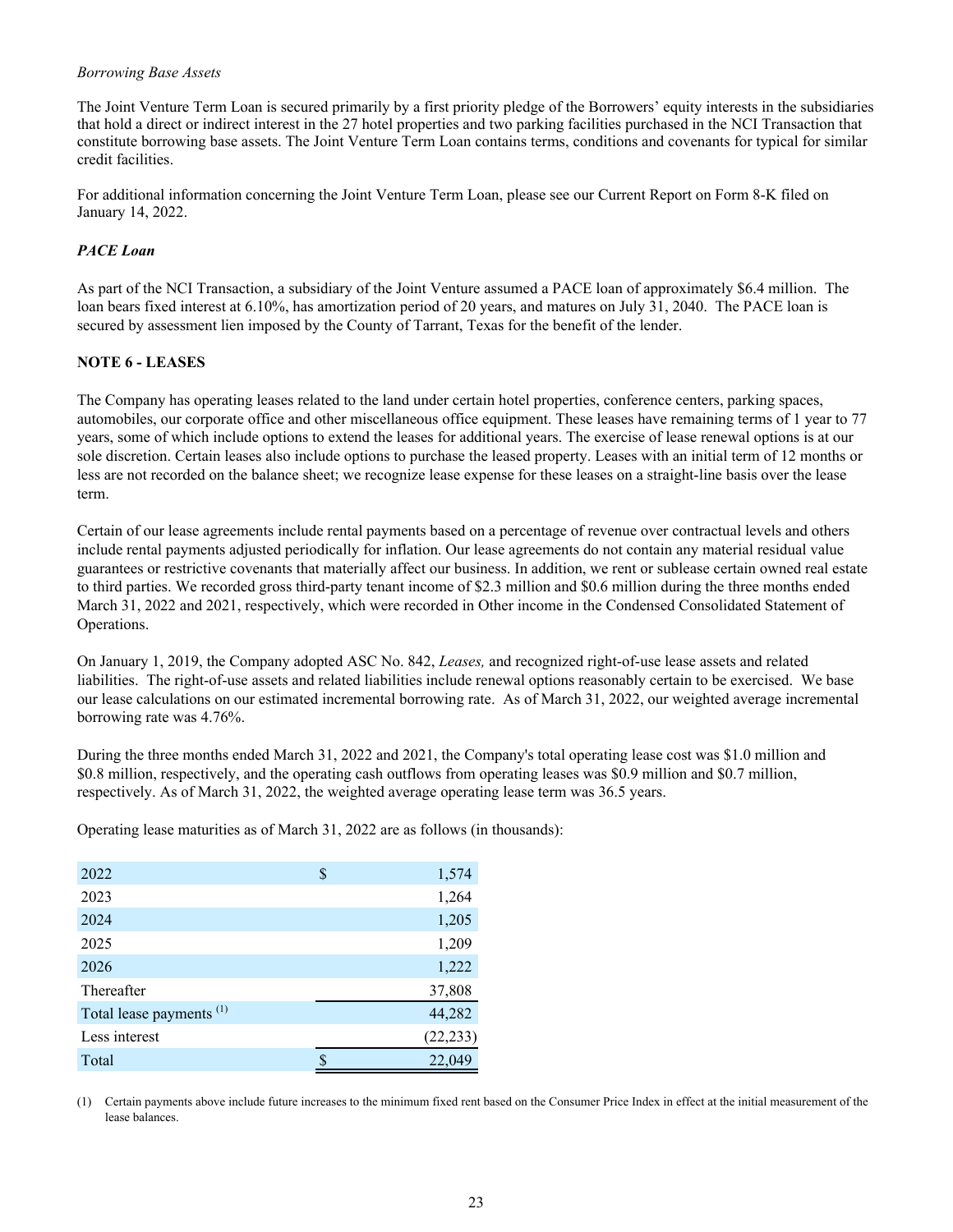## **NOTE 7 - DERIVATIVE FINANCIAL INSTRUMENTS AND HEDGING**

Information about our derivative financial instruments at March 31, 2022 and December 31, 2021 is as follows (dollars in thousands):

|                      |                       |                        |                                                            | <b>Notional Amount</b> |                                           |             | <b>Fair Value</b> |                      |           |  |
|----------------------|-----------------------|------------------------|------------------------------------------------------------|------------------------|-------------------------------------------|-------------|-------------------|----------------------|-----------|--|
| <b>Contract date</b> | <b>Effective Date</b> | <b>Expiration Date</b> | Average<br>Annual<br><b>Effective</b><br><b>Fixed Rate</b> |                        | March 31,<br>December 31.<br>2022<br>2021 |             | March 31,<br>2022 | December 31,<br>2021 |           |  |
| October 2, 2017      | January 29, 2018      | January 31, 2023       | $1.98 \%$ \$                                               |                        | 100,000                                   | $\mathbf S$ | 100,000           | $(310)$ \$           | (1,617)   |  |
| October 2, 2017      | January 29, 2018      | January 31, 2023       | 1.98 %                                                     |                        | 100.000                                   |             | 100.000           | (319)                | (1,629)   |  |
| June 11, 2018        | September 28, 2018    | September 30, 2024     | 2.87%                                                      |                        | 75,000                                    |             | 75,000            | (794)                | (3,831)   |  |
| June 11, 2018        | December 31, 2018     | December 31, 2025      | $2.93\%$                                                   |                        | 125,000                                   |             | 125,000           | (2,187)              | (8,646)   |  |
|                      |                       |                        |                                                            |                        | 400,000                                   |             | 400,000           | (3,610)              | (15, 723) |  |

Our interest rate swaps have been designated as cash flow hedges and are valued using a market approach, which is a Level 2 valuation technique. At March 31, 2022 and December 31, 2021, all of our interest rate swaps were in a liability position. The liability related to our interest rate swaps has decreased substantially during the first quarter of 2022 due to increases in interest rates. Our interest rate swaps are recorded in Accrued expenses and other in our Condensed Consolidated Balance Sheets. We are not required to post any collateral related to these agreements and are not in breach of any financial provisions of the agreements.

Changes in the fair value of the hedging instruments are deferred in Other comprehensive income and are reclassified to Interest expense in our Condensed Consolidated Statements of Operations in the period in which the hedged item affects earnings. In the next twelve months, we estimate that \$2.3 million will be reclassified from Other comprehensive income and recorded as an increase to Interest expense.

The table below details the location in the financial statements of the gain or loss recognized on derivative financial instruments designated as cash flow hedges (in thousands):

|                                                                                   | For the<br><b>Three Months Ended</b><br>March 31. |           |  |           |  |
|-----------------------------------------------------------------------------------|---------------------------------------------------|-----------|--|-----------|--|
|                                                                                   | 2022                                              |           |  | 2021      |  |
| Gain recognized in Other comprehensive income on derivative financial instruments |                                                   | 9.813     |  | 3,885     |  |
| Loss reclassified from Other comprehensive income to Interest expense             |                                                   | (2,300)   |  | (2.318)   |  |
| Total Interest expense in which the effects of cash flow hedges are recorded      |                                                   | (13, 439) |  | (10, 788) |  |

# **NOTE 8 - EQUITY**

## *Common Stock*

The Company is authorized to issue up to 500,000,000 shares of common stock, \$0.01 par value per share (the "Common Stock"). Each outstanding share of our Common Stock entitles the holder to one vote on all matters submitted to a vote of stockholders, including the election of directors and, except as may be provided with respect to any other class or series of stock, the holders of such shares possess the exclusive voting power.

On May 25, 2017, the Company and the Operating Partnership entered into separate sales agreements (collectively, the "Sales Agreements") with several underwriters (the "Sales Agents"), pursuant to which the Company may sell our Common Stock (the "Shares") from time to time through the Sales Agents, each acting as a sales agent and/or principal (the "2017 ATM Program"). The 2017 ATM Program was updated in 2019 to allow us to sell Shares having an aggregate offering price of up to \$110.0 million. To date, we have not sold any shares of our Common Stock under the 2017 ATM Program.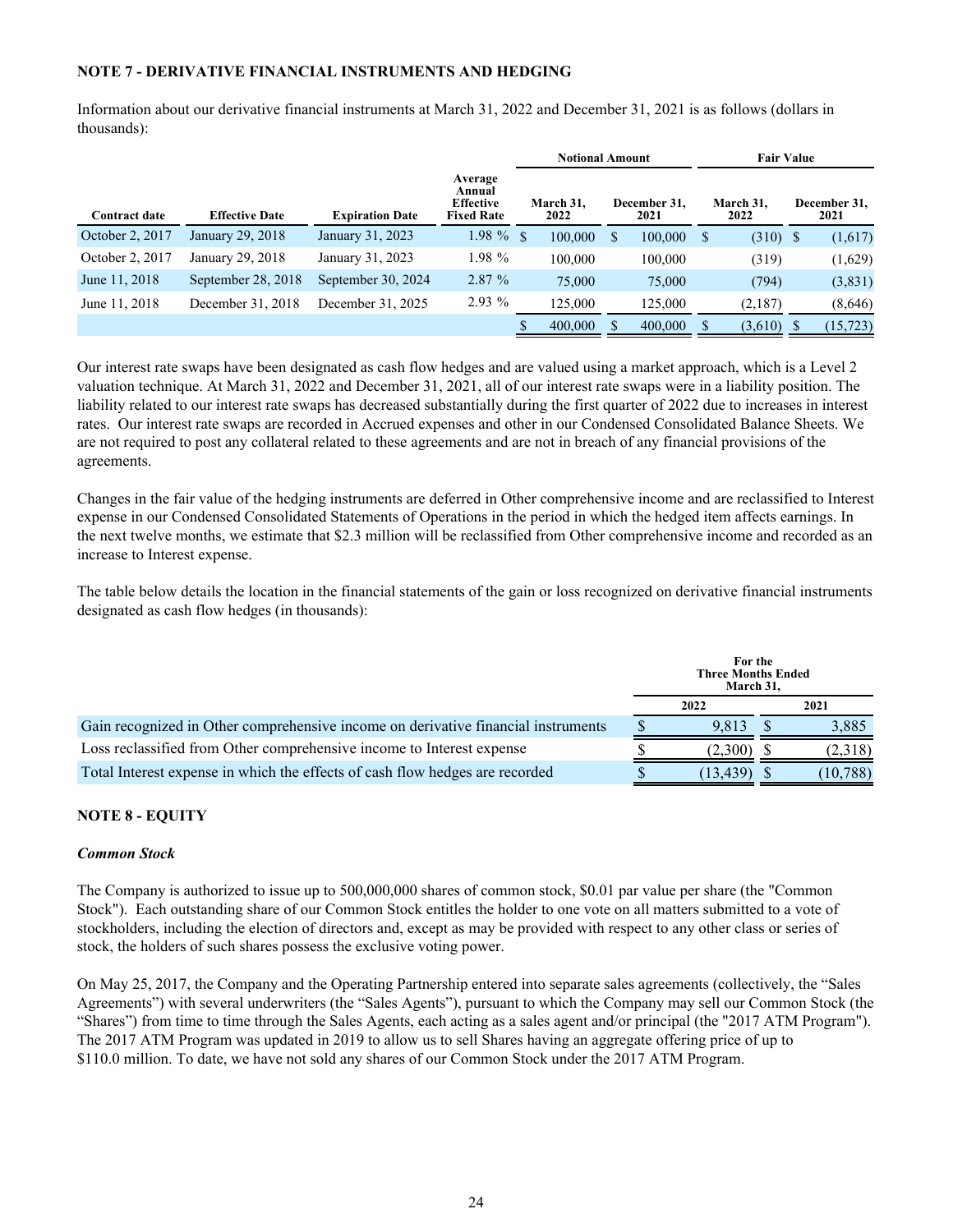Changes in Common Stock during the three months ended March 31, 2022 and 2021 were as follows:

|                                                           | For the<br><b>Three Months Ended</b><br>March 31, |             |  |
|-----------------------------------------------------------|---------------------------------------------------|-------------|--|
|                                                           | 2022                                              | 2021        |  |
| Beginning common shares outstanding                       | 106,337,724                                       | 105,708,787 |  |
| Grants under the Equity Plan                              | 626,312                                           | 626,355     |  |
| Performance share and other forfeitures                   | (3,173)                                           | (60, 823)   |  |
| Shares retained for employee tax withholding requirements |                                                   | (155, 605)  |  |
| Ending common shares outstanding                          | 106,960,863                                       | 106,118,714 |  |

# *Preferred Stock*

The Company is authorized to issue up to 100,000,000 shares of preferred stock, \$0.01 par value per share, of which 89,600,000 is currently undesignated, 6,400,000 shares have been designated as 6.25% Series E Cumulative Redeemable Preferred Stock (the "Series E preferred shares") and 4,000,000 shares have been designated as 5.875% Series F Cumulative Redeemable Preferred Stock (the "Series F preferred shares").

The Company's outstanding shares of preferred stock (collectively, "Preferred Shares") rank senior to our common stock and on parity with each other with respect to the payment of dividends and distributions of assets in the event of a liquidation, dissolution, or winding up. The Preferred Shares do not have any maturity date and are not subject to mandatory redemption or sinking fund requirements. The Company may not redeem the Series E or Series F preferred shares prior to November 13, 2022 and August 12, 2026, respectively, except in limited circumstances relating to the Company's continuing qualification as a REIT or in connection with certain changes in control. After those dates, the Company may, at its option, redeem the applicable Preferred Shares, in whole or from time to time in part, by payment of \$25 per share, plus any accumulated, accrued and unpaid distributions up to, but not including, the date of redemption. If the Company does not exercise its rights to redeem the Preferred Shares upon certain changes in control, the holders of the Preferred Shares have the right to convert some or all of their shares into a number of the Company's common shares based on a defined formula, subject to a share cap, or alternative consideration. The share cap on each Series E preferred share is 3.1686 shares of common stock and each Series F preferred share is 5.8275 shares of common stock, all subject to certain adjustments.

The Company pays dividends at an annual rate of \$1.5625 for each Series E preferred share and \$1.46875 for each Series F preferred share. Dividend payments are made quarterly in arrears on or about the last day of February, May, August and November of each year.

## **NOTE 9 - NON-CONTROLLING INTERESTS AND REDEEMABLE NON-CONTROLLING INTERESTS**

## *Non-controlling Interests in Operating Partnership*

Pursuant to the limited partnership agreement of our Operating Partnership, the unaffiliated third parties who hold Common Units in our Operating Partnership have the right to cause us to redeem their Common Units in exchange for cash based upon the fair value of an equivalent number of our shares of Common Stock at the time of redemption; however, the Company has the option to redeem Common Units with shares of our Common Stock on a one-for-one basis. The number of shares of our Common Stock issuable upon redemption of Common Units may be adjusted upon the occurrence of certain events such as share dividend payments, share subdivisions or combinations. On January 13, 2022 and March 23, 2022, in connection with the NCI Transaction, the Operating Partnership issued 15,864,674 Common Units as partial consideration for the purchase.

At March 31, 2022 and December 31, 2021, NewcrestImage and other unaffiliated third parties owned 15,989,471 and 124,797 of Common Units of the Operating Partnership, respectively, representing approximately 13% and less than 1% of the Common Units of the Operating Partnership for each period.

We classify outstanding Common Units held by unaffiliated third parties as Non-controlling interests in the Operating Partnership, a component of equity in the Company's Condensed Consolidated Balance Sheets. The portion of net income allocated to these Common Units is reported on the Company's Condensed Consolidated Statements of Operations as Net income attributable to non-controlling interests of the Operating Partnership.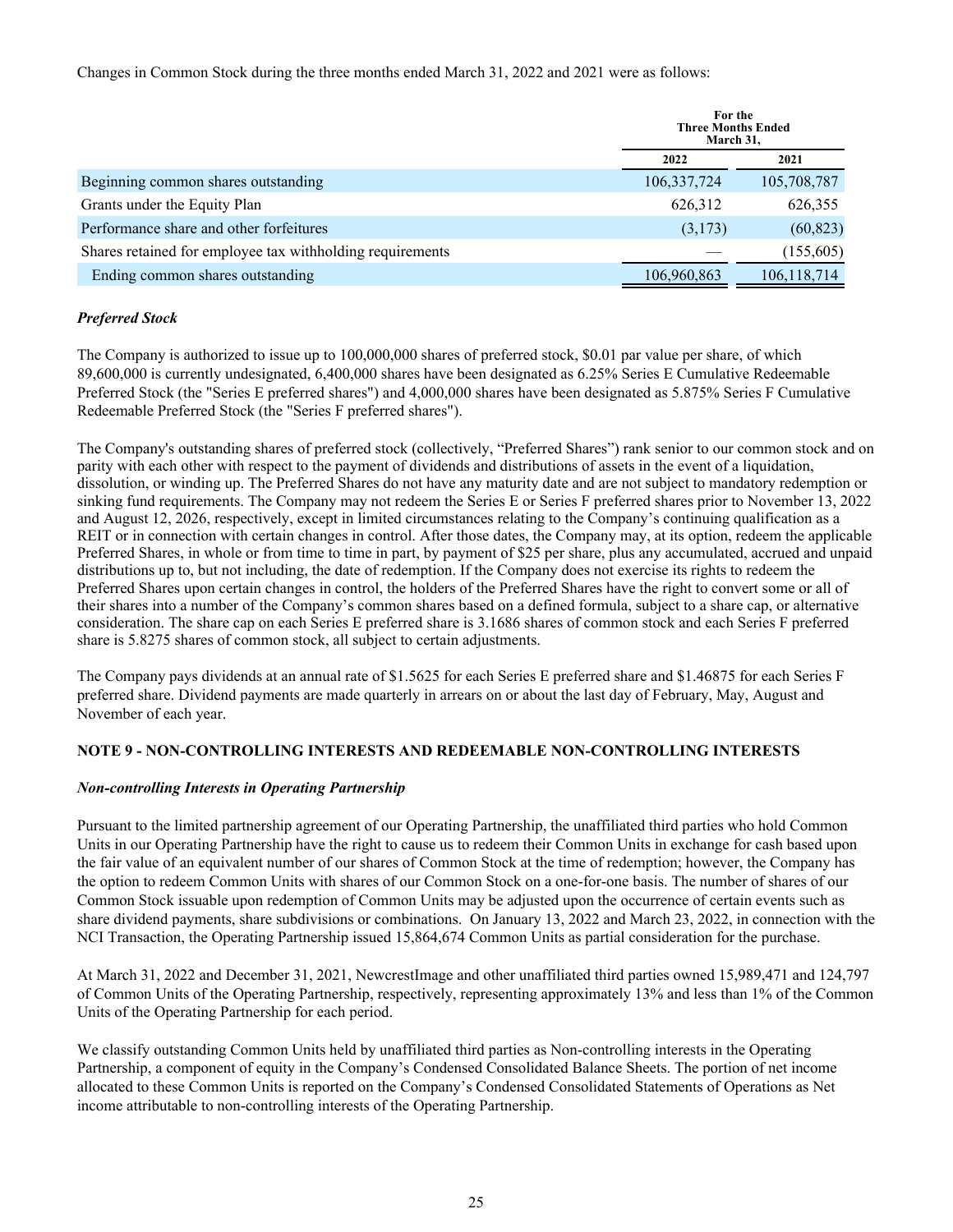#### *Non-controlling Interests in Joint Venture*

In July 2019, the Company entered into a joint venture agreement with GIC, Singapore's sovereign wealth fund, to acquire assets that align with the Company's current investment strategy and criteria. The Company serves as general partner and asset manager of the Joint Venture and intends to invest 51% of the equity capitalization of the limited partnership, with GIC investing the remaining 49%. The Company earns fees for providing services to the Joint Venture and will have the potential to earn incentive fees based on the Joint Venture achieving certain return thresholds. As of March 31, 2022, the Joint Venture owns the 40 hotel properties totaling 5,583 guestrooms in nine states.

The Joint Venture owns the hotel proeprties through master real estate investment trusts ("Master REIT") and subsidiary REITs ("Subsidiary REIT"). All of the hotel properties owned by the Joint Venture are leased to taxable REIT subsidiaries of the Subsidiary REITs ("Subsidiary REIT TRSs"). To qualify as a REIT, the Master REIT and each Subsidiary REIT must meet all of the REIT requirements summarized under *"Note 2 - Basis of Presentation and Significant Accounting Policies - Income Taxes."* Taxable income related to the Subsidiary REIT TRSs is subject to federal, state and local income taxes at applicable tax rates.

We classify the Non-controlling interests in the Joint Venture as a component of equity in the Company's Condensed Consolidated Balance Sheets. The portion of net income (losses) allocated to these non-controlling interests is reported on the Company's Condensed Consolidated Statements of Operations as Net income (losses) attributable to non-controlling interests of the Joint Venture.

## *Redeemable Non-controlling Interests*

In connection with the NCI Transaction, Summit Hotel GP, LLC, a wholly-owned subsidiary of the Company and the sole general partner of the Operating Partnership, on its own behalf as general partner of the Operating Partnership and on behalf of the limited partners of the Operating Partnership, on January 13, 2022, entered into the Tenth Amendment (the "Tenth Amendment") to the First Amended and Restated Agreement of Limited Partnership of the Operating Partnership, to provide for the issuance of up to 2,000,000 Series Z Preferred Units. The Series Z Preferred Units rank on a parity with the Operating Partnership's Series E and Series F Preferred Units and holders will receive quarterly distributions at a rate of 5.25% per year. From issuance until the tenth anniversary of their issuance, the Series Z Preferred Units will be redeemable at the holder's request at any time, or in connection with a change of control of the Company, for, at the Company's election, cash or shares of the Company's 5.25% Series Z Cumulative Perpetual Preferred Stock (which will be designated and authorized following notice of redemption by holder of the Series Z Preferred Units) on a one-for-one basis. After the fifth anniversary of their issuance, the Company may redeem the Series Z Preferred Units for cash at a redemption amount of \$25 per unit. For a 90-day period immediately following both the tenth and the eleventh anniversaries of their issuance or in connection with a change of control of the Company, the Series Z Preferred Units will be redeemable at the holder's request for cash at a redemption amount of \$25 per unit. On January 13, 2022 and March 23, 2022, in connection with the NCI Transaction, the Operating Partnership issued 2,000,000 Series Z Preferred Units as partial consideration for the purchase. At March 31, 2022, the redeemable Series Z Preferred Units issued in connection with the NCI Transaction are recorded as temporary equity of the Operating Partnership and reflected as Redeemable non-controlling interests in a mezzanine position presentation outside of Equity in our Consolidated Condensed Balance Sheet as of March 31, 2022.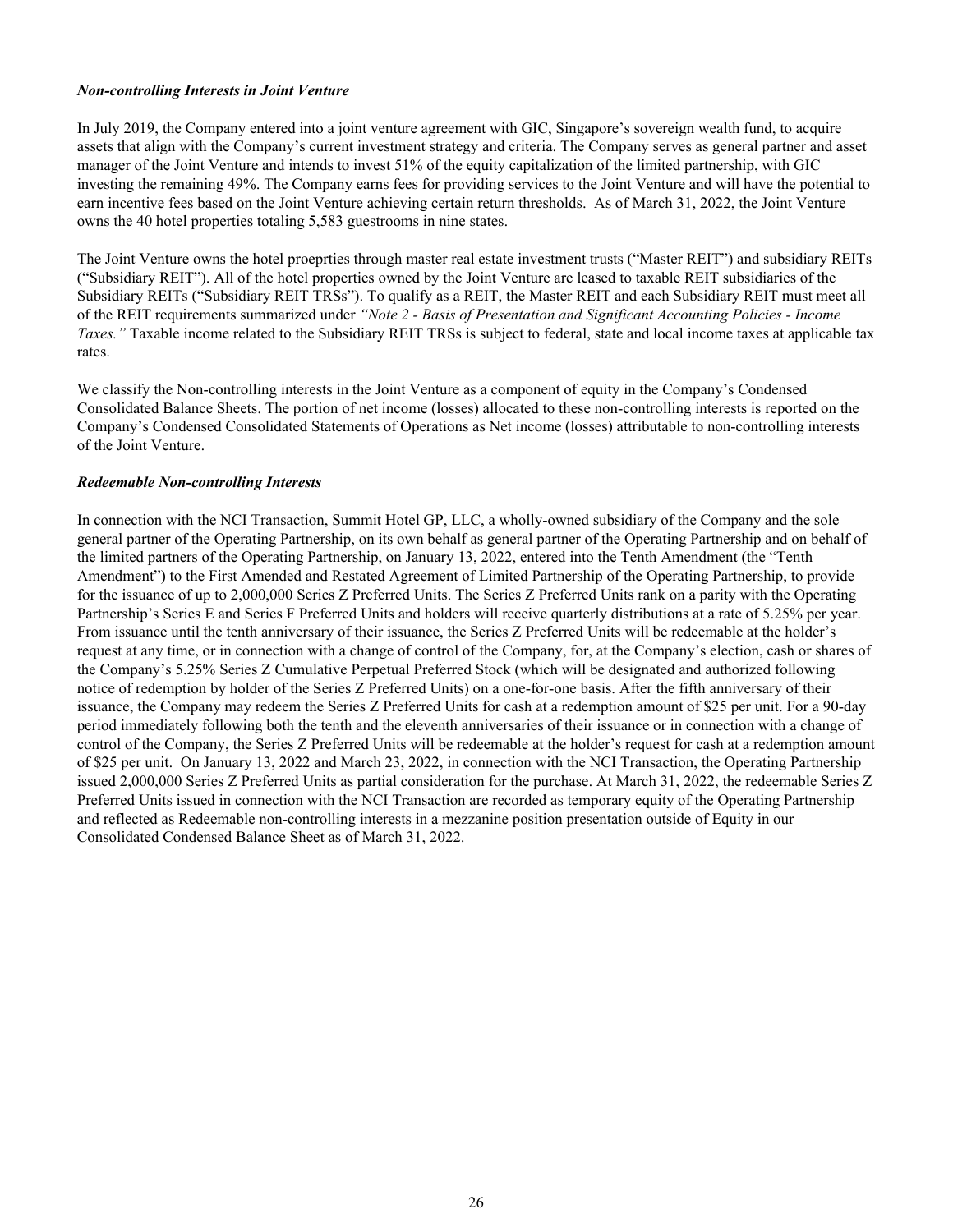## **NOTE 10 - FAIR VALUE MEASUREMENT**

The following table presents information about our financial instruments measured at fair value on a recurring basis at March 31, 2022 and December 31, 2021. In instances in which the inputs used to measure fair value fall into different levels of the fair value hierarchy, we classify assets and liabilities based on the lowest level of input that is significant to the fair value measurement. Our assessment of the significance of a particular input to the fair value measurement in its entirety requires judgment and considers factors specific to the asset or liability.

Disclosures concerning financial instruments measured at fair value are as follows (in thousands):

|                                               | Fair Value Measurements at March 31, 2022 using |  |                          |  |         |  |       |  |  |  |  |  |
|-----------------------------------------------|-------------------------------------------------|--|--------------------------|--|---------|--|-------|--|--|--|--|--|
|                                               | <b>Level 1</b>                                  |  | Level 2                  |  | Level 3 |  | Total |  |  |  |  |  |
| Assets:                                       |                                                 |  |                          |  |         |  |       |  |  |  |  |  |
| Purchase options related to real estate loans | $-$ S                                           |  | $\overline{\phantom{a}}$ |  | 2.800   |  | 2.800 |  |  |  |  |  |
| Liabilities:                                  |                                                 |  |                          |  |         |  |       |  |  |  |  |  |
| Interest rate swaps                           |                                                 |  | 3,610                    |  |         |  | 3,610 |  |  |  |  |  |

|                                               | Fair Value Measurements at December 31, 2021 using |  |                |  |         |  |        |  |  |  |  |
|-----------------------------------------------|----------------------------------------------------|--|----------------|--|---------|--|--------|--|--|--|--|
|                                               | <b>Level 1</b>                                     |  | <b>Level 2</b> |  | Level 3 |  | Total  |  |  |  |  |
| Assets:                                       |                                                    |  |                |  |         |  |        |  |  |  |  |
| Purchase options related to real estate loans | $-$ S                                              |  | $-$ S          |  | 2.800   |  | 2,800  |  |  |  |  |
| Liabilities:                                  |                                                    |  |                |  |         |  |        |  |  |  |  |
| Interest rate swaps                           |                                                    |  | 15,723         |  |         |  | 15,723 |  |  |  |  |

Our Purchase Option relates to real estate loans and does not have a readily determinable fair values. The original fair value of the Purchase Option was estimated using the Black-Scholes model.

## **NOTE 11 - COMMITMENTS AND CONTINGENCIES**

## *Franchise Agreements*

We expensed fees related to our franchise agreements of \$10.1 million and \$4.1 million for the three months ended March 31, 2022 and 2021, respectively.

## *Management Agreements*

Our hotel properties operate pursuant to management agreements with various professional third-party management companies. The terms of our management agreements range from month-to-month to twenty-five years with various extension provisions. Each management company receives a base management fee, which is a percentage of total hotel property revenues. In some cases there are also monthly fees for certain services, such as accounting, based on the number of guestrooms. Generally, there are also incentive fees based on attaining certain financial thresholds. Management fee expenses were \$3.8 million and \$1.6 million for the three months ended March 31, 2022 and 2021, respectively.

## *Litigation*

We are involved from time to time in litigation arising in the ordinary course of business. There are currently no pending legal actions that we believe would have a material effect on our financial position or results of operations.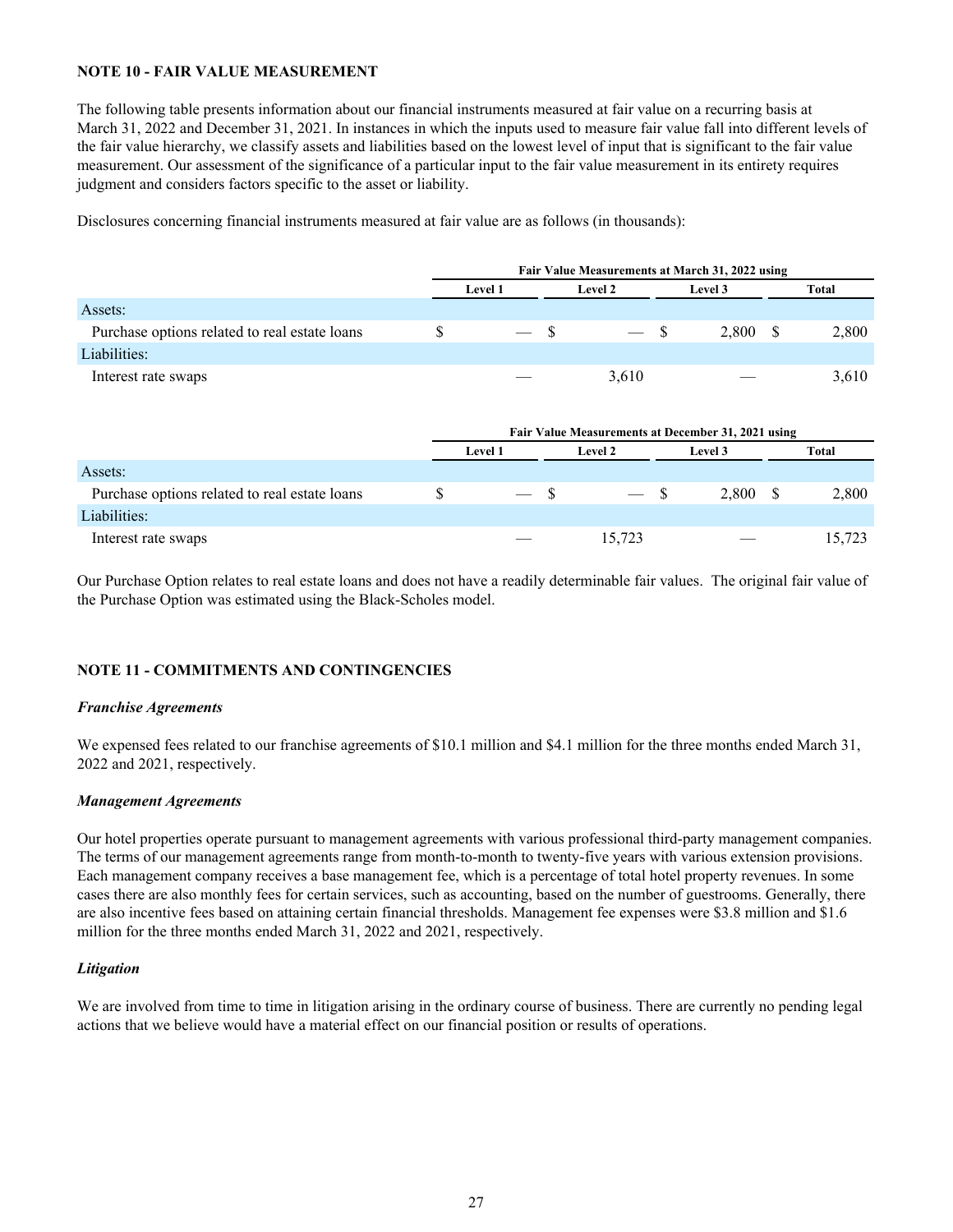## **NOTE 12 - EQUITY-BASED COMPENSATION**

Our currently outstanding equity-based awards were issued under the Equity Plan which provides for the granting of stock options, stock appreciation rights, restricted stock, restricted stock units, dividend equivalent rights, and other equity-based awards or incentive awards.

Stock options granted may be either incentive stock options or non-qualified stock options. Vesting terms may vary with each grant, and stock option terms are generally five to ten years. We have outstanding equity-based awards in the form of restricted stock awards. All of our outstanding equity-based awards are classified as equity awards.

#### *Time-Based Restricted Stock Awards Made Pursuant to Our Equity Plan*

The following table summarizes time-based restricted stock award activity under our Equity Plan for the three months ended March 31, 2022:

|                                 | <b>Number</b><br>of Shares |   | <b>Weighted Average</b><br><b>Grant Date</b><br><b>Fair Value</b> | Aggregate<br><b>Current Value</b> |                |  |
|---------------------------------|----------------------------|---|-------------------------------------------------------------------|-----------------------------------|----------------|--|
|                                 |                            |   | (per share)                                                       |                                   | (in thousands) |  |
| Non-vested at December 31, 2021 | 605,470                    | S | 9.98                                                              | <sup>S</sup>                      | 5,909          |  |
| Granted                         | 316,643                    |   | 9.83                                                              |                                   |                |  |
| Vested                          | (227, 153)                 |   | (9.70)                                                            |                                   |                |  |
| Forfeited                       | (3,173)                    |   | (10.29)                                                           |                                   |                |  |
| Non-vested at March 31, 2022    | 691.787                    |   | 9.85                                                              |                                   | 6,890          |  |

The awards granted to our non-executive employees prior to 2022 vest over a four-year period based on continuous service (20% on the first, second and third anniversary of the grant date and 40% on the fourth anniversary of the grant date). The awards granted to our non-executive employees in 2022 vest over a three-year period based on continuous service (25% on the first and second anniversary of the grant date and 50% on the third anniversary of the grant date).

The awards granted to our executive officers generally vest over a three-year period based on continuous service (25% on the first and second anniversary of the grant date and 50% on the third anniversary of the grant date) or in certain circumstances upon a change in control.

The holders of these awards have the right to vote the related shares of common stock and receive all dividends declared and paid whether or not vested. The fair value of time-based restricted stock awards granted is calculated based on the market value of our common stock on the date of grant.

## *Performance-Based Restricted Stock Awards Made Pursuant to Our Equity Plan*

The following table summarizes performance-based restricted stock activity under the Equity Plan for the three months ended March 31, 2022:

|                                 | <b>Number</b><br>of Shares |   | <b>Weighted Average</b><br><b>Grant Date</b><br>Fair Value (1) | Aggregate<br><b>Current Value</b> |
|---------------------------------|----------------------------|---|----------------------------------------------------------------|-----------------------------------|
|                                 |                            |   | (per share)                                                    | (in thousands)                    |
| Non-vested at December 31, 2021 | 1,002,866                  |   | 11.92                                                          | 9,788                             |
| Granted                         | 306,435                    |   | 9.83                                                           |                                   |
| Vested                          | (302, 327)                 |   | (12.81)                                                        |                                   |
| Forfeited                       |                            |   |                                                                |                                   |
| Non-vested at March 31, 2022    | 1,006,974                  | S | 11.76                                                          | 10,029                            |

(1) The amounts included in this column represent the expected future value of the performance-based restricted stock awards calculated using the Monte Carlo simulation valuation model.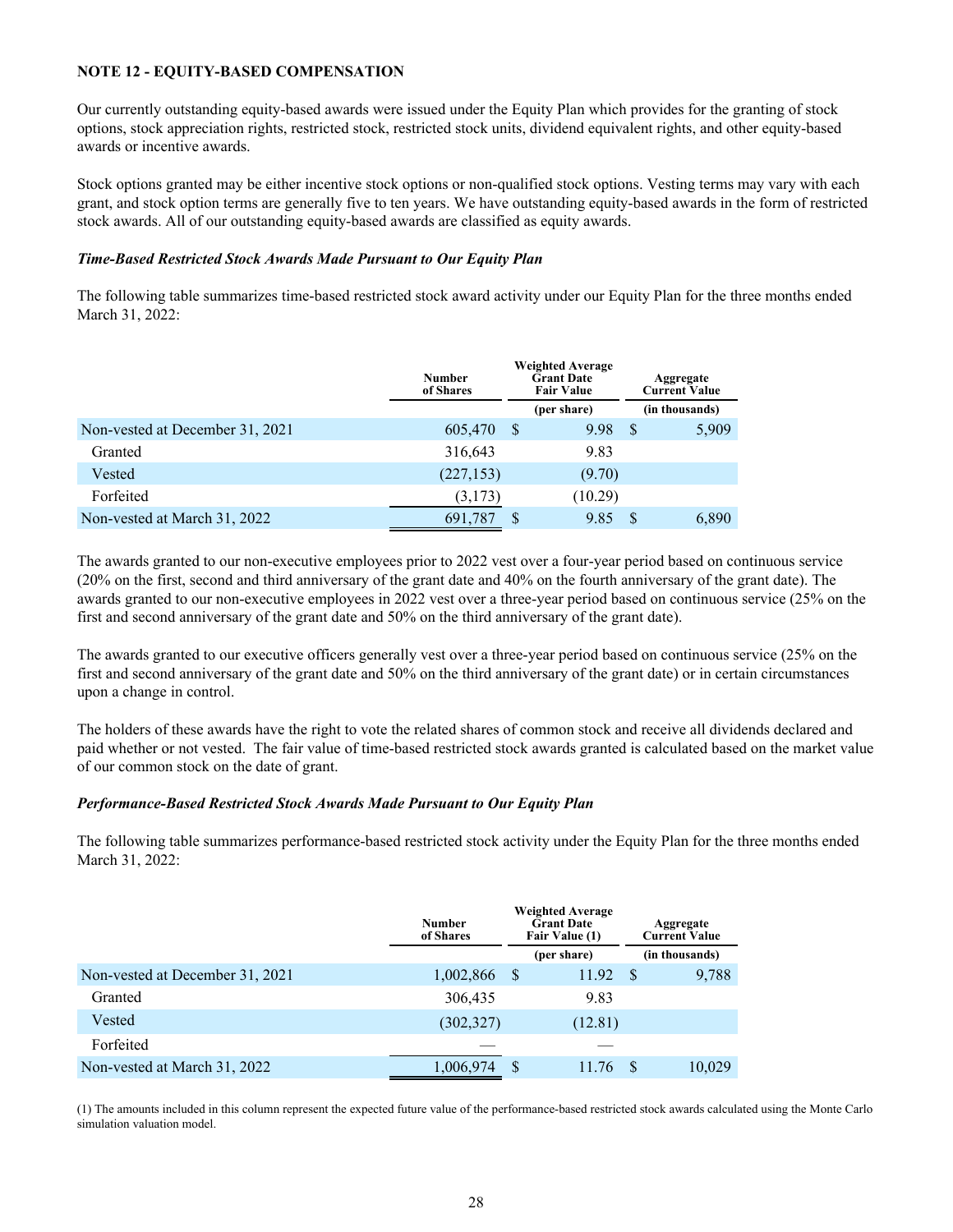Our performance-based restricted stock awards are market-based awards and are accounted for based on the fair value of our common stock on the grant date. The fair value of the performance-based restricted stock awards granted was estimated using a Monte Carlo simulation valuation model. These awards cliff vest on the third anniversary of the grants based on our percentile ranking within the SNL U.S. REIT Hotel Index at the end of the period or upon a change in control. The awards require continued service during the measurement period and are subject to the other conditions described in the Equity Plan or award document.

The number of shares the executive officers may earn under these awards range from zero shares to twice the number of shares granted based on our percentile ranking within the index at the end of the measurement period. In addition, a portion of the performance-based shares may be earned based on the Company's absolute total shareholder return calculated during the performance period.

The holders of these grants have the right to vote the granted shares of common stock and any dividends declared will be accumulated and will be subject to the same vesting conditions as the awards. Further, if additional shares are earned based on our percentile ranking within the index, dividend payments will be issued as if the additional shares had been held throughout the measurement period.

# *Equity-Based Compensation Expense*

Equity-based compensation expense included in Corporate general and administrative expenses in the Condensed Consolidated Statements of Operations for the three and three months ended March 31, 2022 and 2021 was as follows (in thousands):

|                                    |   | <b>Three Months Ended</b> | For the<br>March 31, |      |
|------------------------------------|---|---------------------------|----------------------|------|
|                                    |   | 2022                      |                      | 2021 |
| Time-based restricted stock        | S | 992                       | -8                   | 665  |
| Performance-based restricted stock |   | 2,674                     |                      | 904  |
| Director stock                     |   | 32                        |                      |      |
|                                    |   |                           |                      |      |

We recognize equity-based compensation expense ratably over the vesting periods. The amount of expense may be subject to adjustment in future periods due to a change in the forfeiture assumptions. In January 2022, we granted a new member of our Board of Directors 3,234 shares of fully vested shares of our Common Stock at \$9.94 per share.

Unrecognized equity-based compensation expense for all non-vested awards pursuant to our Equity Plan was \$12.3 million at March 31, 2022 and will be recorded as follows (in thousands):

|                                    | Total | 2022  |              | 2023  | 2024  | 2025 |
|------------------------------------|-------|-------|--------------|-------|-------|------|
| Time-based restricted stock        | 5.877 | 1.954 | <sup>S</sup> | 2.334 | 1.396 | 193  |
| Performance-based restricted stock | 6.378 | 2.159 |              | 2.552 | .458  | 209  |
|                                    |       | 4.113 |              | 4.886 |       | 402  |

The Company's former Executive Vice President and Chief Operating Officer retired in March 2022. The Company recorded \$1.3 million of additional stock-based compensation expense during the three months ended March 31, 2022 related to the modification of certain stock award agreements. This amount was comprised of \$0.4 million related to time-based restricted stock awards and \$0.9 million related to performance-based restricted stock awards.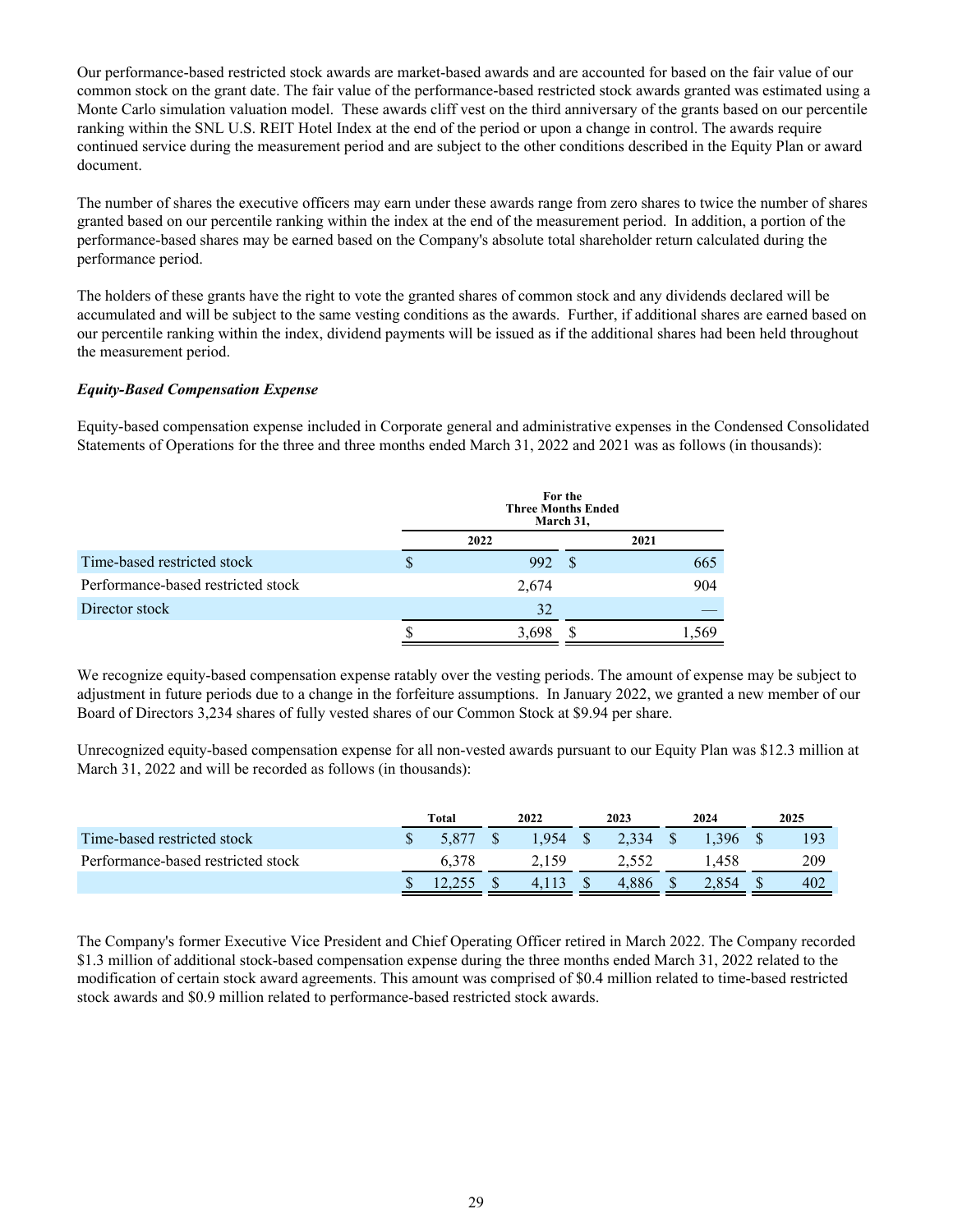## **NOTE 13 - INCOME TAXES**

As a REIT, we generally will not be subject to U.S. federal income tax on ordinary income and capital gains income generated by our REIT activities that we distribute to our stockholders. We are subject to federal and state income taxes on the earnings of our TRS Lessees. In addition, our Operating Partnership is subject to tax in a limited number of local and state jurisdictions.

The Company recorded an income tax benefit of \$2.0 million and income tax expense of \$0.1 million for the three months ended March 31, 2022 and 2021, respectively. Due to the effects of the Pandemic, certain of our TRS Lessees have incurred operating losses in the past and are expected to be in a cumulative loss for the foreseeable future. A cumulative loss is significant negative evidence that the realizability of our deferred tax assets at March 31, 2022 is not reasonably assured. Therefore, we have recorded a valuation allowance against substantially all our deferred tax assets at March 31, 2022.

We had no unrecognized tax benefits at March 31, 2022. We expect no significant changes in unrecognized tax benefits within the next year.

## **NOTE 14 - EARNINGS PER SHARE**

We apply the two-class method of computing earnings per share, which requires the calculation of separate earnings per share amounts for our non-vested time-based restricted stock awards with non-forfeitable dividends and for our common stock. Our non-vested time-based restricted stock awards with non-forfeitable rights to dividends are considered securities which participate in undistributed earnings with common stock. Under the two-class computation method, net losses are not allocated to participating securities unless the holder of the security has a contractual obligation to share in the losses. Our non-vested time-based restricted stock awards with non-forfeitable dividends do not have such an obligation so they are not allocated losses.

Below is a summary of the components used to calculate basic and diluted earnings per share (in thousands, except per share):

|                                                                                                   | For the<br><b>Three Months Ended</b><br>March 31, |           |
|---------------------------------------------------------------------------------------------------|---------------------------------------------------|-----------|
|                                                                                                   | 2022                                              | 2021      |
| Numerator:                                                                                        |                                                   |           |
| Net loss                                                                                          | \$<br>(8,973)                                     | (32, 871) |
| Less: Preferred dividends                                                                         | (3,970)                                           | (3,709)   |
| Attributable to non-controlling interest in Operating Partnership                                 | 482                                               | 54        |
| Attributable to non-controlling interests in Joint Venture                                        | 82                                                | 1,452     |
| Net loss attributable to common stockholders, net of amount allocated to participating securities | (12, 379)                                         | (35,074)  |
| Denominator:                                                                                      |                                                   |           |
| Weighted average common shares outstanding - basic and diluted                                    | 104.896                                           | 104.278   |
| Loss per share:                                                                                   |                                                   |           |
| Basic and diluted                                                                                 | (0.12)                                            | (0.34)    |

The Common Units held by the non-controlling interest holders have been excluded from the denominator of the diluted earnings per share calculation as there would be no effect on the amounts since the limited partners' share of income would also be added to derive net income attributable to common stockholders. Our unvested performance-based restricted stock awards and outstanding convertible notes have been excluded from the denominator of the diluted earnings per share calculation as their inclusion would be antidilutive.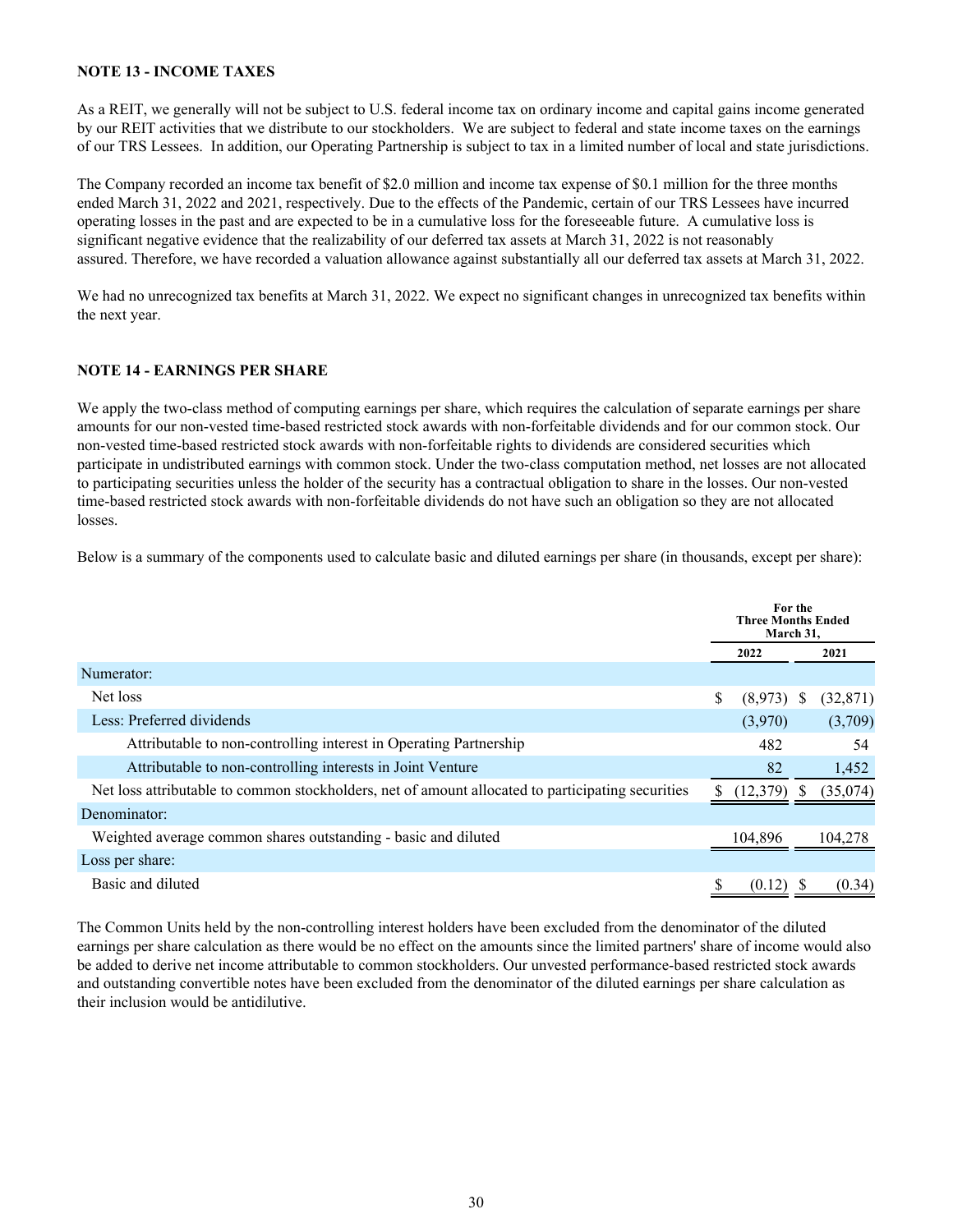# **NOTE 15 - SUBSEQUENT EVENTS**

#### *Dividends*

On April 29, 2022, our Board of Directors declared cash dividends of \$0.390625 per share of 6.25% Series E Cumulative Redeemable Preferred Stock and \$0.3671875 per share of 5.875% Series F Cumulative Redeemable Preferred Stock. The Board of Directors also declared on behalf of the Operating Partnership, a cash dividend of \$0.328125 per share of the Operating Partnership's unregistered 5.25% Series Z Cumulative Perpetual Preferred Units that were issued on January 13, 2022 and \$0.249660 per unit for the units issued on March 23, 2022 as part of the NCI Transaction.

These dividends are payable May 31, 2022 to stockholders of record on May 22, 2022.

#### *Exercise of Purchase Option*

In April 2022, we exercised the Initial Purchase Option to acquire a 90% equity interest in the AC Hotel by Marriott and Element Miami Brickell Hotel in Miami, FL. The option price was based on a gross hotel valuation of \$89.0 million determined prior to commencement of the development project. We expect to fund our estimated equity requirement with the proceeds from the payment in full of our outstanding mezzanine loan to the developer of the project, which is expected to be \$29.9 million at closing, the assumption of senior debt on the development project of approximately \$47.0 million, and \$7.9 million in cash. We expect to close the transaction in June 2022. Although we currently do not have an estimate of the fair value of the Initial Purchase Option, we expect to the adjust the Initial Purchase Option to its estimated fair value during the second quarter of 2022 based on the estimated fair value of the hotel property on the closing date.

## *Disposition of Hotel Property*

On March 23, 2022, our Joint Venture entered into an agreement to sell the entity that holds our Hilton Garden Inn San Francisco Airport North in San Francisco, CA containing 169 guestrooms for a gross selling price of \$75 million, which will result in an approximate gain on the sale of \$20.5 million. We have received \$7.5 million of nonrefundable earnest money from the buyer and we expect the transaction to close during the second quarter of 2022. As such, we have classified this property as Held for sale at March 31, 2022.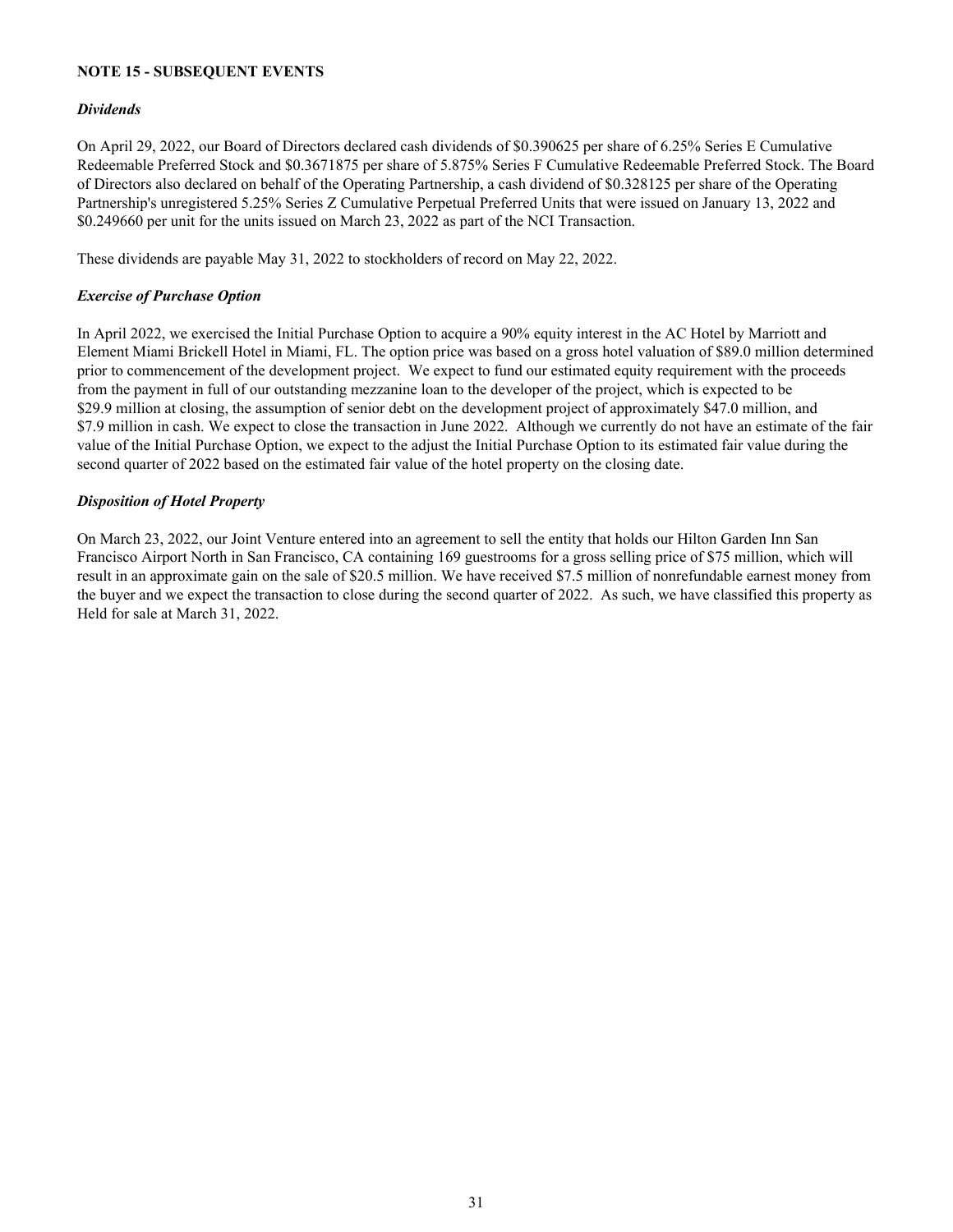#### **PART I - FINANCIAL INFORMATION**

#### <span id="page-34-0"></span>**Item 2. Management's Discussion and Analysis of Financial Condition and Results of Operations.**

Management's Discussion and Analysis of Financial Condition and Results of Operations should be read in conjunction with our audited Consolidated Financial Statements and Management's Discussion and Analysis of Financial Condition and Results of Operations in our Form 10-K for the year ended December 31, 2021 and our unaudited interim Condensed Consolidated Financial Statements included in this Quarterly Report on Form 10-Q.

Unless stated otherwise or the context otherwise requires, references in this report to "we," "our," "us," "our company" or "the company" mean Summit Hotel Properties, Inc. and its consolidated subsidiaries.

#### **Cautionary Statement about Forward-Looking Statements**

This report contains certain forward-looking statements within the meaning of Section 27A of the Securities Act of 1933, as amended (the "Securities Act"), and Section 21E of the Securities Exchange Act of 1934, as amended (the "Exchange Act"). We intend such forward-looking statements to be covered by the safe harbor provisions for forward-looking statements contained in the Private Securities Litigation Reform Act of 1995 and include this statement for purposes of complying with these safe harbor provisions. Forward-looking statements, which are based on certain assumptions and describe our future plans, strategies and expectations, are generally identifiable by use of the words "may," "could," "expect," "intend," "plan," "seek," "anticipate," "believe," "estimate," "predict," "forecast," "project," "potential," "continue," "likely," "will," "would" or similar expressions. Forward-looking statements in this report include, among others, statements about our business strategy, including acquisition and development strategies, industry trends, estimated revenues and expenses, ability to realize deferred tax assets and expected liquidity needs and sources (including capital expenditures and the ability to obtain financing or raise capital). You should not rely on forward-looking statements since they involve known and unknown risks, uncertainties and other factors that are, in some cases, beyond our control and which could materially affect actual results, performances or achievements. Factors that may cause actual results to differ materially from current expectations include, but are not limited to:

- the effects of COVID-19 and its variants (the "Pandemic") and other infectious disease outbreaks;
- potential changes in operations as a result of regulations or changes in brand standards imposed in connection with, or changes in consumer behavior in response to, the Pandemic;
- financing risks, including the risk of leverage and the corresponding risk of default on our existing indebtedness and potential inability to refinance or extend the maturities of our existing indebtedness;
- default by borrowers to which we lend or provide seller financing;
- global, national, regional and local economic and geopolitical conditions and events, including wars or other hostilities;
- supply and demand factors in our markets or sub-markets.
- levels of spending for business and leisure travel, travel costs affected by changes in energy prices, and consumer confidence;
- the effect of alternative accommodations on our business;
- adverse changes in occupancy, average daily rate ("ADR") and revenue per available room ("RevPAR") and other hotel property operating metrics;
- hostilities, including future terrorist attacks, or fear of hostilities that affect travel;
- financial condition of, and our relationships with, third-party property managers and franchisors;
- the degree and nature of our competition;
- increased interest rates;
- increased operating costs, including but not limited to labor costs;
- increased renovation costs, which may cause actual renovation costs to exceed our current estimates;
- supply-chain disruption, which may reduce access to operating supplies or construction materials and increase related costs;
- changes in zoning laws;
- increases in real property taxes that are significantly higher than our expectations;
- risks associated with hotel proeprty acquisitions, including the ability to ramp up and stabilize newly acquired hotel properties with limited or no operating history or that require substantial amounts of capital improvements for us to earn economic returns consistent with our expectations at the time of acquisition;
- risks associated with dispositions of hotel properties, including our ability to successfully complete the sale of hotel properties under contract to be sold, including the risk that the purchaser may not have access to the capital needed to complete the purchase;
- the nature of our structure and transactions such that our federal and state taxes are complex and there is risk of successful challenges to our tax positions by the Internal Revenue Service ("IRS") or other federal and state taxing authorities;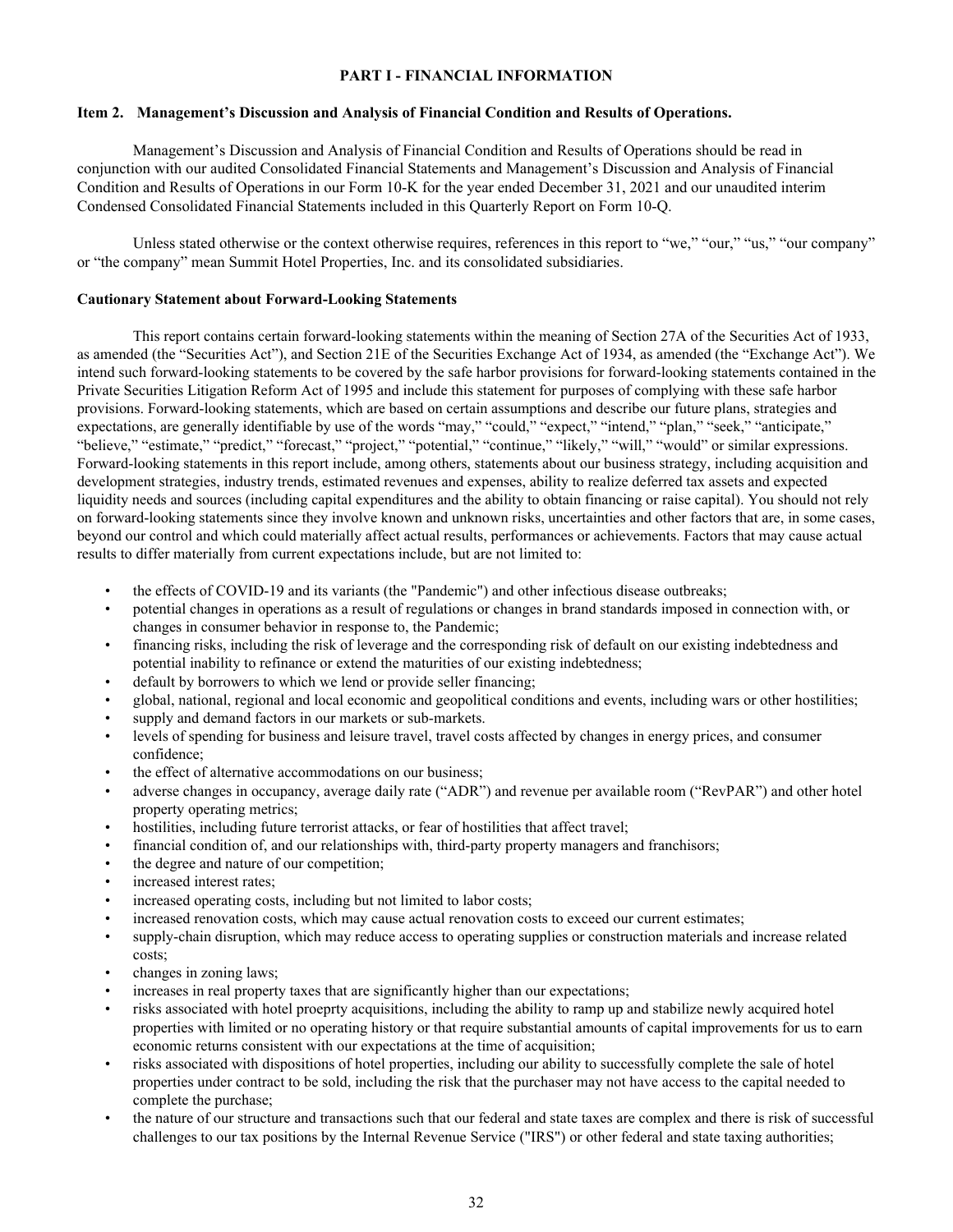- the recognition of taxable gains from the sale of hotel properties as a result of the inability to complete certain like-kind exchanges in accordance with Section 1031 of the Internal Revenue Code of 1986, as amended (the "IRC");
- availability of and the abilities of our property managers and us to retain qualified personnel at our hotel proeprties and corporate offices;
- our failure to maintain our qualification as a real estate investment trust ("REIT") under the IRC;
- changes in our business or investment strategy;
- availability, terms and deployment of capital;
- general volatility of the capital markets and the market price of our common stock;
- environmental uncertainties and risks related to natural disasters;
- our ability to recover fully under third party indemnities or our existing insurance policies for insurable losses and our ability to maintain adequate or full replacement cost "all-risk" property insurance policies on our properties on commercially reasonable terms;
- the effect of a data breach or significant disruption of hotel property operator information technology networks as a result of cyber-attacks that are greater than insurance coverages or indemnities from service providers;
- the effect on our interest rates as LIBOR is replaced with the Secured Overnight Financing Rate ("SOFR") which may perform differently than LIBOR;
- our ability to effectively manage our Joint Venture with our Joint Venture partner;
- current and future changes to the IRC;
- our ability to manage inflationary pressures related to commodities, labor and other costs of our business as well as consumer purchasing power and overall behavior;
- our ability to continue to effectively enhance our Environmental, Social and Governance ("ESG") program to achieve expected social, environment and governance objectives and goals; and
- the other factors discussed under the heading "Risk Factors" included in our Annual Report on Form 10-K for the year ended December 31, 2021.

Accordingly, there is no assurance that our expectations will be realized. Except as otherwise required by the federal securities laws, we disclaim any obligation or undertaking to publicly release any updates or revisions to any forward-looking statement contained herein (or elsewhere) to reflect any change in our expectations with regard thereto or any change in events, conditions or circumstances on which any such statement is based.

#### **Overview**

Summit Hotel Properties, Inc. is a self-managed hotel investment company that was organized in June 2010 and completed its initial public offering in February 2011. We focus on owning primarily premium-branded, select-service hotel properties. At March 31, 2022, our portfolio consisted of 101 hotel properties with a total of 15,228 guestrooms located in 24 states. We own our hotel properties in fee simple, except for seven hotel properties which are subject to ground leases or subleases. As of March 31, 2022, we own 100% of the outstanding equity interests in 61 of our 101 hotel properties. We own a 51% controlling interest in 40 hotel properties through the Joint Venture. Our hotel properties are typically located in markets with multiple demand generators such as corporate offices and headquarters, retail centers, airports, state capitols, convention centers, and leisure attractions.

Our hotels operate under premium franchise brands owned by Marriott® International, Inc. ("Marriott"), Hilton® Worldwide ("Hilton"), Hyatt® Hotels Corporation ("Hyatt") and InterContinental® Hotels Group ("IHG").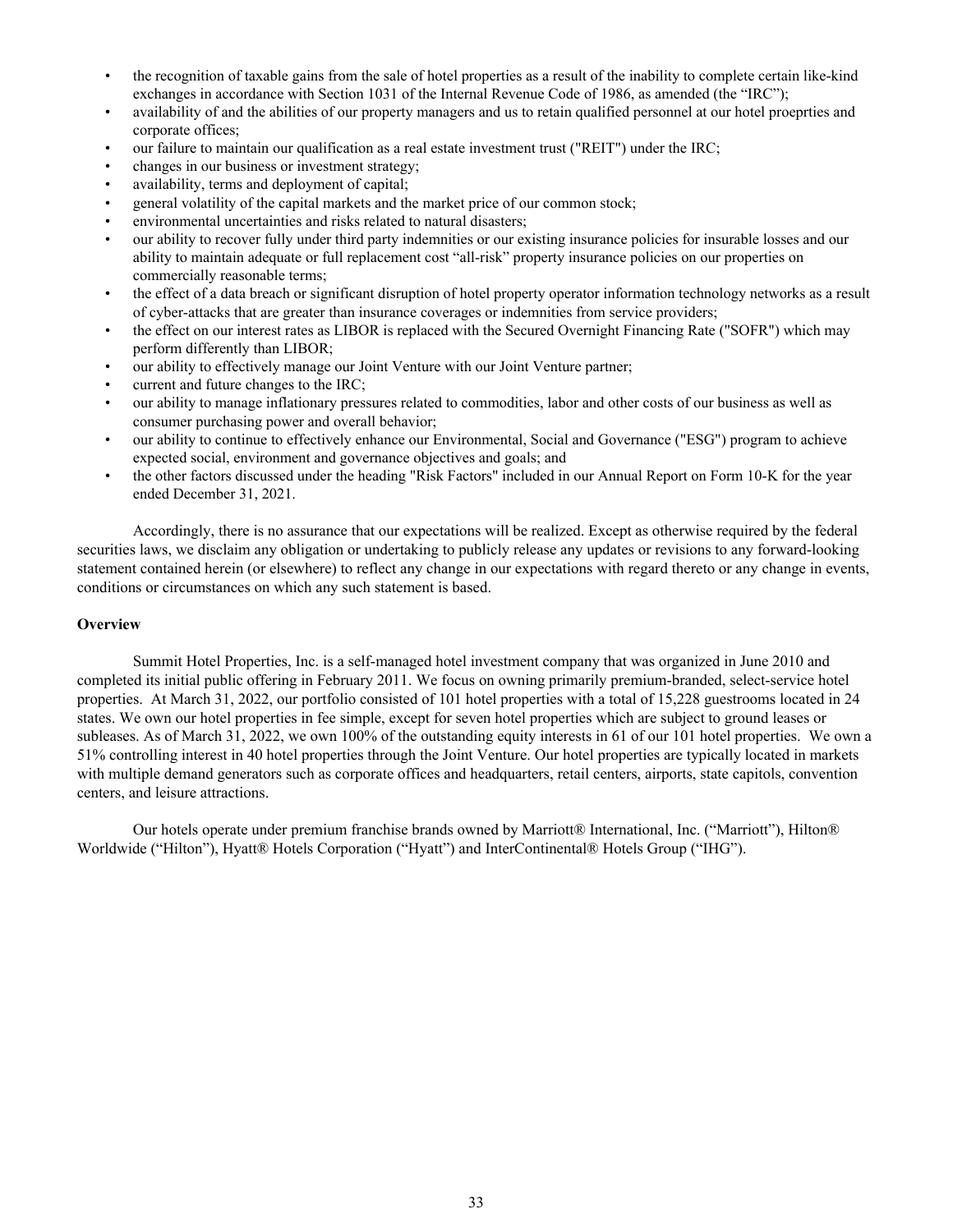We have elected to be taxed as a REIT for federal income tax purposes commencing with our short taxable year ended December 31, 2011. To qualify as a REIT, we cannot operate or manage our hotel properties. Accordingly, all of our hotel properties are leased to our taxable REIT subsidiaries ("TRS Lessees"). All of our hotel properties are operated pursuant to hotel property management agreements between our TRS Lessees and professional third-party hotel property management companies that are not affiliated with us as follows:

| <b>Management Company</b>                                                                                                             | Number of<br><b>Properties</b> | Number of<br><b>Guestrooms</b> |
|---------------------------------------------------------------------------------------------------------------------------------------|--------------------------------|--------------------------------|
| Affiliates of Aimbridge Hospitality, including Interstate Management Company, LLC                                                     | 62                             | 9,166                          |
| OTO Development, LLC                                                                                                                  | 15                             | 2,164                          |
| Stonebridge Realty Advisors, Inc. and affiliates                                                                                      | 9                              | 1,312                          |
| Affiliates of Marriott, including Courtyard Management Corporation, SpringHill SMC<br>Corporation and Residence Inn by Marriott, Inc. | 6                              | 973                            |
| Crestline Hotels & Resorts, LLC                                                                                                       | 4                              | 570                            |
| White Lodging Services Corporation                                                                                                    | 2                              | 453                            |
| Hersha Hospitality Management                                                                                                         | 2                              | 338                            |
| InterContinental Hotel Group Resources, Inc., an affiliate of IHG                                                                     |                                | 252                            |
| <b>Total</b>                                                                                                                          | 101                            | 15.228                         |

Our typical hotel property management agreement requires us to pay a base fee to our hotel property manager calculated as a percentage of hotel property revenues. In addition, our hotel property management agreements generally provide that the hotel property manager can earn an incentive fee for revenue or Earnings Before Interest, Taxes, Depreciation and Amortization ("EBITDA") over certain thresholds or based on a return over our required preferred return. Our TRS Lessees may employ other hotel property managers in the future. We do not, and will not, have any ownership or economic interest in any of the hotel property management companies engaged by our TRS Lessees.

Our revenues are derived from hotel property operations and consist of room revenue, food and beverage revenue and other hotel property operations revenue. Revenues from our other hotel property operations consist of ancillary revenues related to meeting rooms and other customer services provided at certain of our hotel properties.

#### **Industry Trends and Outlook**

Room-night demand in the U.S. lodging industry is generally correlated to certain macroeconomic trends. Key drivers of lodging demand include changes in gross domestic product, corporate profits, capital investments, employment and more recently, travel-related health and safety restrictions and concerns. Volatility in the economy and risks arising from global and domestic political or economic conditions may cause slowing economic growth, which would have an adverse effect on lodging demand. The global and U.S. economies, and the travel and lodging industries, have experienced a significant downturn as a result of the Pandemic. During the three months ended March 31, 2022, we continued to experience a significant recovery in hotel demand driven primarily by leisure travelers. Corporate and group demand remain below historical levels and are recovering more slowly; however, we have recently begun to experience an increase in demand related to these segments as return to work trends continue to accelerate and travel restrictions are reduced or eliminated.

#### **Effects of the Pandemic on Our Business**

The effects of the Pandemic and the restrictions implemented in response to the Pandemic have had a significant negative effect on the U.S. and global economies, including a rapid and sharp decline in all forms of travel, both domestic and international, and a significant decline in hotel demand. These conditions resulted in a substantial decline from pre-Pandemic levels in our revenues, profitability and cash flows from operations.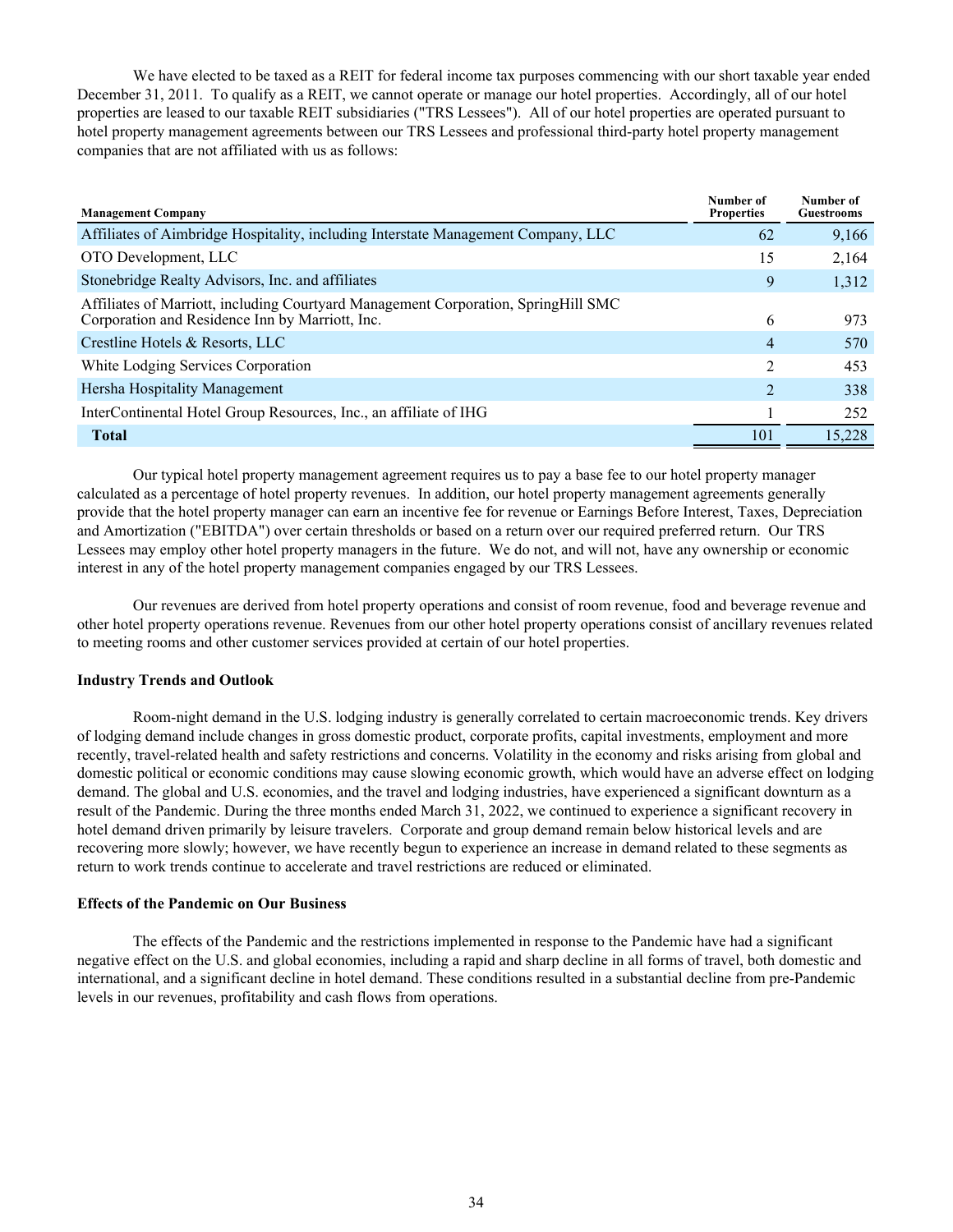During the three months ended March 31, 2022, we continued to experience significant improvement in our business compared to earlier in the Pandemic, driven primarily by leisure travel and to a lesser extent modest improvement in other demand segments, including corporate and group. The improvement was the result of a significant increase in the availability and administration of vaccines globally as well as the easing of government restrictions and guidance in most jurisdictions. We anticipate that continued improvement in operating trends will be dependent on continued strength in leisure travel and a recovery of business travel. More broadly, a return to normalized levels of operations is dependent upon a continuation in the recovery of our business, further dissipation of concerns related to the Pandemic, geopolitical stability, moderating inflation and maintaining a high-quality portfolio aligned with evolving guest preferences.

#### *Health and Well-being*

All of our hotel properties are licensed with national franchise brands and we have worked closely with our brand partners to develop and implement comprehensive protocols for the safety and well-being of employees and guests to address a broad spectrum of pathogens and viruses, including COVID-19 and variants thereof. We continue to apply advanced cleaning procedures developed during the Pandemic to all of our hotel properties.

#### **Forward-looking Information and Use of Estimates**

The full effects of the Pandemic and its variants on our Company will depend on future developments, such as the ultimate duration and scope of the outbreak, its effect on our customers, brands and business partners, the rate at which normal economic conditions, operations, and the demand for lodging resume, and the magnitude of the recessionary conditions in any of our markets. Accordingly, the full effects of the Pandemic on our Company cannot be determined at this time. While the potential magnitude and duration of the business and economic effects of the Pandemic are uncertain, we believe that the recovery in our business that began during 2020 and has continued through the three months ended March 31, 2022 will continue through 2022 and we expect that operating performance will improve gradually over a multi-year period before reaching prior peak performance levels. We believe that a recovery in business conditions resulting in positive operating cash flows, together with cash on hand, and the current availability under our credit facilities, will provide sufficient liquidity to fund operations for at least the next twelve months. There can be no assurance that the assumptions used to evaluate the carrying amounts of our assets or to estimate our liquidity requirements will be correct. For additional information on the current and potential future effects of the Pandemic, please see Item 1A. Risk Factors.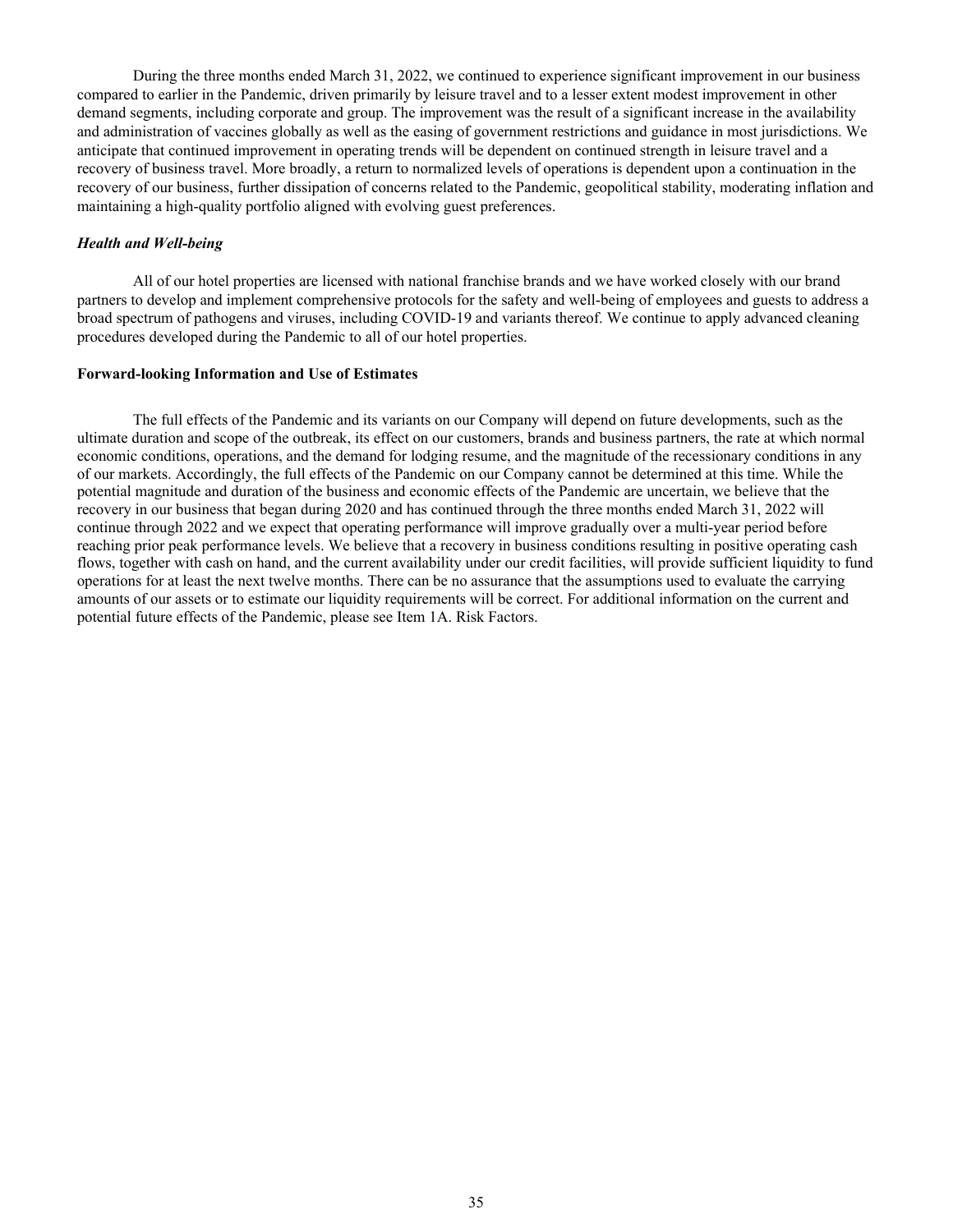#### **Our Hotel Property Portfolio**

At March 31, 2022, our portfolio consisted of 101 hotel properties with a total of 15,228 guestrooms. According to current chain scales as defined by STR, Inc., six of our hotel properties with a total of 952 guestrooms are categorized as Upper-upscale hotels, 80 of our hotel properties with a total of 12,184 guestrooms are categorized as Upscale hotels and 15 of our hotel properties with a total of 2,091 guestrooms are categorized as Upper-midscale hotels. Information about our hotel properties as of March 31, 2022 is as follows:

| <b>Franchise/Brand</b>             | <b>Number of Hotel</b><br><b>Properties</b> | Number of<br>Guestrooms |
|------------------------------------|---------------------------------------------|-------------------------|
| <b>Marriott</b>                    |                                             |                         |
| Courtyard by Marriott              | 17                                          | 3,049                   |
| Residence Inn by Marriott          | 15                                          | 2,136                   |
| SpringHill Suites by Marriott      | 7                                           | 983                     |
| AC Hotel by Marriott               | 5                                           | 870                     |
| <b>TownePlace Suites</b>           | $\overline{2}$                              | 225                     |
| Fairfield Inn & Suites by Marriott | $\mathbf{1}$                                | 140                     |
| Four Points by Sheraton            | 1                                           | 101                     |
| Marriott                           | $\mathbf{1}$                                | 165                     |
| <b>Total Marriott</b>              | 49                                          | 7,669                   |
| <b>Hilton</b>                      |                                             |                         |
| Hilton Garden Inn                  | 10                                          | 1,460                   |
| Hampton Inn & Suites               | 8                                           | 1,162                   |
| <b>Homewood Suites</b>             | 3                                           | 369                     |
| Canopy Hotel                       | $\overline{2}$                              | 326                     |
| <b>Embassy Suites</b>              | $\overline{2}$                              | 346                     |
| DoubleTree by Hilton               | $\mathbf{1}$                                | 210                     |
| <b>Total Hilton</b>                | 26                                          | 3,873                   |
| <b>Hyatt</b>                       |                                             |                         |
| <b>Hyatt Place</b>                 | 17                                          | 2,419                   |
| <b>Hyatt House</b>                 | 3                                           | 466                     |
| <b>Total Hyatt</b>                 | 20                                          | 2,885                   |
| <b>IHG</b>                         |                                             |                         |
| Holiday Inn Express & Suites       | $\overline{4}$                              | 564                     |
| Hotel Indigo                       | 1                                           | 116                     |
| <b>Staybridge Suites</b>           | $\mathbf{1}$                                | 121                     |
| <b>Total IHG</b>                   | 6                                           | 801                     |
| <b>Total</b>                       | 101                                         | 15,228                  |

## **Hotel Property Portfolio Activity**

We continually consider ways in which to refine our portfolio to drive growth and create value. In the normal course of business, we evaluate opportunities to acquire additional properties that meet our investment criteria and opportunities to recycle capital through the disposition of properties. As such, the composition and size of our portfolio of properties may change materially over time. Significant changes to our portfolio of properties could have a material effect on our Condensed Consolidated Financial Statements.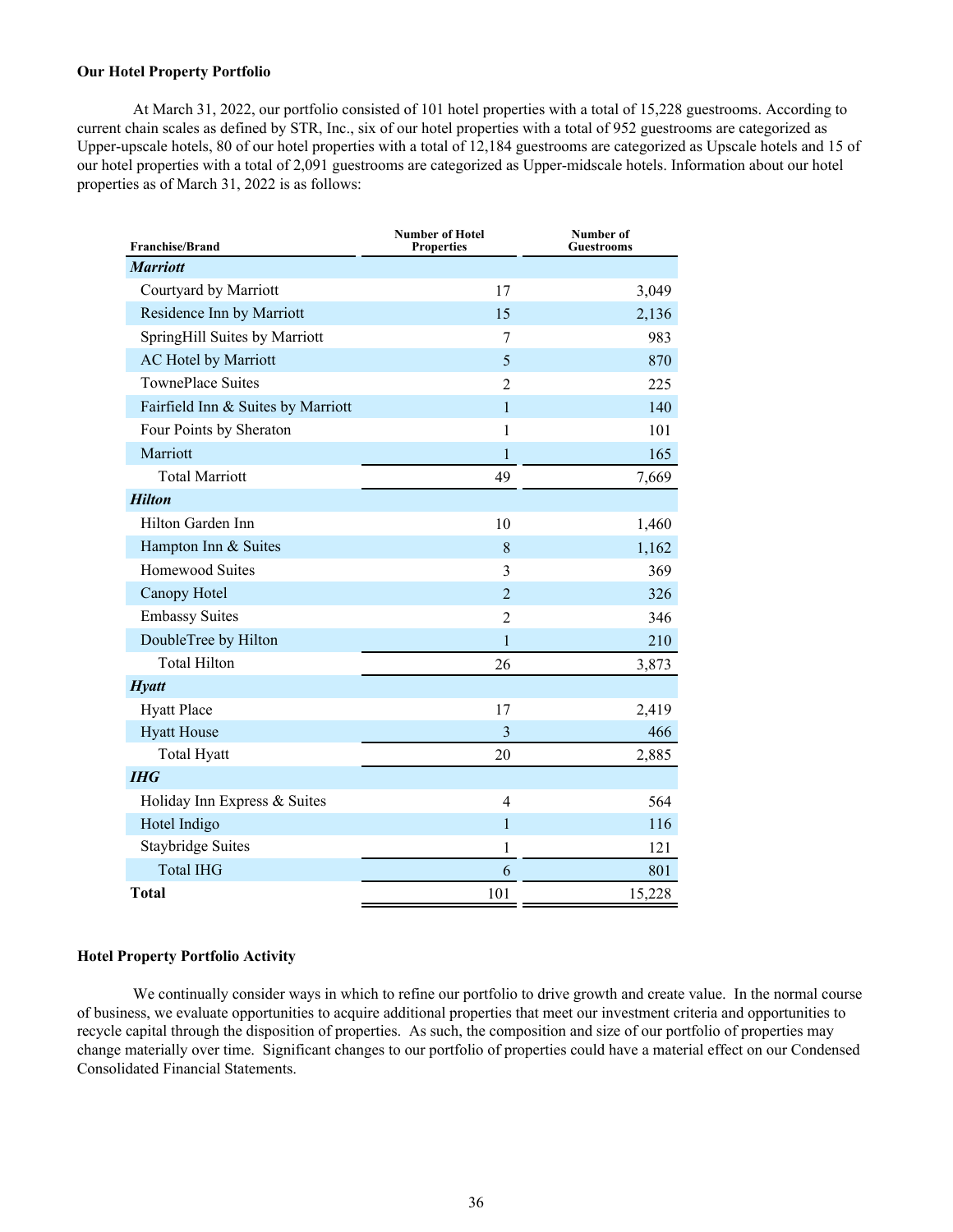On January 13, 2022 and March 23, 2022, the Joint Venture completed the purchase from NewcrestImage Holdings, LLC, a Delaware limited liability company, and NewcrestImage Holdings II, LLC, a Delaware limited liability company (together, "NewcrestImage"), a portfolio of 27 hotel properties, containing an aggregate of 3,709 guestrooms, and two parking structures, containing 1,002 spaces (such hotel properties and parking structures, the "Portfolio"), and various financial incentives for an aggregate purchase price of \$822.0 million (the "NCI Transaction").

#### **Results of Operations**

The comparisons that follow should be reviewed in conjunction with the unaudited interim Condensed Consolidated Financial Statements included elsewhere in this Quarterly Report on Form 10-Q.

## *Comparison of the Three Months Ended March 31, 2022 with the Three Months Ended March 31, 2021*

The following table contains key operating metrics for our total portfolio for the three months ended March 31, 2022 compared with the three months ended March 31, 2021 (dollars in thousands, except ADR and RevPAR).

|                                |    |                                             |    |                                                          |     | For the Three Months Ended March 31,     |    |                                                   |    | <b>Ouarter-over-Ouarter</b>                           |               |                                                     | <b>Ouarter-over-Ouarter</b>                    |                                                   |  |  |
|--------------------------------|----|---------------------------------------------|----|----------------------------------------------------------|-----|------------------------------------------|----|---------------------------------------------------|----|-------------------------------------------------------|---------------|-----------------------------------------------------|------------------------------------------------|---------------------------------------------------|--|--|
|                                |    | 2022                                        |    |                                                          |     | 2021                                     |    |                                                   |    | <b>Dollar Change</b>                                  |               |                                                     | <b>Percentage Change</b>                       |                                                   |  |  |
|                                |    | Total<br><b>Portfolio</b><br>$(101$ hotels) |    | Same-<br><b>Store</b><br><b>Portfolio</b><br>(72 hotels) |     | Total<br><b>Portfolio</b><br>(72 hotels) |    | Same-<br><b>Store</b><br>Portfolio<br>(72 hotels) |    | <b>Total</b><br>Portfolio<br>$(101/72 \text{ hotes})$ |               | Same-<br><b>Store</b><br>Portfolio<br>$(72$ hotels) | Total<br><b>Portfolio</b><br>$(101/72$ hotels) | Same-<br><b>Store</b><br>Portfolio<br>(72 hotels) |  |  |
| <b>Revenues:</b>               |    |                                             |    |                                                          |     |                                          |    |                                                   |    |                                                       |               |                                                     |                                                |                                                   |  |  |
| Room                           |    | \$128,810                                   |    | \$99,868                                                 | \$  | 53,245                                   |    | \$53,245                                          | \$ | 75,565                                                | \$            | 46,623                                              | 141.9 %                                        | 87.6 %                                            |  |  |
| Food and beverage              |    | 5,662                                       |    | 2,878                                                    |     | 1,003                                    |    | 1,003                                             |    | 4,659                                                 |               | 1,875                                               | 464.5 %                                        | 186.9 %                                           |  |  |
| Other                          |    | 7,397                                       |    | 5,539                                                    |     | 3,606                                    |    | 3,606                                             |    | 3,791                                                 |               | 1,933                                               | 105.1 %                                        | 53.6 %                                            |  |  |
| Total                          |    | 141,869                                     |    | \$108,285                                                | S.  | 57,854                                   |    | \$57,854                                          | S. | 84,015                                                |               | 50,431                                              | 145.2 %                                        | 87.2 %                                            |  |  |
| <b>Expenses:</b>               |    |                                             |    |                                                          |     |                                          |    |                                                   |    |                                                       |               |                                                     |                                                |                                                   |  |  |
| Room                           | S  | 28,410                                      |    | \$22,340                                                 | S.  | 12,550                                   |    | \$12,550                                          | S  | 15,860                                                | S             | 9,790                                               | 126.4 %                                        | 78.0 %                                            |  |  |
| Food and beverage              |    | 4,114                                       |    | 2,136                                                    |     | 556                                      |    | 556                                               |    | 3,558                                                 |               | 1,580                                               | 639.9 %                                        | 284.2 %                                           |  |  |
| Other hotel operating expenses |    | 46,277                                      |    | 35,921                                                   |     | 24,574                                   |    | 24,574                                            |    | 21,703                                                |               | 11,347                                              | 88.3 %                                         | 46.2 %                                            |  |  |
| Total                          |    | 78,801                                      | \$ | 60,397                                                   |     | 37,680                                   |    | \$37,680                                          |    | 41,121                                                |               | 22,717                                              | 109.1 %                                        | 60.3 %                                            |  |  |
| <b>Operational Statistics:</b> |    |                                             |    |                                                          |     |                                          |    |                                                   |    |                                                       |               |                                                     |                                                |                                                   |  |  |
| Occupancy                      |    | 64.2 %                                      |    | 63.2 %                                                   |     | 50.3 %                                   |    | 50.3 %                                            |    | n/a                                                   |               | n/a                                                 | 27.6 %                                         | 25.6 %                                            |  |  |
| <b>ADR</b>                     | \$ | 152.79                                      |    | \$155.63                                                 | \$. | 104.12                                   |    | \$104.12                                          | \$ | 48.67                                                 | <sup>\$</sup> | 51.51                                               | 46.7 %                                         | 49.5 %                                            |  |  |
| RevPAR                         | \$ | 98.05                                       | \$ | 98.30                                                    | \$  | 52.41                                    | \$ | 52.41                                             | \$ | 45.64                                                 | S             | 45.89                                               | 87.1 %                                         | 87.6 %                                            |  |  |

Changes from the three months ended March 31, 2022 compared with the three months ended March 31, 2021 were due to the following:

• *Revenues and RevPAR*. The increase in total revenues and RevPAR for our total portfolio during the first quarter of 2022 compared to the first quarter of 2021 was due to continued strength in leisure travel as well improving corporate and group demand resulting in steady improvement in both weekend and weekday results. Additionally, revenues increased due to the NCI Transaction which significantly expanded the size of our portfolio with the acquisition of 27 hotel properties and two parking garages. Our increased exposure to the Sunbelt, focused revenue management, and property management initiatives related to the portfolio acquired in the NCI Transaction also contributed to significant revenue growth during the period. On a same store basis, the improvements in our business resulted in an increase of approximately 25.6% in occupancy and 49.5% in average daily rate in the first quarter of 2022, which resulted in an 87.6% increase in same-store RevPAR. For the total portfolio, we experienced an increase of approximately 27.6% in our occupancy and an increase of 46.7% in average daily rate in the first quarter of 2022. This resulted in our highest nominal quarterly RevPAR, an increase of 87.1% over the same period in the prior year, since the onset of the Pandemic. See "*Industry Trends and Outlook - Effects of the Pandemic on Our Business*" for further information.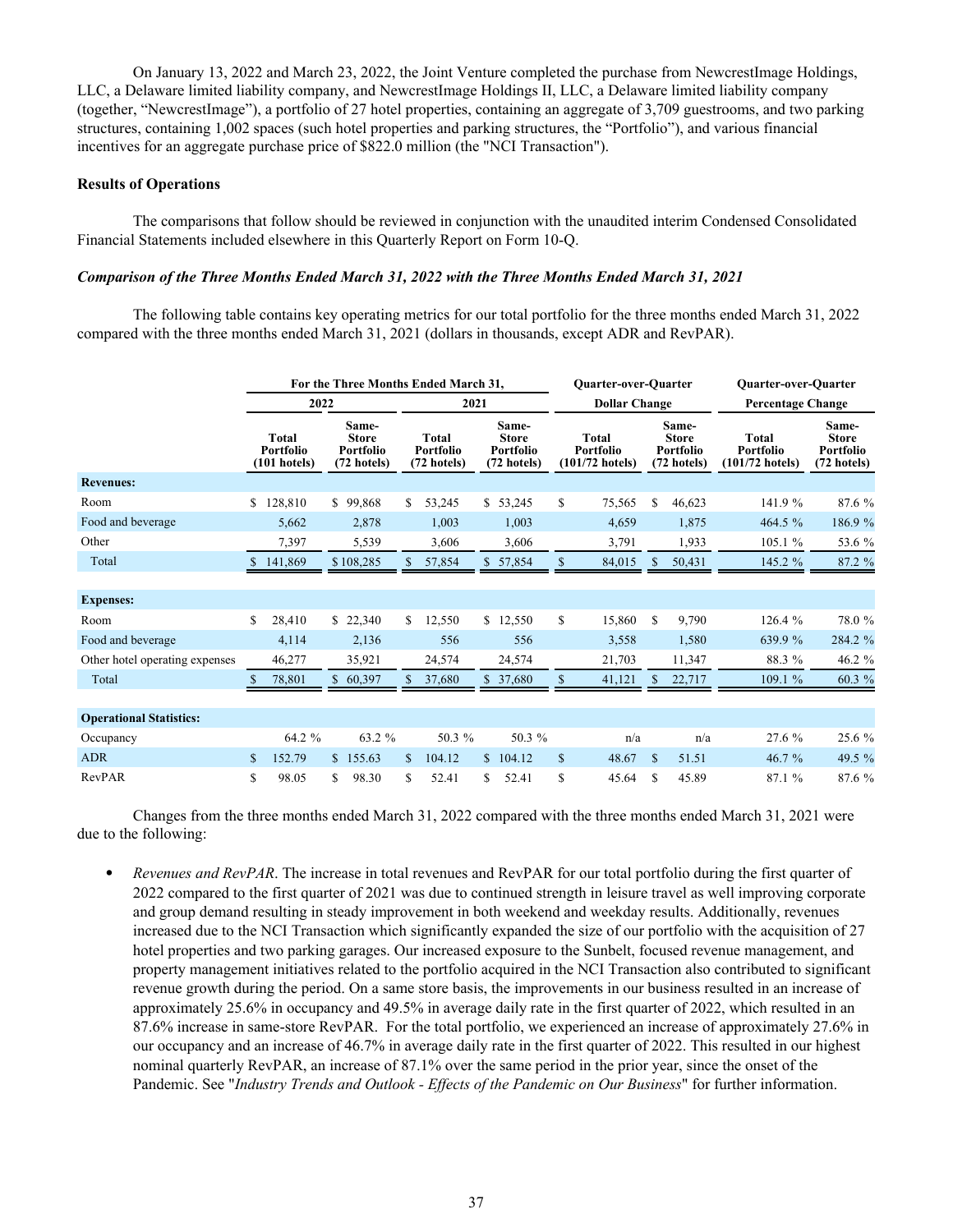- *Room Expenses*. The increase in room expenses for both our total and the same-store portfolio is highly correlated to the increase in room revenues driven by increasing occupancy across our portfolio. Room expenses increased at a slower rate than room revenues due to reduced staffing levels and strength in average daily rate, offset by increasing wage rates. Additionally, room costs for the total portfolio increased due to the NCI Transaction, which significantly expanded the size of our portfolio with the acquisition of 27 hotel properties and two parking garages.
- *Food and beverage Revenues and Expenses*. Total and same-store food and beverage revenues increased during the quarter ended March 31, 2022 as a result of an increase in occupancy across our portfolio and the NCI Transaction. Food and beverage expenses increased at a higher rate than food and beverage revenues due to an expansion in food and beverage product offerings and increased staffing costs.
- *• Other hotel operating Revenues and Expenses*. The increase in other hotel operating revenues and expenses in both our total and same-store portfolios was driven by an increase in occupancy during the first quarter of 2022 and the NCI Transaction.

The following table includes other consolidated income and expenses for the three months ended March 31, 2022 compared with the three months ended March 31, 2021 (dollars in thousands).

|                                      |    | <b>For the Three Months Ended</b> | March 31, |        |      |                      |                          |
|--------------------------------------|----|-----------------------------------|-----------|--------|------|----------------------|--------------------------|
|                                      |    | 2022                              |           | 2021   |      | <b>Dollar Change</b> | <b>Percentage Change</b> |
| Property taxes, insurance and other  | S. | 13,138                            | - S       | 10,904 | - \$ | 2,234                | 20.5 %                   |
| Management fees                      |    | 3,795                             |           | 1,555  |      | 2,240                | 144.1 %                  |
| Depreciation and amortization        |    | 36,274                            |           | 27,297 |      | 8,977                | 32.9 %                   |
| Corporate general and administrative |    | 9,137                             |           | 5,678  |      | 3,459                | 60.9 %                   |
| Gain on disposal of assets, net      |    |                                   |           | 50     |      | (50)                 | nm <sup>1</sup>          |
| Interest expense                     |    | 13,439                            |           | 10,788 |      | 2,651                | 24.6 %                   |
| Other income, net                    |    | 1,742                             |           | 3,232  |      | (1,490)              | $(46.1)\%$               |
| Income tax (benefit) expense         |    | (2,000)                           |           | 105    |      | (2,105)              | $(2004.8)\%$             |

(1) Not meaningful.

Changes from the three months ended March 31, 2022 compared with the three months ended March 31, 2021 were due to the following:

- *• Property Taxes, Insurance and Other*. The increase in Property taxes, insurance and other is primarily due to the NCI Transaction which significantly expanded the size of our portfolio with the acquisition of 27 hotel properties and two parking garages. The higher property taxes due to an increase in the number of hotel properties in our portfolio during the quarter ended March 31, 2022 was partially offset by property tax reductions that we have generated through our property tax appeal efforts to reduce the assessed values of our hotel properties for property tax purposes based on the lower operating performance than we experienced during the Pandemic.
- *• Management Fees*. The increase in Management fees during the current period is primarily due to increased consolidated revenues as our business has experienced a steady improvement in performance during the three months ended March 31, 2022 and due to the NCI Transaction, which significantly expanded the size of our portfolio with the acquisition of 27 hotel properties and two parking garages.
- *• Depreciation and Amortization*. The increase in Depreciation and amortization is primarily due to the NCI Transaction which significantly expanded the size of our portfolio with the acquisition of 27 hotel properties and two parking garages, which resulted in a substantial increase the our depreciable assets during the first quarter of 2022. Additionally, we have increased renovation activities at our hotel properties as our operating performance has improved.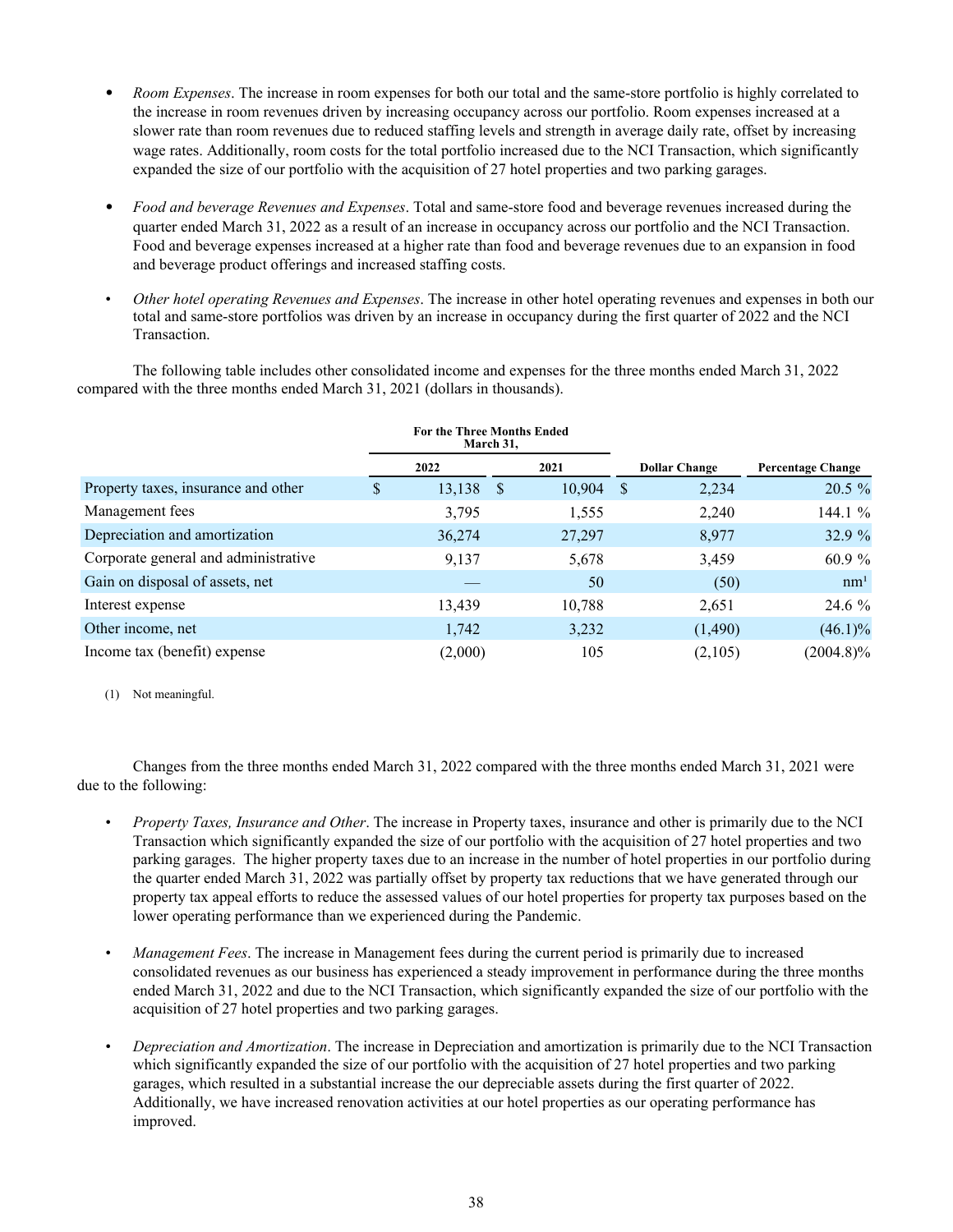- *Corporate General and Administrative*. The increase in corporate, general and administrative costs during the current period is primarily due to higher incentive and other compensation costs, including a one-time charge of approximately \$1.3 million related to the acceleration of time-based restricted shares and the modification of performance stockbased compensation for our former Chief Operating Officer who retired on March 4, 2022.
- *Interest Expense*. Interest expense increased as a result of the additional debt outstanding during the first quarter of 2022 related to the NCI Transaction and higher base rates on our floating rate debt that is not hedged.
- *Other Income, net.* Other income, net decreased during the first quarter of 2022 as a result of a reduction in interest income during the period due to the repayment in full of several mezzanine loans totaling approximately \$25.8 million during the fourth quarter of 2021.
- *Income Tax Expense*. The Company recorded a \$2.0 million income tax benefit during the three months ended March 31, 2022 primarily due to taxable losses incurred during the period related to certain of our TRS entities.

#### **Non-GAAP Financial Measures**

We disclose certain "non-GAAP financial measures," which are measures of our historical financial performance. Non-GAAP financial measures are financial measures not prescribed by Generally Accepted Accounting Principles ("GAAP"). These measures are as follows: (i) Funds From Operations ("FFO") and Adjusted Funds from Operations ("AFFO"), (ii) Earnings before Interest, Taxes, Depreciation and Amortization ("EBITDA"), Earnings before Interest, Taxes, Depreciation and Amortization for Real Estate ("EBITDAre") and Adjusted EBITDAre (as described below). We caution investors that amounts presented in accordance with our definitions of non-GAAP financial measures may not be comparable to similar measures disclosed by other companies, since not all companies calculate these non-GAAP financial measures in the same manner. Our non-GAAP financial measures should be considered along with, but not as alternatives to, net income (loss) as a measure of our operating performance. Our non-GAAP financial measures may include funds that may not be available for our discretionary use due to functional requirements to conserve funds for capital expenditures, property acquisitions, debt service obligations and other commitments and uncertainties. Although we believe that our non-GAAP financial measures can enhance the understanding of our financial condition and results of operations, these non-GAAP financial measures are not necessarily better indicators of any trend as compared to a comparable measure prescribed by GAAP such as net income (loss).

#### *FFO and AFFO*

As defined by Nareit, FFO represents net income or loss (computed in accordance with GAAP), excluding preferred dividends, gains (or losses) from sales of real property, impairment losses on real estate assets, items classified by GAAP as extraordinary, the cumulative effect of changes in accounting principles, plus depreciation and amortization related to real estate assets, and adjustments for unconsolidated partnerships, and joint ventures. AFFO represents FFO excluding amortization of deferred financing costs, franchise fees, equity-based compensation expense, debt transaction costs, premiums on redemption of preferred shares, losses from net casualties, non-cash lease expense, non-cash interest income and non-cash income tax related adjustments to our deferred tax assets. Unless otherwise indicated, we present FFO and AFFO applicable to our common shares and common units. We present FFO and AFFO because we consider FFO and AFFO important supplemental measures of our operational performance and believe they are frequently used by securities analysts, investors and other interested parties in the evaluation of REITs, many of which present FFO and AFFO when reporting their results. FFO and AFFO are intended to exclude GAAP historical cost depreciation and amortization, which assumes that the value of real estate assets diminishes ratably over time. Historically, however, real estate values have risen or fallen with market conditions. Because FFO and AFFO exclude depreciation and amortization related to real estate assets, gains and losses from real property dispositions and impairment losses on real estate assets, FFO and AFFO provide performance measures that, when compared year over year, reflect the effect to operations from trends in occupancy, guestroom rates, operating costs, development activities and interest costs, providing perspective not immediately apparent from net income. Our computation of FFO differs slightly from the computation of Nareit-defined FFO related to the reporting of corporate depreciation and amortization expense, and adjustments related to provision for credit losses. Our computation of FFO may also differ from the methodology for calculating FFO used by other equity REITs and, accordingly, may not be comparable to such other REITs. FFO and AFFO should not be considered as alternatives to net income (loss) (computed in accordance with GAAP) as an indicator of our liquidity, nor are they indicative of funds available to fund our cash needs, including our ability to pay dividends or make distributions. Where indicated in this Quarterly Report on Form 10-Q, FFO is based on our computation of FFO and not the computation of Nareit-defined FFO unless otherwise noted.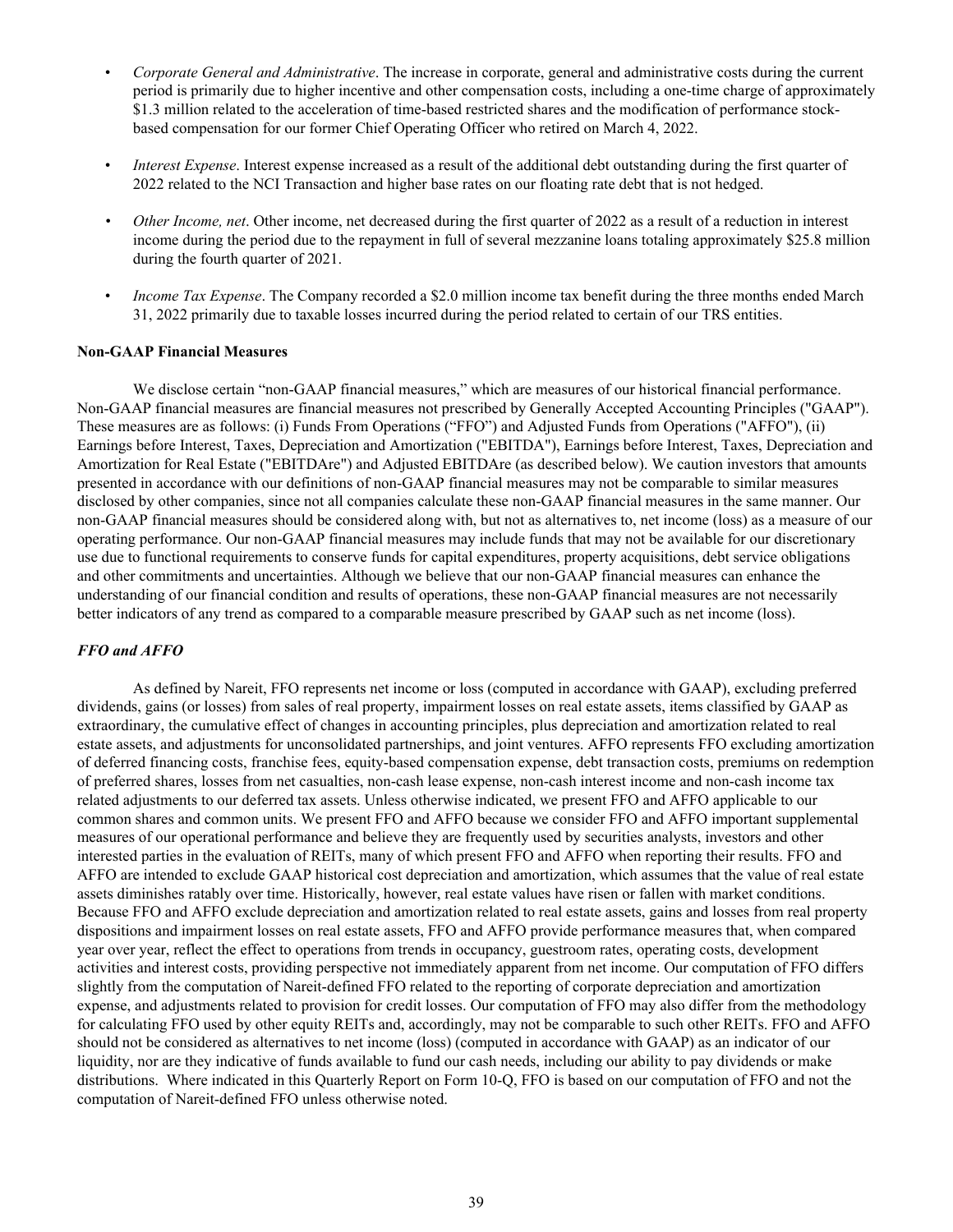The following is a reconciliation of our GAAP net loss to FFO and AFFO for the three months ended March 31, 2022 and 2021 (in thousands, except per share/unit amounts):

|                                                                                |                             | <b>Three Months Ended</b> | For the<br>March 31,      |           |
|--------------------------------------------------------------------------------|-----------------------------|---------------------------|---------------------------|-----------|
|                                                                                |                             | 2022                      |                           | 2021      |
| Net loss                                                                       | $\mathbf{\hat{S}}$          | $(8,973)$ \$              |                           | (32, 871) |
| Preferred dividends                                                            |                             | (4,525)                   |                           | (3,709)   |
| Loss related to non-controlling interests in joint venture                     |                             | 82                        |                           | 1,452     |
| Net loss applicable to common shares and common units                          |                             | (13, 416)                 |                           | (35, 128) |
| Real estate-related depreciation                                               |                             | 35,195                    |                           | 27,180    |
| Gain on disposal of assets, net                                                |                             |                           |                           | (50)      |
| Adjustments related to non-controlling interests in consolidated joint venture |                             | (7,286)                   |                           | (1,510)   |
| FFO applicable to common shares and common units                               |                             | 14,493                    |                           | (9,508)   |
| Amortization of intangible assets                                              |                             | 911                       |                           |           |
| Amortization of lease-related intangible assets, net                           |                             |                           |                           | 22        |
| Amortization of deferred financing costs                                       |                             | 1,412                     |                           | 1,011     |
| Amortization of franchise fees                                                 |                             | 168                       |                           | 117       |
| Equity-based compensation                                                      |                             | 3,698                     |                           | 1,569     |
| Debt transaction costs                                                         |                             |                           |                           | 116       |
| Non-cash interest income                                                       |                             | (122)                     |                           | (257)     |
| Non-cash lease expense, net                                                    |                             | 128                       |                           | 120       |
| Casualty losses (recoveries), net                                              |                             | 185                       |                           | (35)      |
| Adjustments related to non-controlling interests in consolidated joint venture |                             | (732)                     |                           | (78)      |
| AFFO applicable to common shares and common units (1)                          | $\frac{\text{S}}{\text{S}}$ | 20,141                    | $\boldsymbol{\mathsf{S}}$ | (6,923)   |
| FFO per common share/common unit                                               | \$                          | 0.12                      | S                         | (0.09)    |
| AFFO per common share/common unit                                              | \$                          | 0.17                      | \$                        | (0.07)    |
| Weighted average diluted common shares/common units:                           |                             |                           |                           |           |
| FFO and AFFO $(2)(3)$                                                          |                             | 118,976                   |                           | 104,440   |

(1) AFFO applicable to common shares and common units for the three months ended March 31, 2022 and 2021 has not been adjusted for interest related to our Convertible Notes for purposes of calculating AFFO per common share/common unit because we intend to settle the principal portion of the Convertible Notes in cash and we did not include in the denominator of our calculation of AFFO per common share/common unit the potential dilutive effect of shares that would be issued if the principal portion of the Convertible Notes were converted into shares of our common stock.

(2) Includes common units in the Operating Partnership held by limited partners (other than us and our subsidiaries) because the common units are redeemable for cash or, at our election, shares of our common stock.

(3) The weighted average diluted common shares/common units used to calculate FFO and AFFO per common share/common unit for the three months ended March 31, 2022 and 2021 includes the dilutive effect of our outstanding restricted stock awards. These shares were excluded from our weighted average shares outstanding used to calculate net loss per share because they would have been antidilutive. The weighted average common shares/common units used to calculate FFO and AFFO per common share/common unit for the three months ended March 31, 2022 and 2021 exclude the potential dilution related to our Convertible Notes as we intend to settle the principal value of the Convertible Notes in cash.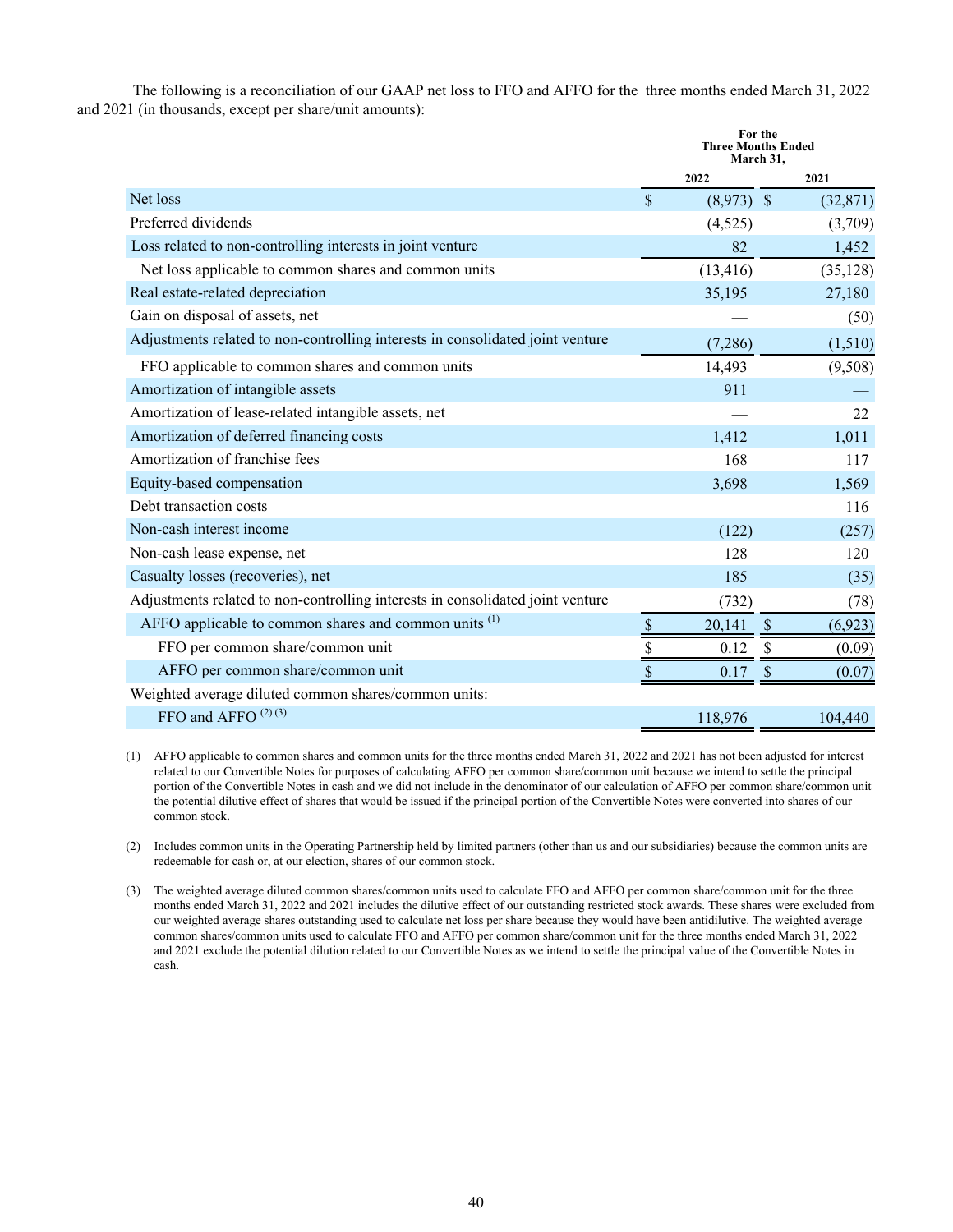A reconciliation of weighted average diluted common shares to non-GAAP weighted average diluted common shares/ common units for FFO and AFFO is as follows (in thousands):

|                                                                                                | <b>For the Three Months Ended</b><br>March 31, |         |
|------------------------------------------------------------------------------------------------|------------------------------------------------|---------|
|                                                                                                | 2022                                           | 2021    |
| Weighted average common shares outstanding                                                     | 104,896                                        | 104,278 |
| Dilutive effect of unvested restricted stock awards                                            | 627                                            |         |
| Dilutive effect of shares issuable upon conversion of convertible debt                         | 23,978                                         |         |
| Adjusted weighted dilutive common shares outstanding                                           | 129,501                                        | 104,278 |
|                                                                                                |                                                |         |
| Non-GAAP adjustment for dilutive effects of common units                                       | 13,453                                         | 162     |
| Non-GAAP adjustment for dilutive effect of shares issuable upon conversion of convertible debt | (23,978)                                       |         |
| Non-GAAP weighted dilutive common shares/common units outstanding                              | 118.976                                        | 104,440 |

AFFO applicable to common shares and common units increased \$28.9 million for the three months ended March 31, 2022 compared to the same period of 2021. The increase was due to the NCI Transaction which significantly expanded the size of our portfolio with the acquisition of 27 hotel properties and two parking garages. In addition, the increase in AFFO applicable to common shares and common units during the first quarter of 2022 was due to an improvement in our business that has been primarily driven by leisure travel and to a lesser extent modest improvement in other demand segments.

#### *EBITDA, EBITDA***re** *and Adjusted EBITDA***re**

#### *EBITDA*

EBITDA represents net income or loss, excluding: (i) interest, (ii) income tax expense and (iii) depreciation and amortization. We believe EBITDA is useful to an investor in evaluating our operating performance because it provides investors with an indication of our ability to incur and service debt, to satisfy general operating expenses, to make capital expenditures and to fund other cash needs or reinvest cash into our business. We also believe it helps investors meaningfully evaluate and compare the results of our operations from period to period by removing the effect of our asset base (primarily depreciation and amortization) from our operating results. Our management team also uses EBITDA as one measure in determining the value of acquisitions and dispositions.

#### *EBITDA*re *and Adjusted EBITDA*re

EBITDA*re* is based on EBITDA and is expected to provide additional relevant information about REITs as real estate companies in support of growing interest among generalist investors. EBITDA*re* is intended to be a supplemental non-GAAP performance measure that is independent of a company's capital structure and will provide a uniform basis to measure the enterprise value of a company compared to other REITs.

EBITDA*re*, as defined by Nareit, is calculated as EBITDA, excluding: (i) loss and gains on disposition of property and (ii) asset impairments, if any. We believe EBITDA*re* is useful to an investor in evaluating our operating performance because it provides investors with an indication of our ability to incur and service debt, to satisfy general operating expenses, to make capital expenditures and to fund other cash needs or reinvest cash into our business. We also believe it helps investors meaningfully evaluate and compare the results of our operations from period to period by removing the effect of our asset base (primarily depreciation and amortization) from our operating results.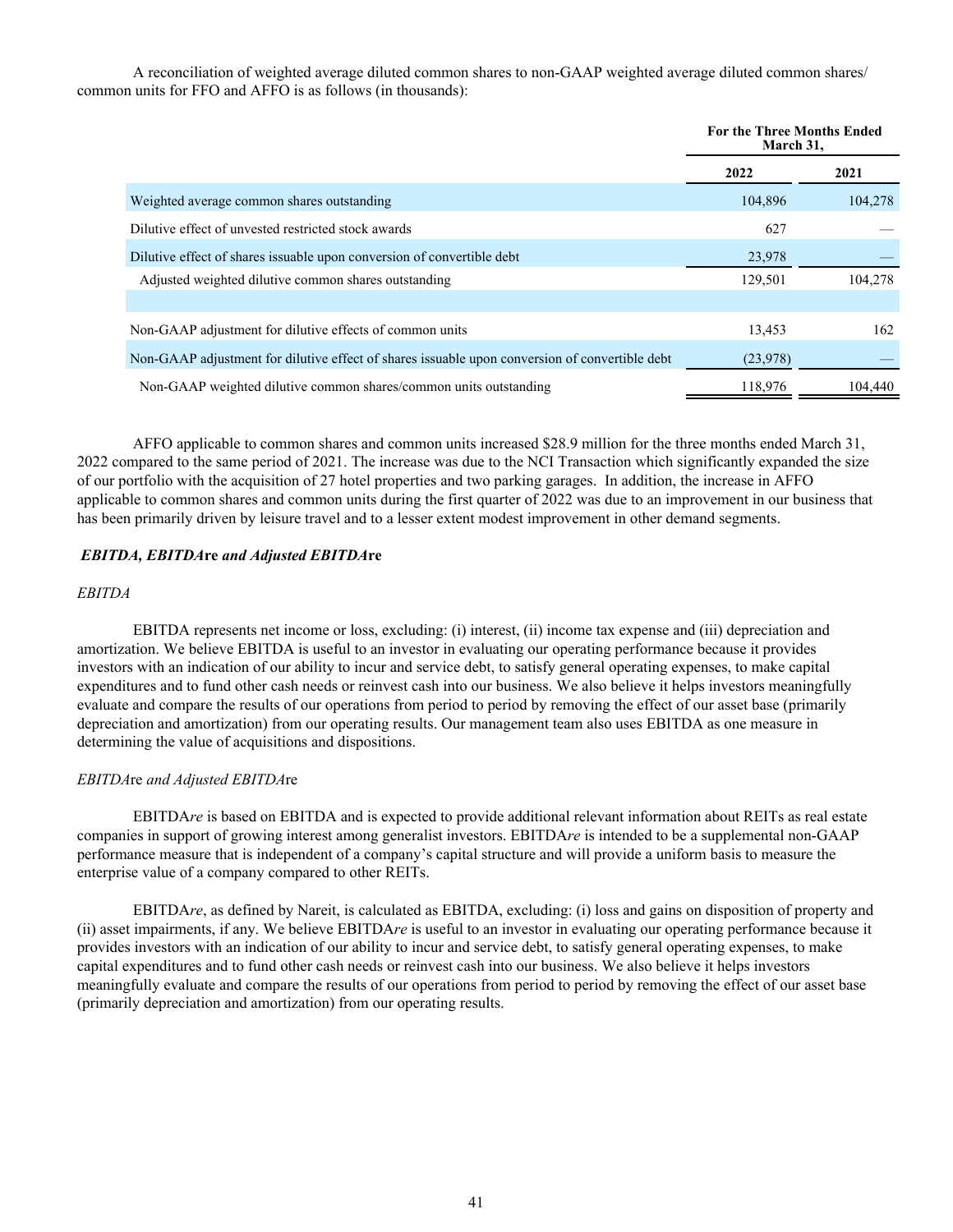We make additional adjustments to EBITDA*re* when evaluating our performance, such as adjustments related to the provision for credit losses, because we believe that the exclusion of certain additional non-recurring or certain non-cash items described below provides useful supplemental information to investors regarding our ongoing operating performance. We believe that the presentation of Adjusted EBITDA*re*, when combined with the primary GAAP presentation of net income, is useful to an investor in evaluating our operating performance because it provides investors with an indication of our ability to incur and service debt, to satisfy general operating expenses, to make capital expenditures and to fund other cash needs or reinvest cash into our business. We also believe it helps investors meaningfully evaluate and compare the results of our operations from period to period by removing the effect of our asset base (primarily depreciation and amortization) from our operating results.

The following is a reconciliation of our GAAP net loss to EBITDA, EBITDA*re* and Adjusted EBITDA*re* for the three months ended March 31, 2022 and 2021 (in thousands):

|                                                                                | For the<br><b>Three Months Ended</b><br>March 31, |              |    |           |
|--------------------------------------------------------------------------------|---------------------------------------------------|--------------|----|-----------|
|                                                                                |                                                   | 2022         |    | 2021      |
| Net loss                                                                       | \$                                                | $(8,973)$ \$ |    | (32, 871) |
| Depreciation and amortization                                                  |                                                   | 36,274       |    | 27,297    |
| Interest expense                                                               |                                                   | 13,439       |    | 10,788    |
| Interest income                                                                |                                                   | (2)          |    | (1)       |
| Income tax (benefit) expense                                                   |                                                   | (2,000)      |    | 105       |
| <b>EBITDA</b>                                                                  |                                                   | 38,738       |    | 5,318     |
| Gain on disposal of assets, net                                                |                                                   |              |    | (50)      |
| <b>EBITDAre</b>                                                                |                                                   | 38,738       |    | 5,268     |
| Amortization of lease-related intangible assets, net                           |                                                   |              |    | 22        |
| Equity-based compensation                                                      |                                                   | 3,698        |    | 1,569     |
| Debt transaction costs                                                         |                                                   |              |    | 116       |
| Non-cash interest income                                                       |                                                   | (122)        |    | (257)     |
| Non-cash lease expense, net                                                    |                                                   | 128          |    | 120       |
| Casualty losses, net                                                           |                                                   | 185          |    | (35)      |
| Loss related to non-controlling interests in joint venture                     |                                                   | 82           |    | 1,452     |
| Adjustments related to non-controlling interests in consolidated joint venture |                                                   | (9,788)      |    | (2,031)   |
| Adjusted EBITDAre                                                              | $\boldsymbol{\mathsf{S}}$                         | 32,921       | \$ | 6,224     |

Adjusted EBITDA*re* increased \$26.7 million for the three months ended March 31, 2022 compared to the same period of 2021. The increase was due to the NCI Transaction which significantly expanded the size of our portfolio with the acquisition of 27 hotel properties and two parking garages. In addition, the increase in Adjusted EBITDA*re* during the first quarter of 2022 was due to an improvement in our business that has been primarily driven by leisure travel and to a lesser extent modest improvement in other demand segments.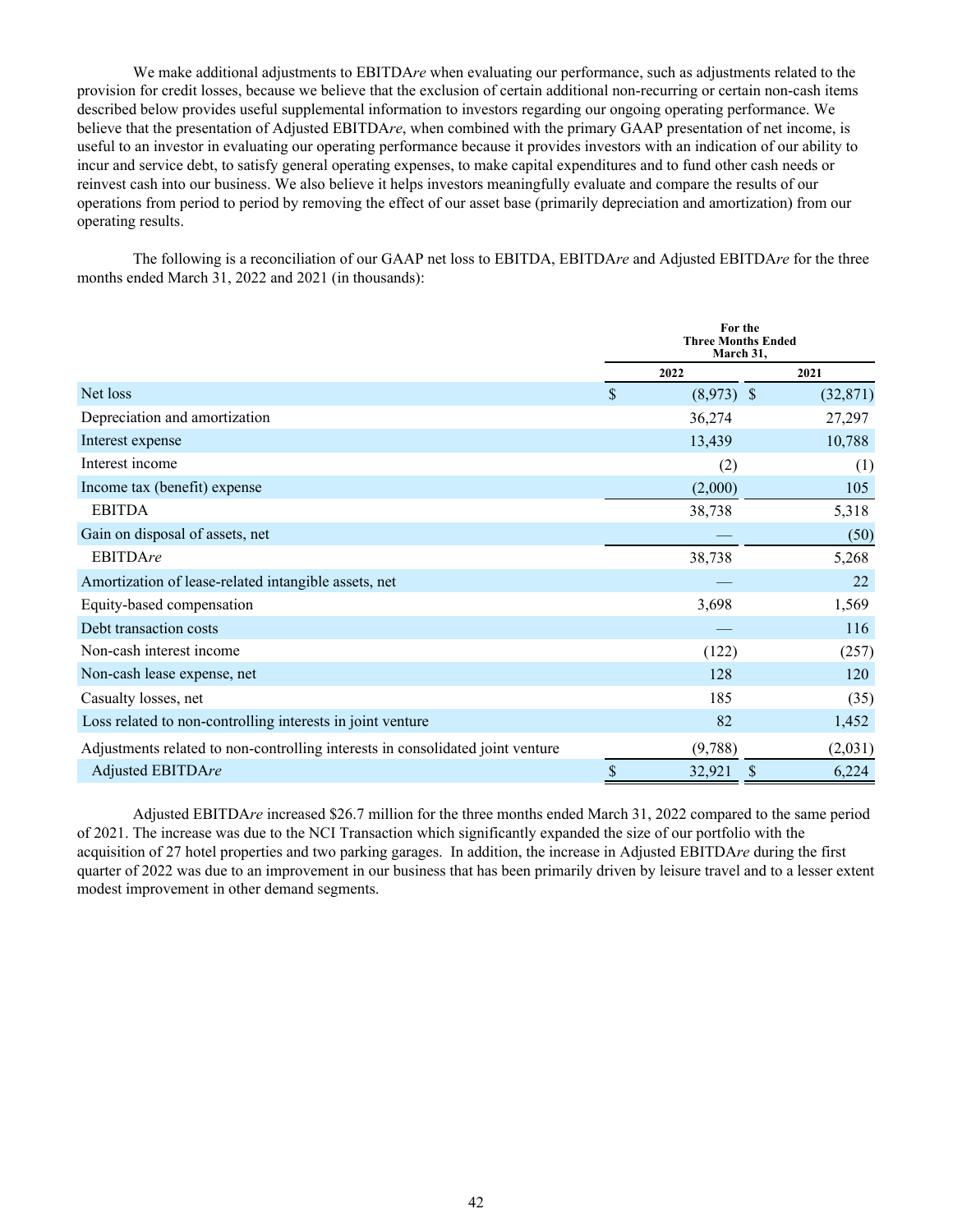#### **Liquidity and Capital Resources**

Due to the Pandemic, we entered into modifications of our 2018 Senior Credit Facility during the years ended December 31, 2020 and 2021, which included a waiver of covenants through March 31, 2022 and restricted our ability to use advances on the \$400 Million Revolver for certain purposes; however, we continue to be able to access the \$400 Million Revolver to fund operations, for growth opportunities and to execute our business plan. Upon expiration of our covenant waivers in March 2022, the capacity available under the \$400 Million Revolver may be restricted based upon our quarterly achievement of certain liquidity or other financial metrics. The Company's availability under the \$400 Million Revolver will fluctuate based on the performance of the Company relative to its covenant package. See "*Note 5 – Debt*" to the Condensed Consolidated Financial Statements for additional information concerning our 2018 Senior Credit Facility.

Our short-term liquidity requirements consist primarily of operating expenses and other expenditures directly associated with our hotel properties, recurring maintenance and capital expenditures necessary to maintain our hotel properties in accordance with internal and brand standards, capital expenditures to improve our hotel properties, hotel property development costs, acquisitions, interest payments, settlement of interest rate swaps, scheduled principal payments on outstanding indebtedness, restricted cash funding obligations, mezzanine loan funding commitments, our Joint Venture acquisitions and capital requirements, contractual lease payments, corporate overhead, and distributions to our stockholders when declared. We have approximately \$62.0 million of debt under our 2017 Term Loan maturing in November 2022. We currently have adequate liquidity to fund this maturity. Our corporate overhead primarily consists of employee compensation expenses, professional fees and corporate insurance and rent expenses. Cash requirements for our corporate overhead expenses (excluding non-cash stock-based compensation), which are generally paid from operating cash flows, were \$7.5 million and \$4.1 million for the three months ended March 31, 2022 and 2021, respectively. We generally expect our corporate overhead expenses to remain consistent with the level of our operating activities and market conditions for goods and services.

Our long-term liquidity requirements consist primarily of the costs of acquiring additional hotel properties, renovations and other non-recurring capital expenditures that periodically are made with respect to our hotel properties, dividend distributions and scheduled debt payments, including maturing loans.

During the three months ended March 31, 2022, we completed the NCI Transaction for an aggregate purchase price of \$822.0 million (the "NCI Transaction").

During the three months ended March 31, 2021 we sold Convertible Notes totaling approximately \$280.0 million before consideration of the related capped call transactions, and after deducting underwriting discounts and commissions and estimated offering expenses payable by the Company (including net proceeds from the full exercise by the underwriters of their over-allotment option to purchase additional Convertible Notes). These proceeds were used to pay the cost of the capped call transactions and to partially repay outstanding obligations under the 2018 Senior Credit Facility and 2017 Term Loan. See "Note 5 – Debt" to the Condensed Consolidated Financial Statements for additional information concerning the Convertible Notes, Convertible Notes Offering and the Capped Call Transactions.

To satisfy the requirements for qualification as a REIT, we must meet a number of organizational and operational requirements, including a requirement that we distribute annually at least 90% of our REIT taxable income to our stockholders, determined without regard to the deduction for dividends paid and excluding any net capital gains. We intend to distribute a sufficient amount of our taxable income to maintain our status as a REIT and to avoid tax on undistributed income. Because we anticipate distributing a substantial amount of our available cash from operations, if sufficient funds are not available to us from hotel property dispositions, our senior revolving credit and term loan facilities and other loans, we may need to raise additional capital to grow our business.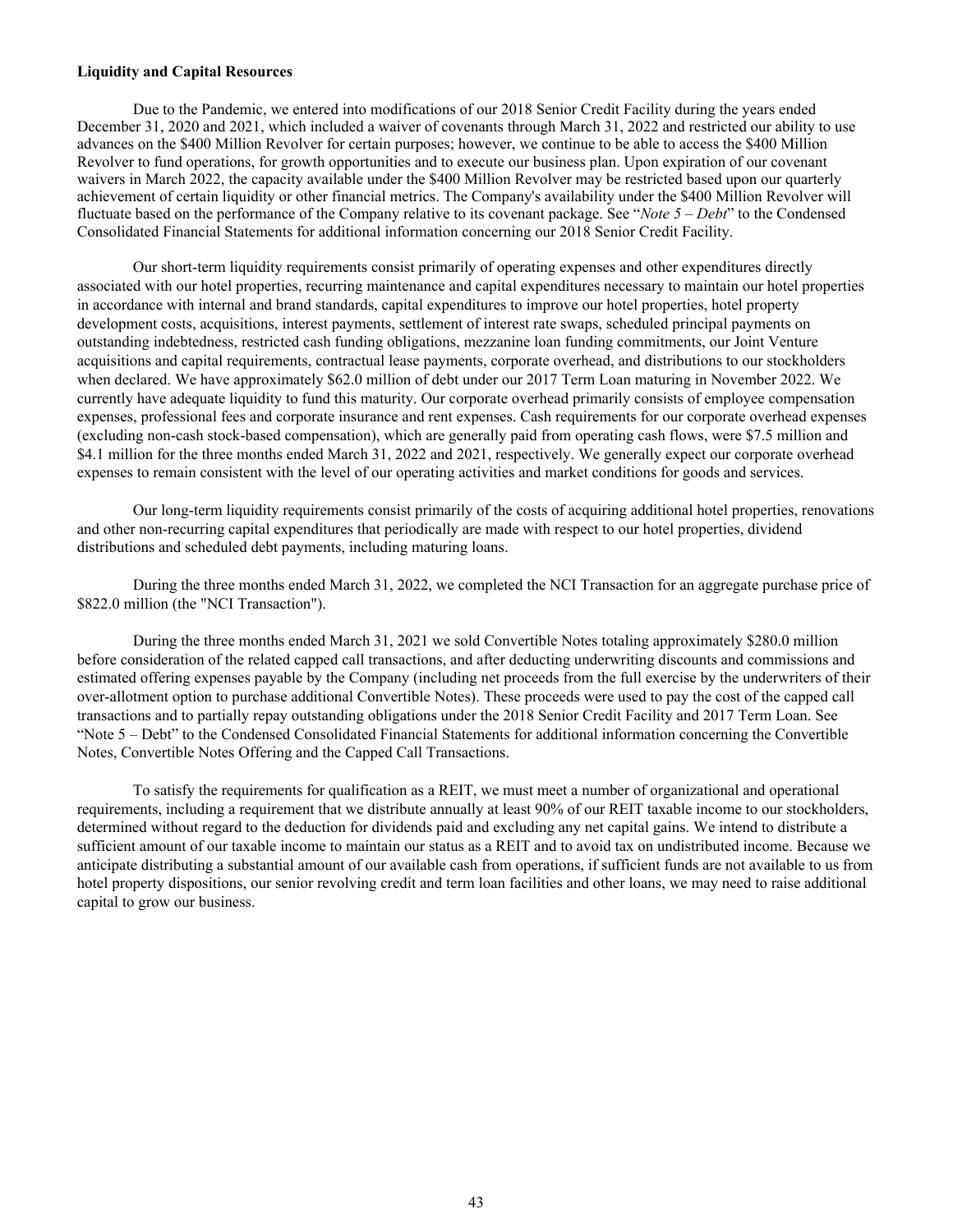#### **Outstanding Indebtedness**

Subsequent to quarter-end, at April 22, 2022, we had \$200.0 million outstanding on our \$200 Million Term Loan, \$62.0 million outstanding on our 2017 Term Loan and \$225.0 million outstanding on our 2018 Term Loan. Each of the credit facilities was supported by the 46 hotel properties included in the credit facility borrowing base and a pledge of the equity securities in each of the entities which own one of the 46 hotel properties, and the respective TRS Lessees. We also had \$287.5 million of Convertible Notes outstanding.

Subsequent to quarter-end, at April 22, 2022, the Joint Venture had \$143.5 million outstanding under our Joint Venture Credit Facility, which included borrowings of \$75.0 million on its \$75 million term loan and \$68.5 million on its \$125 million revolving line of credit. The Joint Venture Credit Facility is secured primarily by a first priority pledge of the Borrower's equity interests in the subsidiaries that hold the five hotel property borrowing base assets, and the related TRS entities, which wholly own the TRS lessees that lease each of the borrowing base assets. As of April 22, 2022, our Joint Venture also owns eight hotel properties that are not collateral for the Joint Venture Credit Facility. See "*Note 5 - Debt*" to the Condensed Consolidated Financial Statements for additional information related to our Joint Venture financing arrangements.

To complete the NCI Transaction, the Joint Venture entered into a \$410.0 million senior secured term loan facility (the "Joint Venture Term Loan"). The Joint Venture Term Loan has an accordion feature which will permit an increase in the total commitments by up to \$190.0 million, for aggregate potential borrowings of up to \$600.0 million. The Second Joint Credit Facility will mature on January 13, 2026 and can be extended for one 12-month period at the Company's option, subject to certain conditions. The Joint Venture Term Loan is interest-only and provides for a floating interest rate equal to SOFR plus 2.86%. Subsequent to quarter-end, at April 22, 2022, the Joint Venture had \$410.0 million outstanding under the Joint Venture Term Loan. See "*Note 5 - Debt*" to the Condensed Consolidated Financial Statements for additional information related to our Joint Venture financing arrangements.

At March 31, 2022, we have scheduled debt principal amortization payments during the next twelve months totaling \$3.4 million and debt maturities of \$62.0 million. Currently, we have the capacity to pay these scheduled principal debt payments using cash on hand or draws under our \$400 Million Revolver.

We have obtained financing through debt instruments having staggered maturities and intend to continue to do so in the future. Our debt includes, and may include in the future, debt secured by stock pledges, debt secured by first priority mortgage liens on certain hotel properties and unsecured debt. We believe that we will have adequate liquidity to meet the requirements for scheduled maturities and principal repayments. However, we can provide no assurance that we will be able to refinance our indebtedness as it becomes due and, if refinanced, whether such refinancing will be available on favorable terms.

Our outstanding indebtedness requires us to comply with various financial and other covenants. At March 31, 2022, we are in compliance with all of the Company's loan agreements. We have entered into certain amendments of the 2018 Senior Credit Facility, the 2018 Term Loan and the 2017 Term Loan that give us full access to the \$400 Million Revolver (subject to certain conditions), provide for financial covenant waivers through March 31, 2022, and modify certain financial covenant measures through December 31, 2023. Additionally, we have amended the Joint Venture Credit Facility to provide for certain financial covenant waivers and adjustments as described in "*Note 5 – Debt*" to the Condensed Consolidated Financial Statements. Our outstanding indebtedness requires us to comply with various financial and other covenants. At March 31, 2022, we and our Joint Venture are in compliance with all loan covenants.

See "*Note 5 - Debt*" to the Condensed Consolidated Financial Statements for additional information concerning the loan amendments and our financing arrangements.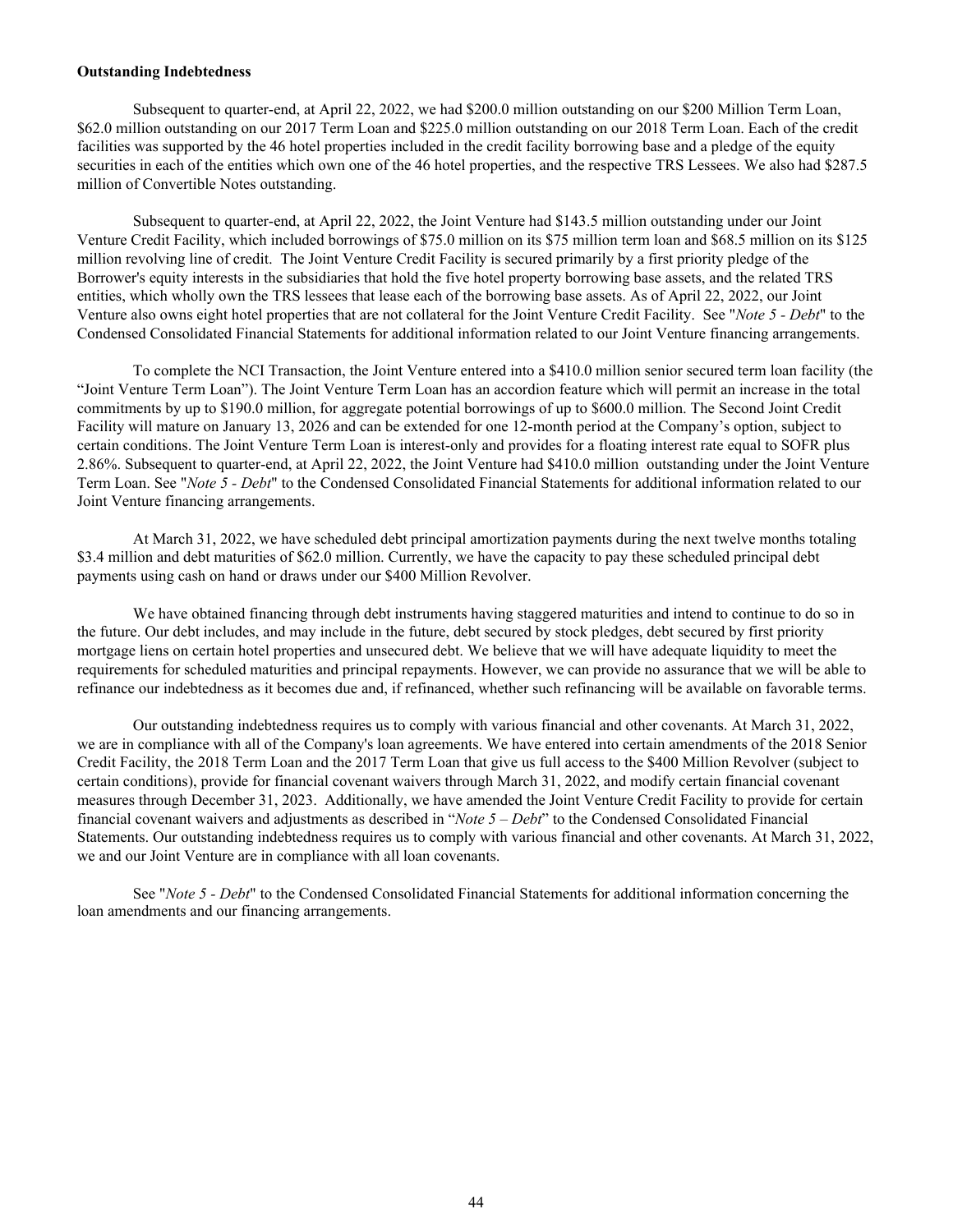A summary of our gross debt at March 31, 2022 is as follows (dollars in thousands):

| Lender                                                        | <b>Interest Rate</b> | <b>Amortization</b><br><b>Period (Years)</b> | <b>Maturity Date</b> | Number of<br>Principal<br><b>Encumbered</b><br>Amount<br><b>Properties</b><br>Outstanding |              |           |
|---------------------------------------------------------------|----------------------|----------------------------------------------|----------------------|-------------------------------------------------------------------------------------------|--------------|-----------|
| 2018 Senior Credit Facility <sup>(1)</sup>                    |                      |                                              |                      |                                                                                           |              |           |
| Deutsche Bank AG New York Branch                              |                      |                                              |                      |                                                                                           |              |           |
| \$400 Million Revolver                                        | 2.65% Variable       | n/a                                          | March 31, 2023       | n/a                                                                                       | \$           |           |
| \$200 Million Term Loan                                       | 2.60% Variable       | n/a                                          | April 1, 2024        | n/a                                                                                       |              | 200,000   |
| Total Senior Credit and Term Loan Facility                    |                      |                                              |                      |                                                                                           |              | 200,000   |
|                                                               |                      |                                              |                      |                                                                                           |              |           |
| Term Loans <sup>(1)</sup>                                     |                      |                                              |                      |                                                                                           |              |           |
| KeyBank National Association Term Loan                        | 2.70% Variable       | n/a                                          | November 25, 2022    | n/a                                                                                       |              | 62,000    |
| KeyBank National Association Term Loan                        | 2.40% Variable       | n/a                                          | February 14, 2025    | n/a                                                                                       |              | 225,000   |
|                                                               |                      |                                              |                      |                                                                                           |              | 287,000   |
|                                                               |                      |                                              |                      |                                                                                           |              |           |
| <b>Convertible Notes</b>                                      | 1.50% Fixed          | n/a                                          | February 15, 2026    | n/a                                                                                       |              | 287,500   |
|                                                               |                      |                                              |                      |                                                                                           |              |           |
| <b>Secured Mortgage Indebtedness</b>                          |                      |                                              |                      |                                                                                           |              |           |
| MetaBank                                                      | 4.44% Fixed          | 25                                           | July 1, 2027         | 3                                                                                         |              | 44,780    |
| KeyBank National Association                                  | 4.46% Fixed          | 30                                           | February 1, 2023     | 3                                                                                         |              | 18,415    |
|                                                               | 4.52% Fixed          | 30                                           | April 1, 2023        | 3                                                                                         |              | 18,893    |
|                                                               | 4.30% Fixed          | 30                                           | April 1, 2023        | 3                                                                                         |              | 18,229    |
|                                                               | 4.95% Fixed          | 30                                           | August 1, 2023       | $\overline{2}$                                                                            |              | 32,945    |
| Bank of the Cascades                                          | 2.08% Variable       | 25                                           | December 19, 2024    | (3)<br>1                                                                                  |              | 7,891     |
|                                                               | 4.30% Fixed          | 25                                           | December 19, 2024    | -<br>(3)                                                                                  |              | 7,891     |
|                                                               |                      |                                              |                      | 15                                                                                        |              | 149,044   |
|                                                               |                      |                                              |                      |                                                                                           |              | 923,544   |
| Joint Venture Credit Facilities and Term Loans <sup>(2)</sup> |                      |                                              |                      |                                                                                           |              |           |
| Bank of America, N.A.                                         |                      |                                              |                      |                                                                                           |              |           |
| \$125 Million Revolver                                        | 2.55% Variable       | n/a                                          | October 8, 2023      | n/a                                                                                       |              | 68,500    |
| \$75 Million Term Loan                                        | 2.50% Variable       | n/a                                          | October 8, 2023      | n/a                                                                                       |              | 75,000    |
| Bank of America, N.A. <sup>(4)</sup>                          | 2.91% Variable       | n/a                                          | January 13, 2026     | n/a                                                                                       |              | 410,000   |
| Wells Fargo                                                   | 4.99% Fixed          | 30                                           | June 6, 2028         | 1                                                                                         |              | 13,207    |
| PACE $\text{loan}^{(5)}$                                      | $6.10\%$ Fixed       | 20                                           | July 31, 2040        | $\mathbf{1}$                                                                              |              | 6,389     |
| Total Joint Venture Credit Facility and Term Loans            |                      |                                              |                      | $\boldsymbol{2}$                                                                          |              | 573,096   |
| <b>Total Debt</b>                                             |                      |                                              |                      | 17                                                                                        | $\mathbb{S}$ | 1,496,640 |

(1) The 2018 Senior Credit Facility and Term Loans are supported by a borrowing base of 46 unencumbered hotel properties and a pledge of the equity securities of the entities that own and operate the 46 unencumbered hotel properties.

(2) The Joint Venture Credit Facility is secured by pledges of the equity in the entities (and affiliated entities) that own five of the hotel proeprties owned by the joint venture.

(3) The Bank of Cascades mortgage loan is comprised of two promissory notes that are secured by the same collateral and cross-defaulted.

(4) The Joint Venture Credit Facilities and Term Loans are secured by a pledge of the equity interests in the subsidiaries that own and operate the borrowing base assets financed by the facility.

(5) The PACE loan is secured by an assessment lien imposed by the County of Tarrant, Texas for the benefit of the lender.

We are exposed to interest rate risk through our variable-rate debt. We manage this risk primarily by managing the amount, sources, and duration of our debt funding and through the use of derivative financial instruments. Specifically, we enter into derivative financial instruments to manage our exposure to known or expected cash payments related to our variable-rate debt. During the three months ended March 31, 2022, the fair value of our interest rate swaps increased \$12.1 million due to an increase in interest rate expectations. Each interest rate swap fixes the interest rates on portions of our variable interest rate indebtedness and converts LIBOR from a floating rate to average fixed rates ranging from 1.98% to 2.93%.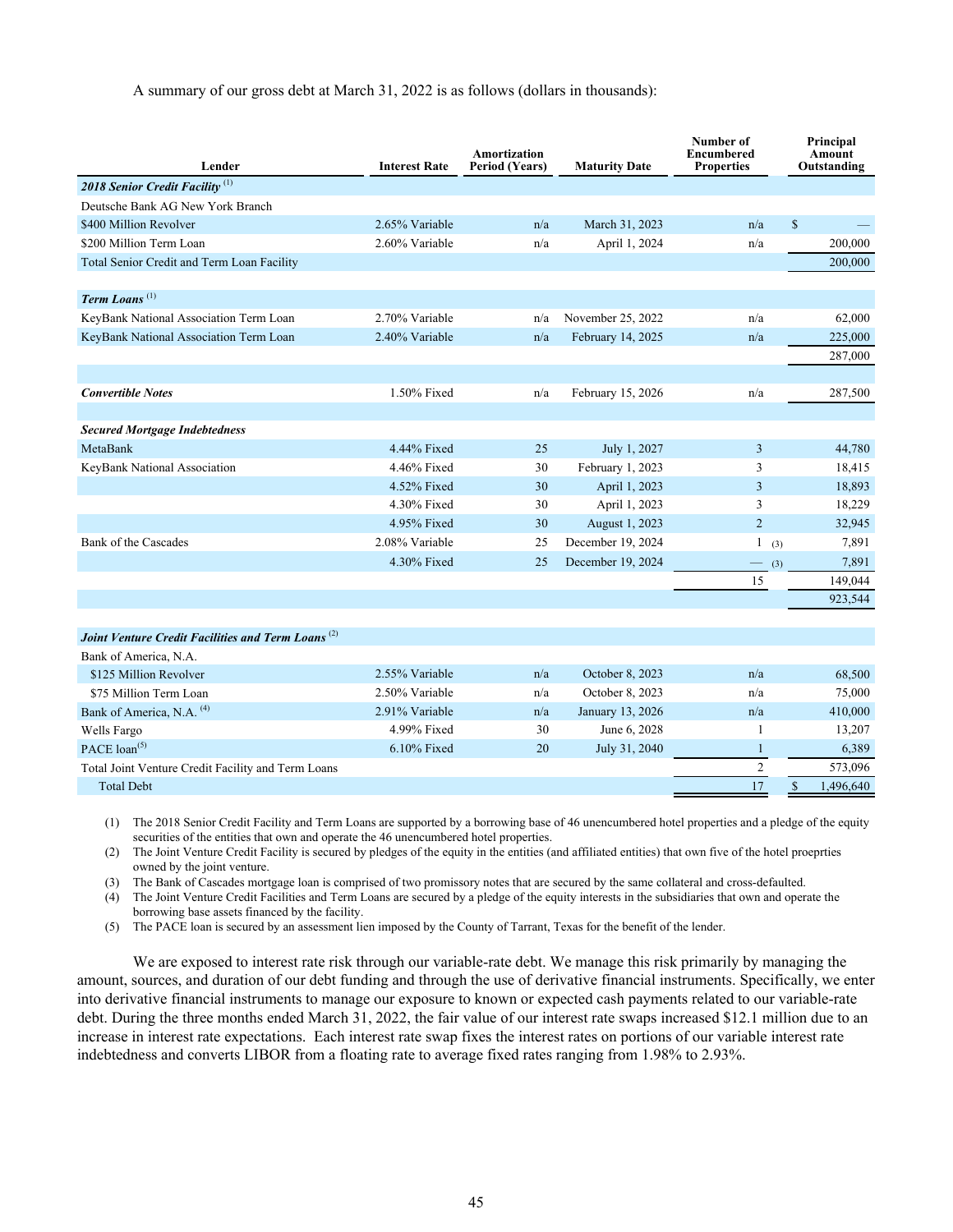#### **Capital Expenditures**

During the three months ended March 31, 2022, we funded \$10.3 million in capital expenditures at our hotel properties. We anticipate spending an additional \$60.0 million to \$80.0 million on capital expenditures across our portfolio during the remainder of 2022 assuming a reasonable recovery in lodging demand occurs throughout the remainder of the year. We expect to fund these expenditures through a combination of cash on hand, working capital, borrowings under our \$400 Million Revolver, or other potential sources of capital, to the extent available to us.

## **Cash Flows**

|                                                          | For the<br><b>Three Months Ended</b><br>March 31, |            |      |                |            |
|----------------------------------------------------------|---------------------------------------------------|------------|------|----------------|------------|
|                                                          | 2022                                              |            | 2021 |                | Change     |
|                                                          |                                                   |            |      | (in thousands) |            |
| Net cash provided by (used in) operating activities      | \$                                                | 25,505     |      | $(3,167)$ \$   | 28,672     |
| Net cash used in investing activities                    |                                                   | (284, 818) |      | (6,243)        | (278, 575) |
| Net cash provided by financing activities                |                                                   | 277,602    |      | 17,902         | 259,700    |
| Net change in cash, cash equivalents and restricted cash |                                                   | 18,289     |      | 8,492          | 9,797      |

Changes from the three months ended March 31, 2022 compared to the three months ended March 31, 2021 were due to the following:

- *• Cash provided by (used in) operating activities*. This increase primarily resulted from an increase in net income of \$35.4 million after adjusting for non-cash items, such as depreciation and amortization and gains on the sale of assets, and net changes in working capital of \$6.7 million. The net changes in working capital were primarily due to increases in accrued expenses during the three months ended March 31, 2021 as a result of an increase in the number of hotel properties during the first quarter of 2022 with the NCI Transaction, decreases in Prepaid expenses and other as a result of the NCI Transaction, offset by an increase in Trade receivables, net due to the increased size of our hotel portfolio with the NCI Transaction.
- *• Cash used in investing activities*. This increase in cash used in investing activities is due to the NCI Transaction which resulted in the acquisition of 27 hotel properties and two parking garages.
- *Cash provided by financing activities*. Cash provided by financing activities for the three months ended March 31, 2022 was primarily the result of contributions from our joint venture partner of \$203.7 million for the NCI Transaction, borrowings under the Joint Venture Term Loan for the NCI Transaction, offset by debt repayments, including the repayment of \$328.7 million of debt assumed as part of the NCI Transaction. During the first quarter of 2021, cash provided by financing activities was primarily the result of the completion of a convertible debt offering of \$287.5 million aggregate principal amount, which was used to partially repay obligations under the 2018 Senior Credit Facility and to pay the cost of capped call transactions.

## **Critical Accounting Policies**

For critical accounting policies, see *"Note 2 - Basis of Presentation and Significant Accounting Policies"* to the Condensed Consolidated Financial Statements.

#### **Cybersecurity**

The hospitality industry and certain of the major brand and franchise companies have recently experienced cybersecurity breaches. We are not aware of any material cybersecurity losses at any of our properties. We manage cybersecurity risks at our hotel properties through our franchisors and property management companies. An important part of our cybersecurity risk mitigation efforts includes maintaining cybersecurity insurance and indemnifications in certain of our property management agreements. Our Board of Directors provides on-going oversight of management's approach to managing cybersecurity risks.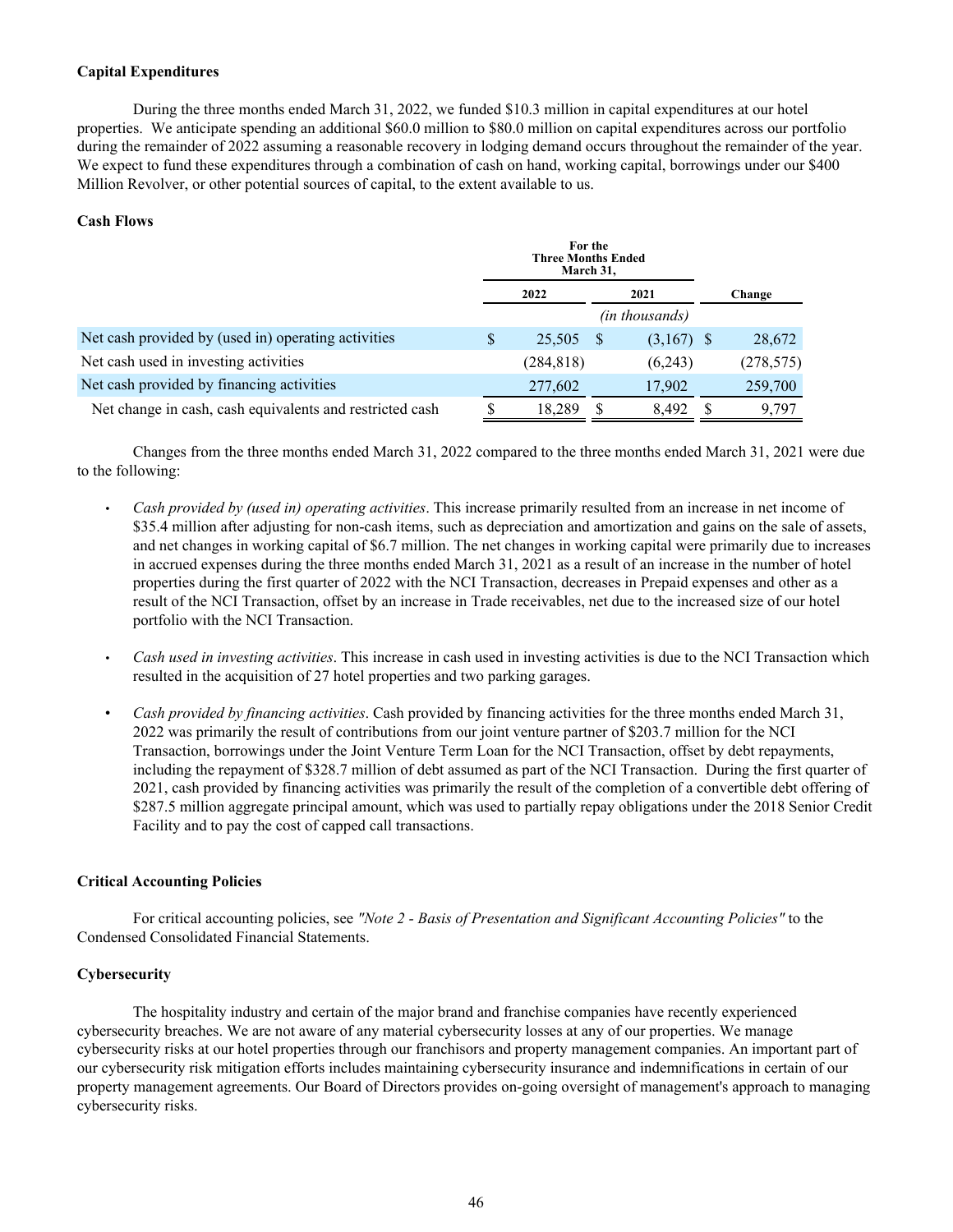#### <span id="page-49-0"></span>**Item 3. Quantitative and Qualitative Disclosures about Market Risk.**

Market risk includes risks that arise from changes in interest rates, foreign currency exchange rates, commodity prices, equity prices and other market changes that affect market-sensitive instruments. In pursuing our business strategies, the primary market risk to which we are exposed is interest rate risk. Our primary interest rate exposure is to 30-day LIBOR. We primarily use derivative financial instruments to manage interest rate risk.

Our interest rate derivatives are based on USD-LIBOR. In July 2017, the Financial Conduct Authority ("FCA") that regulates LIBOR announced it intends to stop compelling banks to submit rates for the calculation of LIBOR after 2021. As a result, the Federal Reserve Board and the Federal Reserve Bank of New York organized the Alternative Reference Rates Committee, which identified SOFR as its preferred alternative to USD-LIBOR in derivatives and other financial contracts. The Company has contracts that are indexed to LIBOR and is monitoring and evaluating the related changes and risks. LIBOR has ceased to be available for new loans originated after 2021. The transition from LIBOR to SOFR or another benchmark interest rate will result in a different calculation of our variable interest rates that are currently indexed to LIBOR. Our loan agreements contain provisions for our lenders and us to establish an alternative interest rate.

At March 31, 2022, we were party to four interest rate derivative agreements pursuant to which we receive variablerate payments in exchange for making fixed-rate payments (dollars in thousands):

| <b>Contract date</b> | <b>Effective Date</b> | <b>Expiration Date</b> | <b>Notional Amount</b> |
|----------------------|-----------------------|------------------------|------------------------|
| October 2, 2017      | January 29, 2018      | January 31, 2023       | 100,000                |
| October 2, 2017      | January 29, 2018      | January 31, 2023       | 100,000                |
| June 11, 2018        | September 28, 2018    | September 30, 2024     | 75,000                 |
| June 11, 2018        | December 31, 2018     | December 31, 2025      | 125,000                |
|                      |                       |                        | 400,000                |

At March 31, 2022, after giving effect to our interest rate derivative agreements, \$848.2 million, or 57%, of our debt had fixed interest rates and \$648.4 million, or 43%, had variable interest rates. The percentage of debt with fixed rates increased during the first nine months of 2021 primarily as the result of the issuance of \$287.5 million of fixed rate Convertible Notes (See *"Note 5 - Debt"* to the Condensed Consolidated Financial Statements). At December 31, 2021, after giving effect to our interest rate derivative agreements, \$842.9 million, or 78%, of our debt had fixed interest rates and \$238.5 million, or 22%, had variable interest rates. Taking into consideration our existing interest rate swaps an increase or decrease in interest rates of 1.0% would decrease or increase, respectively, our cash flows by approximately \$6.5 million per year.

As our fixed-rate debts mature, they will become subject to interest rate risk. In addition, as our variable-rate debts mature, lenders may impose interest rate floors on new financing arrangements because of the low interest rates experienced during the past few years. At March 31, 2022, we have scheduled debt principal amortization payments during the next twelve months totaling \$3.4 million and debt maturities totaling \$62.0 million.

#### **Item 4. Controls and Procedures.**

#### **Controls and Procedures**

#### *Disclosure Controls and Procedures*

Our management team evaluated, with the participation of our Chief Executive Officer and our Chief Financial Officer, the effectiveness of our disclosure controls and procedures (as defined in Rule 13a-15(e) under the Exchange Act) as of March 31, 2022. Based on that evaluation, our Chief Executive Officer and our Chief Financial Officer concluded that, as of March 31, 2022, our disclosure controls and procedures were effective to provide reasonable assurance that information required to be disclosed in the reports that we file or submit under the Exchange Act is recorded, processed, summarized and reported within the time periods specified in the SEC's rules and forms, and that such information is accumulated and communicated to our management to allow timely decisions regarding required disclosure.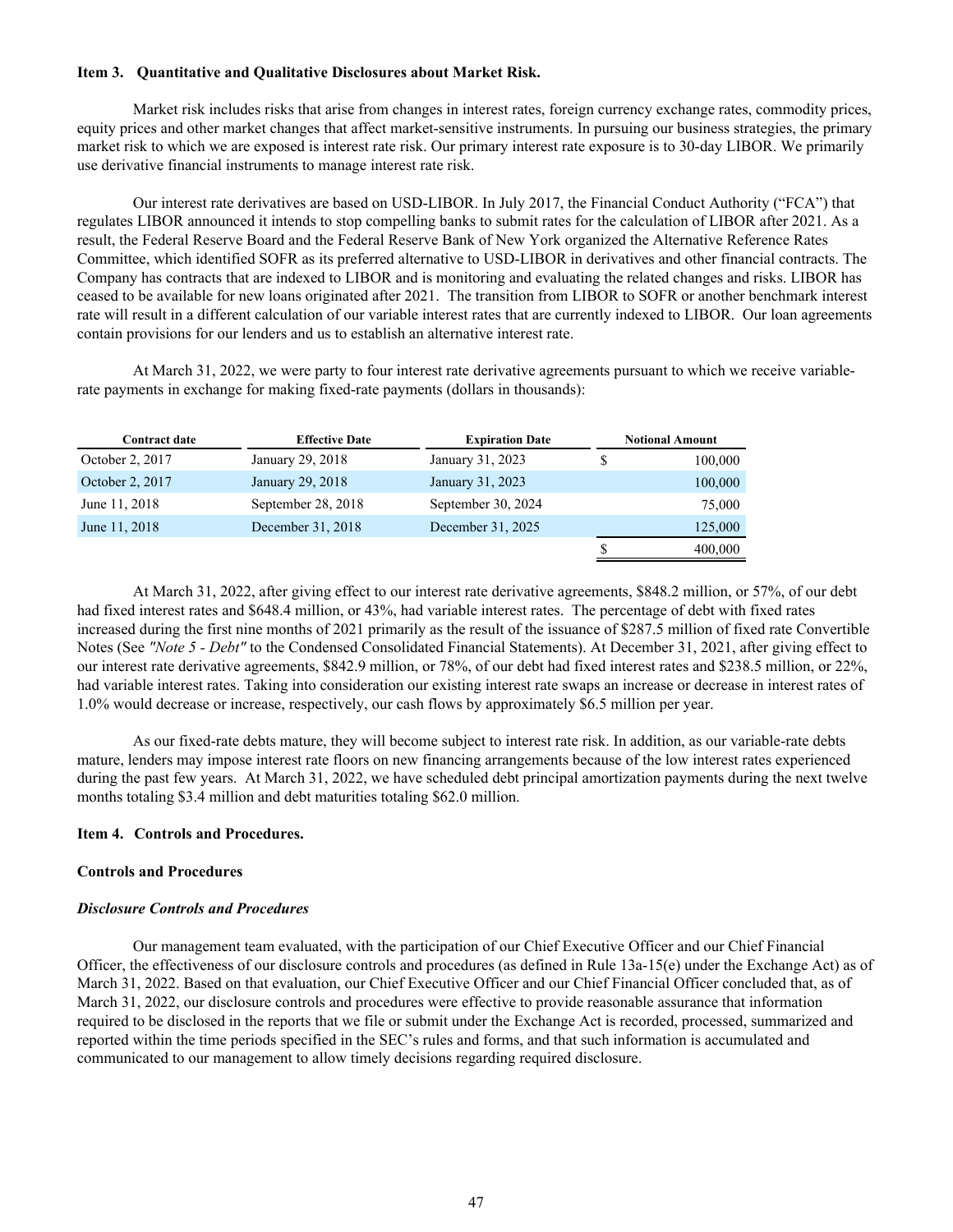# <span id="page-50-0"></span>*Changes in Internal Control Over Financial Reporting*

There were no changes in our internal control over financial reporting during the three-month period covered by this Quarterly Report on Form 10-Q, which were identified in connection with management's evaluation required by Rules 13a-15(d) and 15d-15(d) under the Exchange Act, that have materially affected, or are reasonably likely to materially affect, our internal control over financial reporting.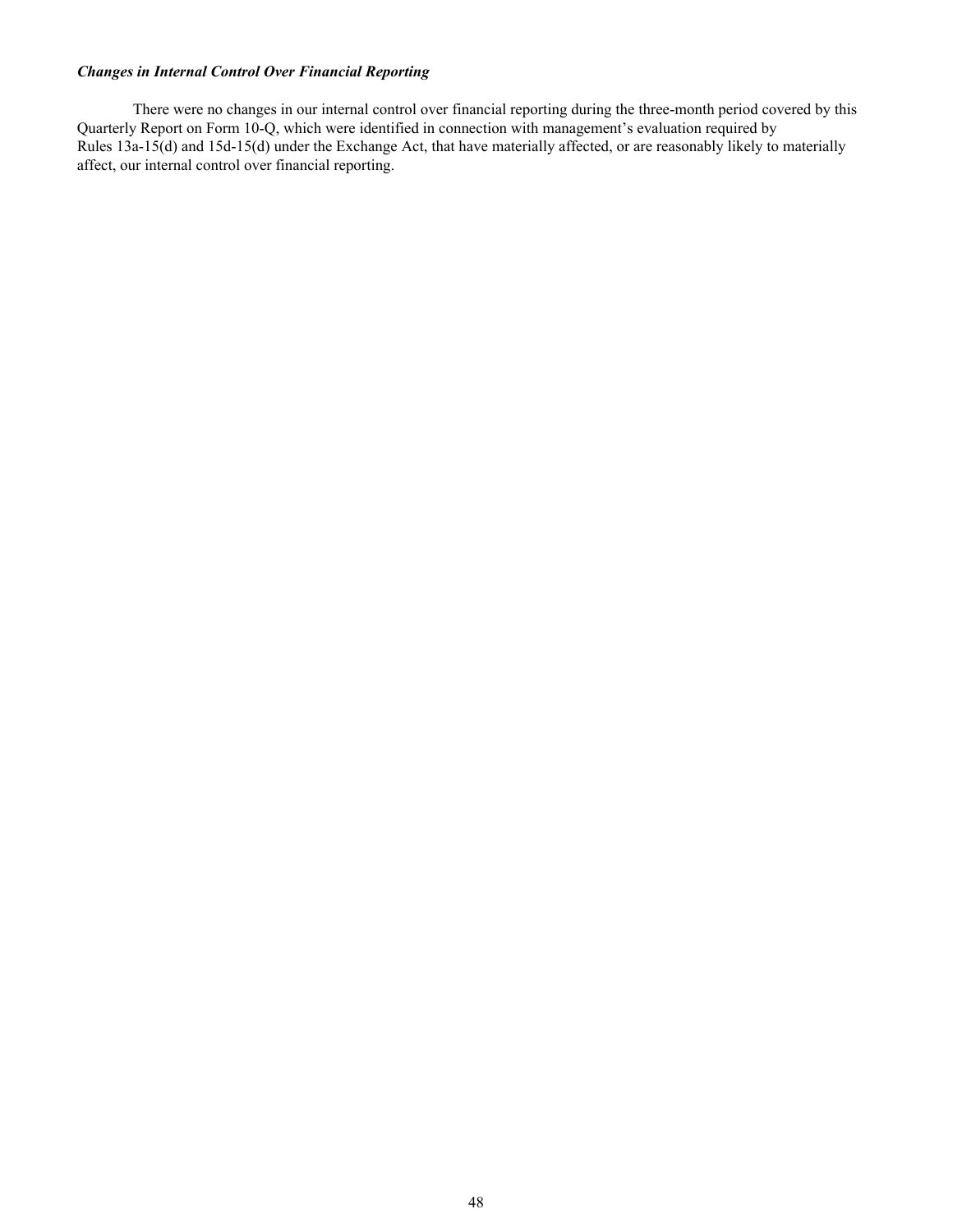## **PART II — OTHER INFORMATION**

# <span id="page-51-0"></span>**Item 1. Legal Proceedings.**

We are involved from time to time in litigation arising in the ordinary course of business; however, there are currently no pending legal actions that we believe would have a material adverse effect on our financial position or results of operations.

## **Item 1A. Risk Factors.**

There have been no material changes from the risk factors disclosed in the "Risk Factors" section of our Annual Report on Form 10-K for the year ended December 31, 2021.

## **Item 2. Unregistered Sales of Equity Securities and Use of Proceeds.**

None.

# **Item 3. Defaults Upon Senior Securities.**

None.

# **Item 4. Mine Safety Disclosures.**

Not applicable.

## **Item 5. Other Information.**

None.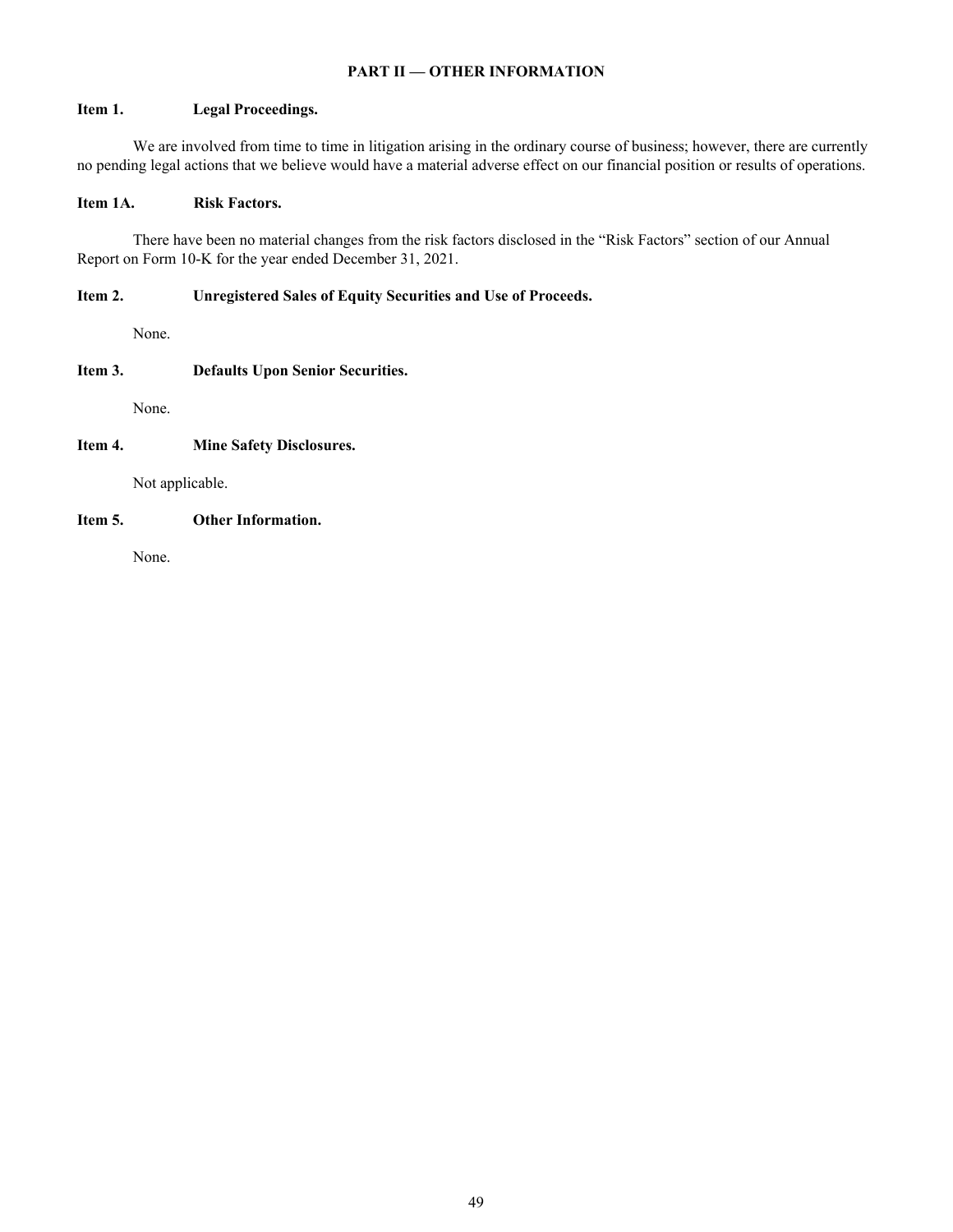#### <span id="page-52-0"></span>**Item 6. Exhibits.**

The following exhibits are filed as part of this report:

| Exhibit           |                                                                                                                                                                                                                                                                                                                                                                                                                                                                                                                                                                                     |
|-------------------|-------------------------------------------------------------------------------------------------------------------------------------------------------------------------------------------------------------------------------------------------------------------------------------------------------------------------------------------------------------------------------------------------------------------------------------------------------------------------------------------------------------------------------------------------------------------------------------|
| Number            | <b>Description of Exhibit</b>                                                                                                                                                                                                                                                                                                                                                                                                                                                                                                                                                       |
| 3.1               | Tenth Amendment to the First Amended and Restated Agreement of Limited Partnership of Summit Hotel OP,<br>LP, dated January 13, 2022.                                                                                                                                                                                                                                                                                                                                                                                                                                               |
| 10.1              | Contribution and Purchase Agreement, dated as of November 2, 2021, among Summit Hotel OP, LP, Summit<br>Hospitality JV, LP, NewcrestImage Holdings, LLC and NewcrestImage Holdings II, LLC.                                                                                                                                                                                                                                                                                                                                                                                         |
| 10.2              | Director Nomination Agreement, dated as of January 13, 2022, by and among Summit Hotel Properties, Inc.,<br>Bright Force Investment, LLC, Sagestar Family, LLC and C&D Family Holdings, LLC.                                                                                                                                                                                                                                                                                                                                                                                        |
| 10.3              | Registration Rights Agreement, dated as of January 13, 2022, by and among Summit Hotel Properties, Inc.,<br>Bright Force Investment, LLC, Sagestar Family, LLC and C & D Family Holdings, LLC.                                                                                                                                                                                                                                                                                                                                                                                      |
| 10.4              | Tax Protection Agreement, dated as of January 13, 2022, among Summit Hotel OP, LP, NewcrestImage<br>Holdings, LLC, Sagestar Family, LLC and C&D Family Holdings, LLC.                                                                                                                                                                                                                                                                                                                                                                                                               |
| 10.5              | \$410 Million Credit Agreement, dated January 13, 2022, among Summit JV MR 2, LLC, Summit JV MR 3,<br>LLC and Summit NCI NOLA BR 184, LLC as borrowers, Summit Hospitality JV, LP, as parent, each party<br>executing the credit facility documentation as a guarantor, Bank of America, N.A., as administrative agent and<br>initial lender, Wells Fargo Bank, National Association as syndication agent and initial lender, BofA Securities,<br>Inc., as joint lead arranger and joint bookrunner and Wells Fargo Securities, LLC as joint lead arranger and<br>joint bookrunner. |
| $10.6*$           | Separation Agreement and General Release dated February 28, 2022 between Summit Hotel Properties, Inc.<br>and Craig J. Aniszewski                                                                                                                                                                                                                                                                                                                                                                                                                                                   |
| 31.1 <sup>†</sup> | Certification of Chief Executive Officer of Summit Hotel Properties, Inc. pursuant to Rule 13a-14(a)/15d-14(a),<br>as adopted pursuant to Section 302 of the Sarbanes-Oxley Act of 2002.                                                                                                                                                                                                                                                                                                                                                                                            |
| 31.2 <sup>†</sup> | Certification of Chief Financial Officer of Summit Hotel Properties, Inc. pursuant to Rule 13a-14(a)/15d-14(a),<br>as adopted pursuant to Section 302 of the Sarbanes-Oxley Act of 2002.                                                                                                                                                                                                                                                                                                                                                                                            |
| 32.1††            | Certification of Chief Executive Officer of Summit Hotel Properties, Inc. pursuant to 18 U.S.C. Section 1350,<br>as adopted pursuant to Section 906 of the Sarbanes-Oxley Act of 2002.                                                                                                                                                                                                                                                                                                                                                                                              |
| 32.2社             | Certification of Chief Financial Officer of Summit Hotel Properties, Inc. pursuant to 18 U.S.C. Section 1350, as<br>adopted pursuant to Section 906 of the Sarbanes-Oxley Act of 2002.                                                                                                                                                                                                                                                                                                                                                                                              |
| 101.INS           | The instance document does not appear in the interactive data file because its XBRL tags are embedded<br>within the inline XBRL document.                                                                                                                                                                                                                                                                                                                                                                                                                                           |
| 101.SCH           | Inline XBRL Taxonomy Extension Schema Document <sup>(1)</sup>                                                                                                                                                                                                                                                                                                                                                                                                                                                                                                                       |
| 101.CAL           | Inline XBRL Taxonomy Extension Calculation Linkbase Document <sup>(1)</sup>                                                                                                                                                                                                                                                                                                                                                                                                                                                                                                         |
| 101.DEF           | Inline XBRL Taxonomy Extension Definition Linkbase Document <sup>(1)</sup>                                                                                                                                                                                                                                                                                                                                                                                                                                                                                                          |
| 101.LAB           | Inline XBRL Taxonomy Extension Labels Linkbase Document <sup>(1)</sup>                                                                                                                                                                                                                                                                                                                                                                                                                                                                                                              |
| 101.PRE           | Inline XBRL Taxonomy Presentation Linkbase Document <sup>(1)</sup>                                                                                                                                                                                                                                                                                                                                                                                                                                                                                                                  |

\* - Management contract or compensatory plan or arrangement.

† - Filed herewith

†† - Furnished herewith

(1) - Submitted electronically herewith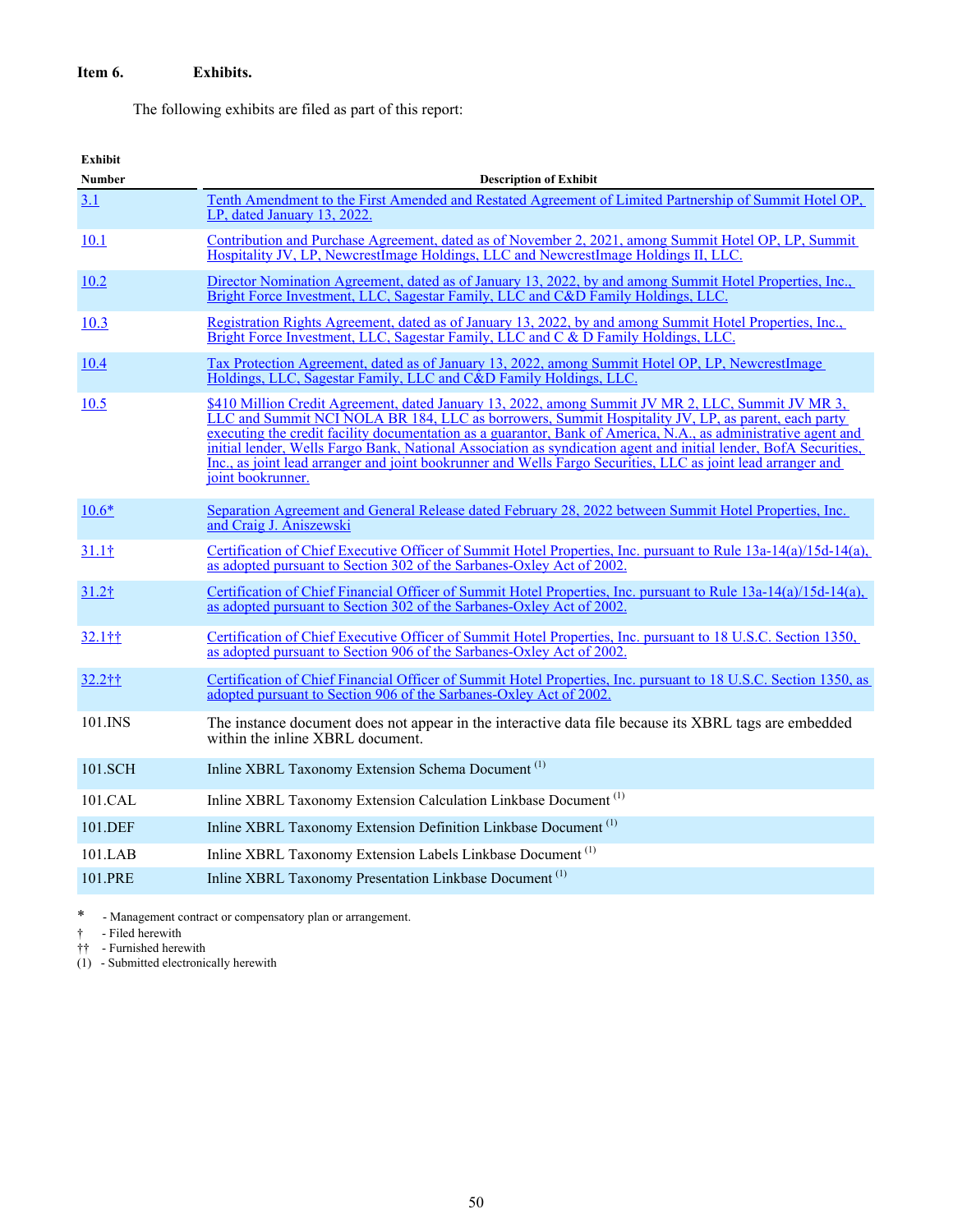## **SIGNATURES**

Pursuant to the requirements of Section 13 or 15(d) of the Securities Exchange Act of 1934, the registrant has duly caused this report to be signed on its behalf by the undersigned, thereunto duly authorized.

# **SUMMIT HOTEL PROPERTIES, INC.** (registrant)

Date: May 3, 2022 By: /s/ William H. Conkling

William H. Conkling Executive Vice President and Chief Financial Officer (principal financial officer)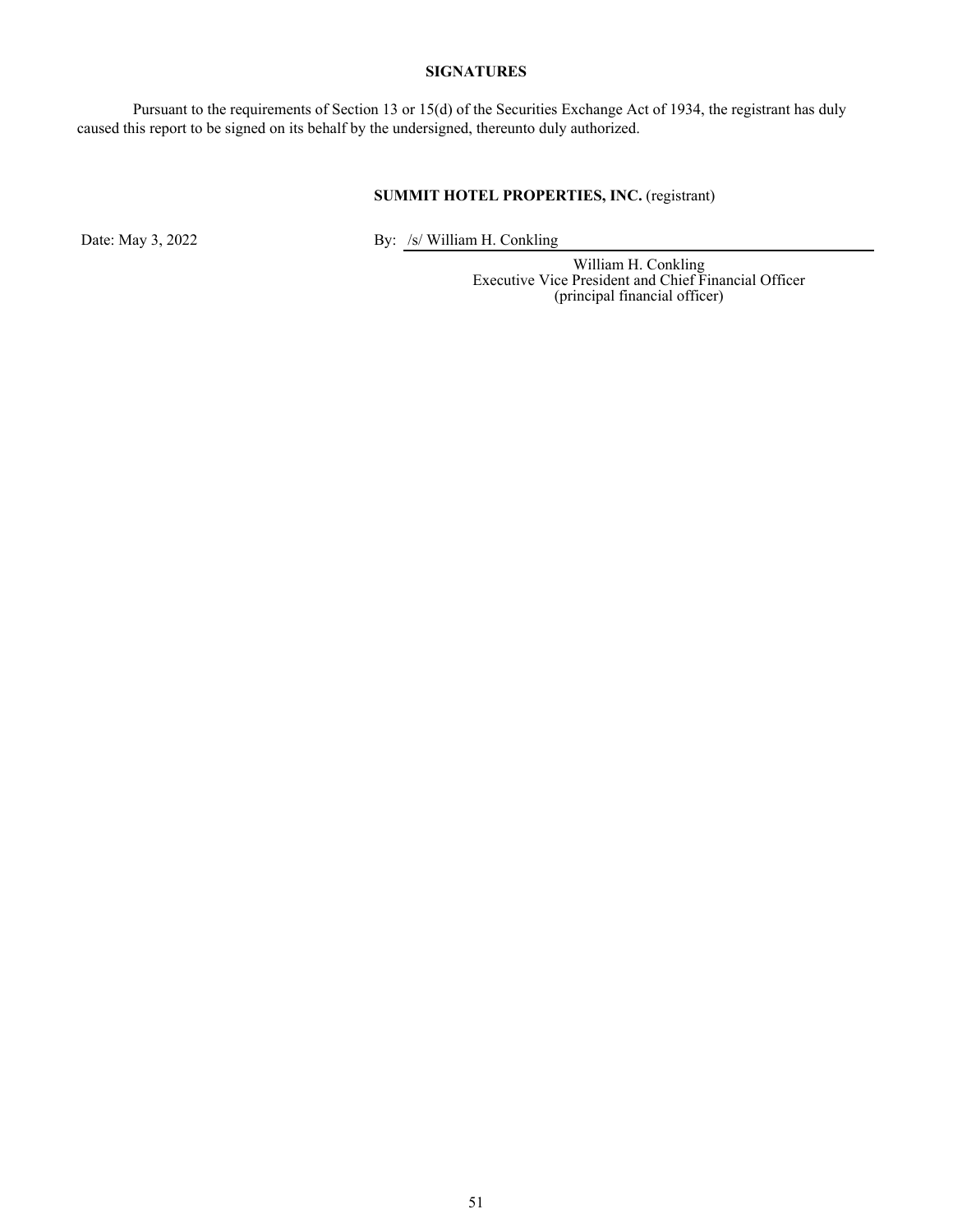#### **Certification of Chief Executive Officer Pursuant to Section 302 of the Sarbanes-Oxley Act of 2002**

<span id="page-54-0"></span>I, Jonathan P. Stanner, certify that:

1. I have reviewed this Quarterly Report on Form 10-Q of Summit Hotel Properties, Inc.;

2. Based on my knowledge, this report does not contain any untrue statement of a material fact or omit to state a material fact necessary to make the statements made, in light of the circumstances under which such statements were made, not misleading with respect to the period covered by this report;

3. Based on my knowledge, the financial statements, and other financial information included in this report, fairly present in all material respects the financial condition, results of operations and cash flows of the registrant as of, and for, the periods presented in this report;

4. The registrant's other certifying officer(s) and I are responsible for establishing and maintaining disclosure controls and procedures (as defined in Exchange Act Rules 13a-15(e) and 15d-15(e)), and internal control over financial reporting (as defined in Exchange Act Rules 13a-15(f) and 15d-15(f)), for the registrant and have:

a. Designed such disclosure controls and procedures, or caused such disclosure controls and procedures to be designed under our supervision, to ensure that material information relating to the registrant, including its consolidated subsidiaries, is made known to us by others within those entities, particularly during the period in which this report is being prepared;

b. Designed such internal control over financial reporting, or caused such internal control over financial reporting to be designed under our supervision, to provide reasonable assurance regarding the reliability of financial reporting and the preparation of the financial statement for external purposes in accordance with generally accepted accounting principles;

c. Evaluated the effectiveness of the registrant's disclosure controls and procedures, and presented in this report our conclusions about the effectiveness of the disclosure controls and procedures as of the end of the period covered by the report based on such evaluation; and

d. Disclosed in this report any change in the registrant's internal control over financial reporting that occurred during the registrant's most recent fiscal quarter that has materially affected, or is reasonably likely to materially affect, the registrant's internal control over financial reporting; and

5. The registrant's other certifying officer(s) and I have disclosed, based on our most recent evaluation of internal control over financial reporting, to the registrant's auditors and the audit committee of the registrant's board of directors (or persons performing the equivalent functions):

a. All significant deficiencies and material weaknesses in the design or operation of internal control over financial reporting which are reasonably likely to adversely affect the registrant's ability to record, process, summarize and report financial information; and

b. Any fraud, whether or not material, that involves management or other employees who have a significant role in the registrant's internal control over financial reporting.

Date: May 3, 2022 /s/ Jonathan P. Stanner

Jonathan P. Stanner President, Chief Executive Officer and Director (principal executive officer)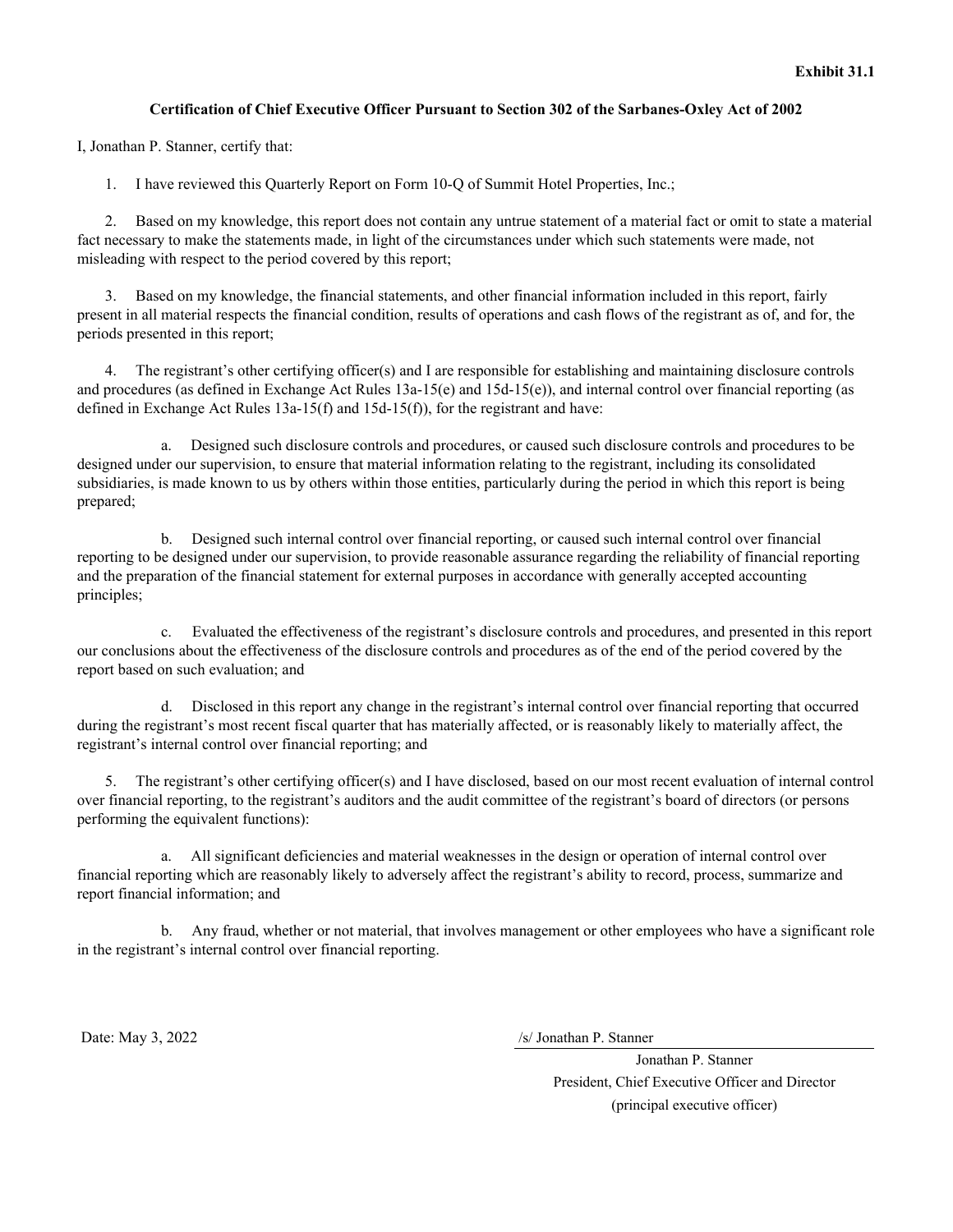## **Certification of Chief Financial Officer Pursuant to Section 302 of the Sarbanes-Oxley Act of 2002**

<span id="page-55-0"></span>I, William H. Conkling, certify that:

1. I have reviewed this Quarterly Report on Form 10-Q of Summit Hotel Properties, Inc.;

2. Based on my knowledge, this report does not contain any untrue statement of a material fact or omit to state a material fact necessary to make the statements made, in light of the circumstances under which such statements were made, not misleading with respect to the period covered by this report;

3. Based on my knowledge, the financial statements, and other financial information included in this report, fairly present in all material respects the financial condition, results of operations and cash flows of the registrant as of, and for, the periods presented in this report;

4. The registrant's other certifying officer(s) and I are responsible for establishing and maintaining disclosure controls and procedures (as defined in Exchange Act Rules 13a-15(e) and 15d-15(e)), and internal control over financial reporting (as defined in Exchange Act Rules 13a-15(f) and 15d-15(f)), for the registrant and have:

a. Designed such disclosure controls and procedures, or caused such disclosure controls and procedures to be designed under our supervision, to ensure that material information relating to the registrant, including its consolidated subsidiaries, is made known to us by others within those entities, particularly during the period in which this report is being prepared;

b. Designed such internal control over financial reporting, or caused such internal control over financial reporting to be designed under our supervision, to provide reasonable assurance regarding the reliability of financial reporting and the preparation of the financial statement for external purposes in accordance with generally accepted accounting principles;

c. Evaluated the effectiveness of the registrant's disclosure controls and procedures, and presented in this report our conclusions about the effectiveness of the disclosure controls and procedures as of the end of the period covered by the report based on such evaluation; and

d. Disclosed in this report any change in the registrant's internal control over financial reporting that occurred during the registrant's most recent fiscal quarter that has materially affected, or is reasonably likely to materially affect, the registrant's internal control over financial reporting; and

5. The registrant's other certifying officer(s) and I have disclosed, based on our most recent evaluation of internal control over financial reporting, to the registrant's auditors and the audit committee of the registrant's board of directors (or persons performing the equivalent functions):

a. All significant deficiencies and material weaknesses in the design or operation of internal control over financial reporting which are reasonably likely to adversely affect the registrant's ability to record, process, summarize and report financial information; and

b. Any fraud, whether or not material, that involves management or other employees who have a significant role in the registrant's internal control over financial reporting.

Date: May 3, 2022 /s/ William H. Conkling

William H. Conkling Executive Vice President and Chief Financial Officer (principal financial officer)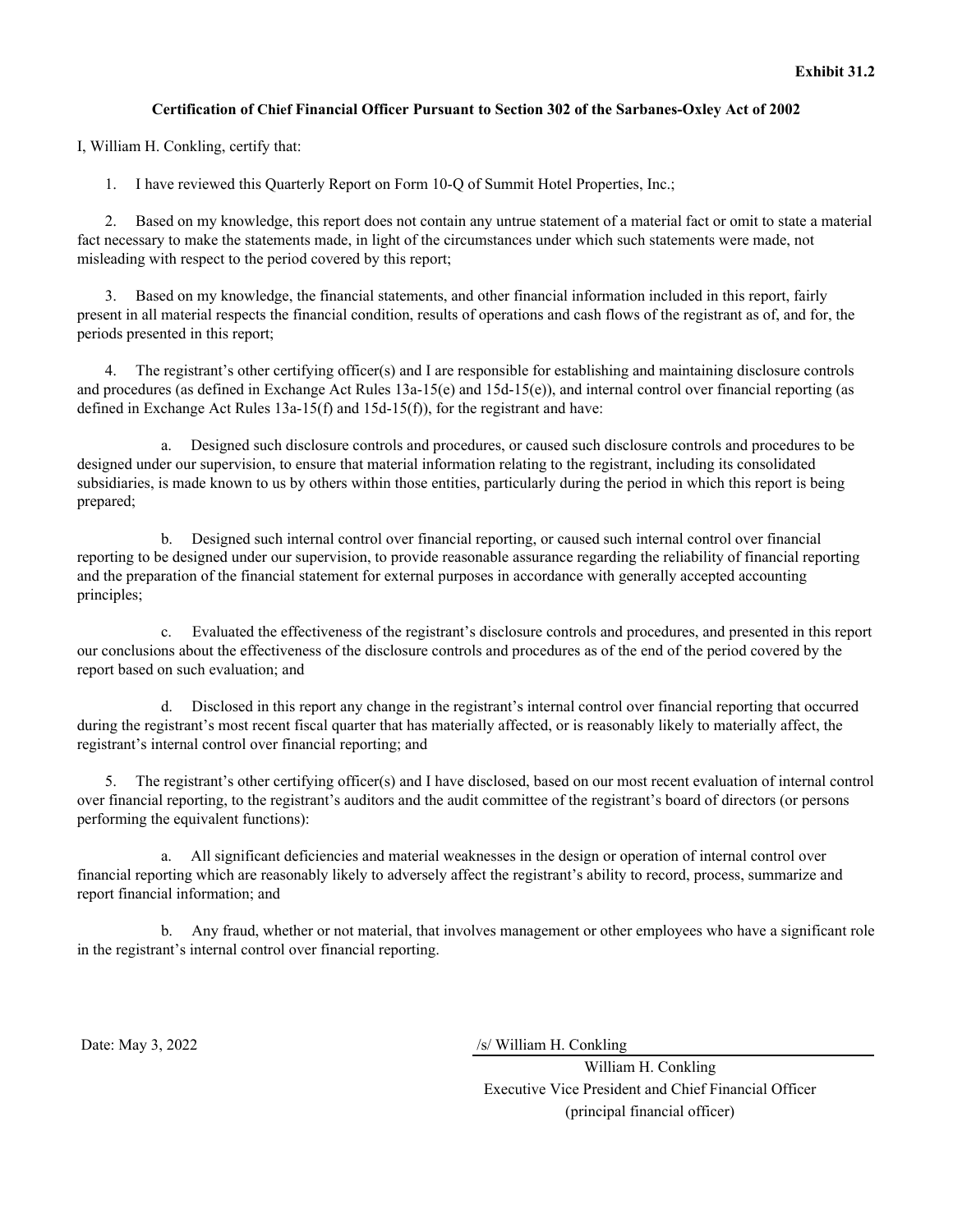#### **Certification Pursuant To 18 U.S.C. Section 1350, as Adopted Pursuant to Section 906 of The Sarbanes-Oxley Act of 2002**

In connection with the Quarterly Report of Summit Hotel Properties, Inc. (the "Company") on Form 10-Q for the fiscal quarter ended March 31, 2022 as filed with the Securities and Exchange Commission on the date hereof (the "Report"), I, Jonathan P. Stanner, President, Chief Executive Officer and Director of the Company, certify, pursuant to 18 U.S.C. Section 1350, as adopted pursuant to Section 906 of the Sarbanes-Oxley Act of 2002, that:

(1) the Report fully complies with the requirements of Section 13(a) or 15(d) of the Securities Exchange Act of 1934, as amended; and

(2) the information contained in the Report fairly presents, in all material respects, the financial condition and results of operations of the Company.

Date: May 3, 2022 /s/ Jonathan P. Stanner

Jonathan P. Stanner President, Chief Executive Officer and Director (principal executive officer)